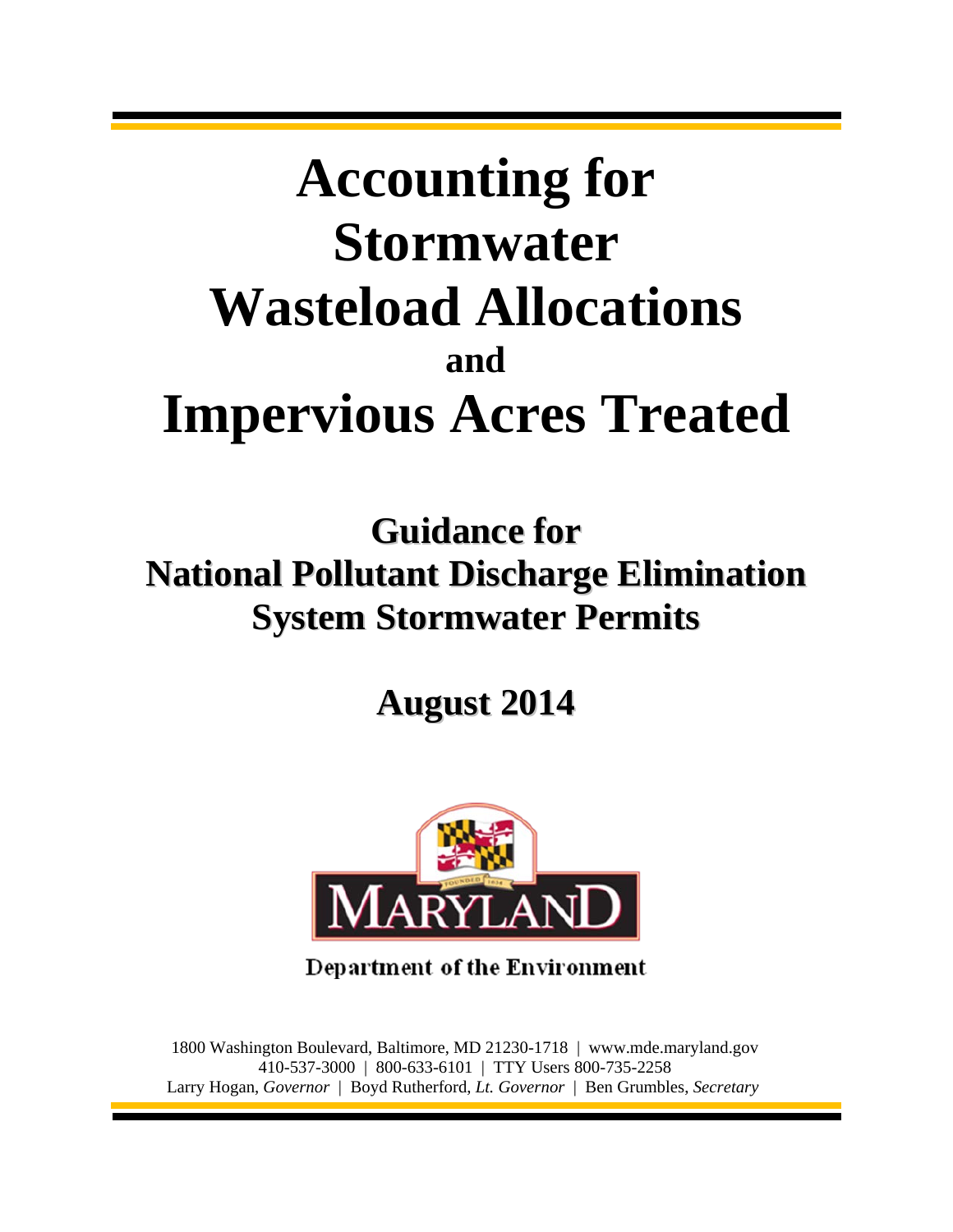# **Table of Contents**

| I.   |                                                                            |  |
|------|----------------------------------------------------------------------------|--|
| II.  |                                                                            |  |
|      | 2.<br>3.<br>4.<br>5.                                                       |  |
|      |                                                                            |  |
|      |                                                                            |  |
| III. |                                                                            |  |
|      | 2.<br>3.                                                                   |  |
|      | 1.<br>2.<br>3.                                                             |  |
|      |                                                                            |  |
| IV.  |                                                                            |  |
|      |                                                                            |  |
|      |                                                                            |  |
|      |                                                                            |  |
| VI.  |                                                                            |  |
| VII. |                                                                            |  |
|      | Appendix A - BMP Removal Rate Adjustor Curves (Schueler and Lane, 2012) 31 |  |
|      |                                                                            |  |
|      |                                                                            |  |
|      |                                                                            |  |
|      |                                                                            |  |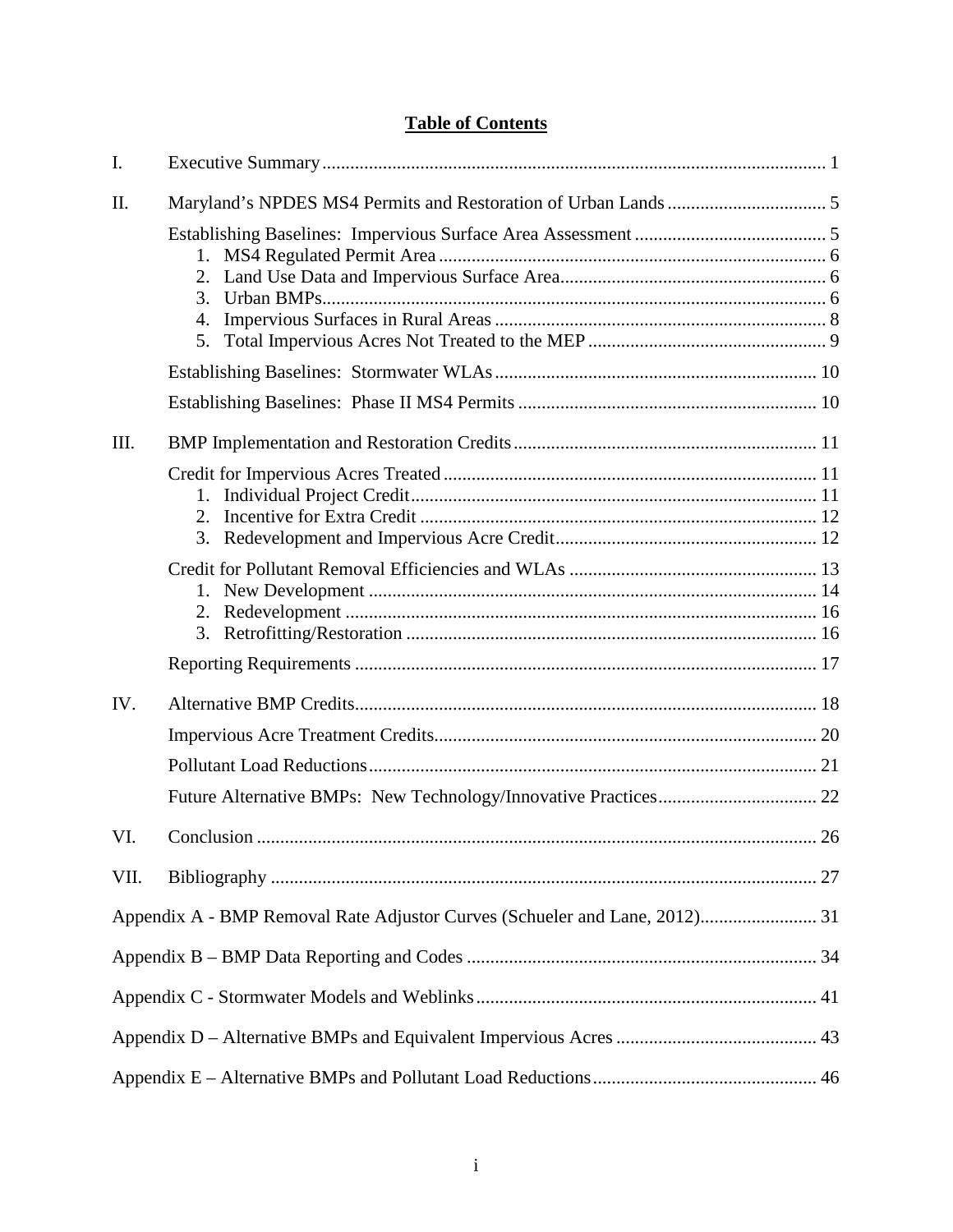# **Index of Tables**

| Table 3. Impervious Acre Credit for Treatment Above and Below 1 Inch of Rainfall  12 |  |
|--------------------------------------------------------------------------------------|--|
|                                                                                      |  |
|                                                                                      |  |
|                                                                                      |  |
|                                                                                      |  |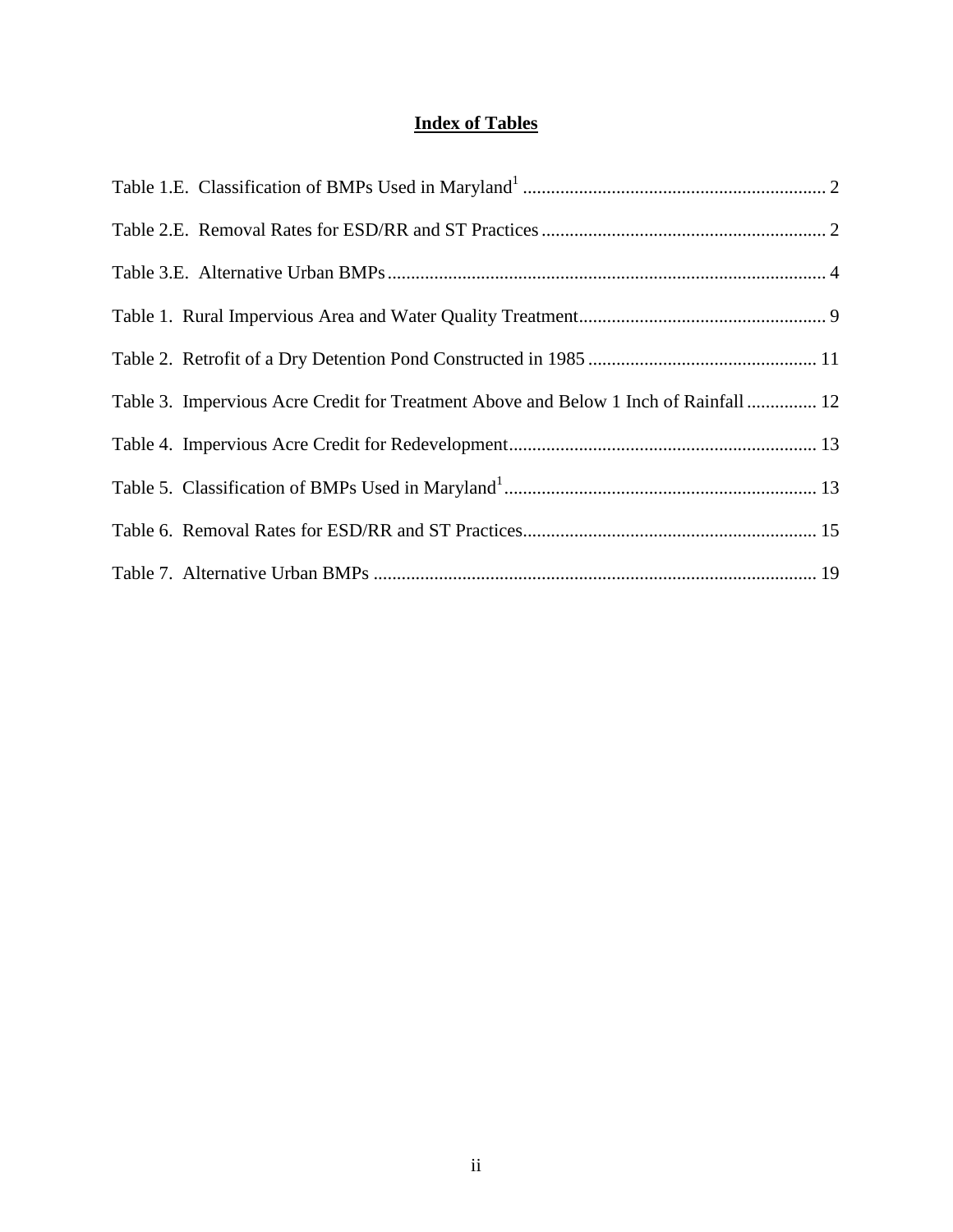# <span id="page-3-0"></span>**I. Executive Summary**

The goals of Maryland's National Pollutant Discharge Elimination System (NPDES) municipal separate storm sewer system (MS4) permits are to control stormwater pollution, improve water quality, and work toward meeting water quality standards. The permits require MS4 jurisdictions to perform watershed assessments and develop restoration plans in order to meet stormwater wasteload allocations (WLAs) included in Environmental Protection Agency (EPA) approved total maximum daily loads (TMDLs). These plans provide a schedule for implementing best management practices (BMPs) to reduce pollution and meet water quality standards. This document provides guidance for determining credits granted for BMP implementation to comply with permit requirements.

The MS4 permits establish two specific requirements for developing restoration plans. The first involves restoration of twenty percent of a jurisdiction's impervious surface area that has little or no stormwater management. The impervious area restoration requirement is part of the strategy in Maryland's Watershed Implementation Plan (WIP) for meeting the Chesapeake Bay TMDL. The second requirement is to develop a schedule for BMP implementation to meet all applicable WLAs. Therefore, BMPs implemented to address these permit conditions will help Maryland meet both Chesapeake Bay and local water quality goals. In order to establish consistent criteria for successful implementation across jurisdictions, this guidance:

- Describes how to establish baseline conditions for impervious area restoration and stormwater WLAs.
- Describes how to apply impervious area restoration credits for BMP implementation.
- Describes how to apply pollutant removal credits for BMP implementation for new development, redevelopment, and restoration.
- Expands the list of traditional water quality practices to offer additional options called "alternative BMPs" that may be used for restoration.

#### **BMP Performance Standards**

The information in this guidance will incorporate recent recommendations from the Chesapeake Bay Program (CBP) for nutrient and sediment load credits associated with BMP implementation. In order for permittees to receive proper credit toward Chesapeake Bay TMDLs, restoration activities and reporting need to be consistent with CBP approved practices and efficiencies. This will allow Maryland's MS4 community to be consistent with region-wide efforts to meet the Chesapeake Bay TMDL.

BMP performance can be determined using the CBP approved publication, "Recommendations of the Expert Panel to Define Removal Rates for New State Stormwater Performance Standards" (Schueler and Lane, 2012). This offers a series of pollutant removal adjustor curves (see Appendix A) to determine nutrient and sediment load reductions for BMP implementation. BMPs are classified as runoff reduction (RR) and stormwater treatment (ST) practices as outlined in Table 1.E below.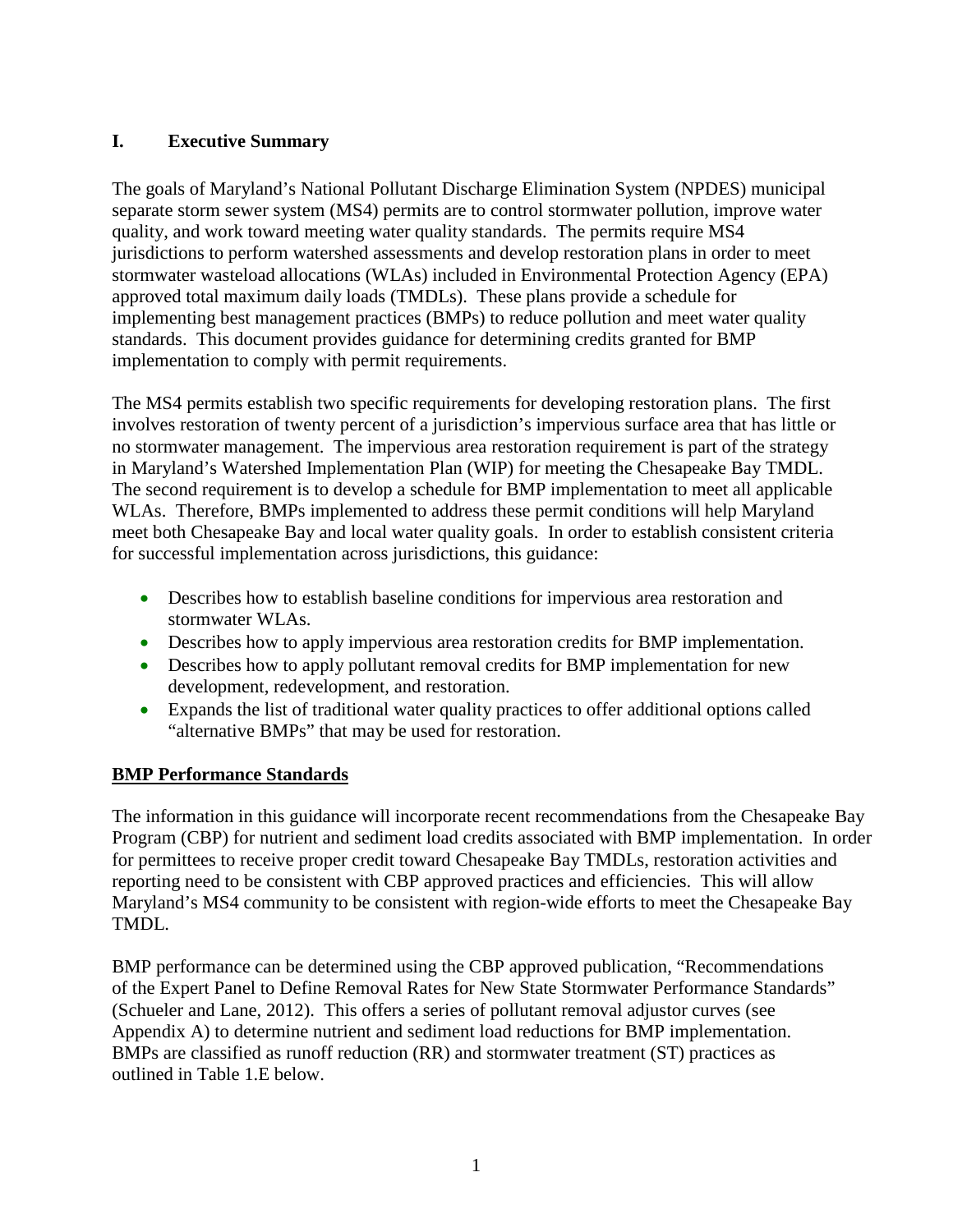<span id="page-4-0"></span>

| Table 1.E. Classification of BMPs Used in Maryland <sup>1</sup>                                      |                                                                                                         |  |  |  |  |
|------------------------------------------------------------------------------------------------------|---------------------------------------------------------------------------------------------------------|--|--|--|--|
| <b>Runoff Reduction (RR) Practices</b>                                                               | <b>Stormwater Treatment (ST) Practices</b>                                                              |  |  |  |  |
| All ESD Practices in Manual <sup>2</sup> :                                                           | Structural Practices in Manual <sup>2</sup>                                                             |  |  |  |  |
| <b>Alternative Surfaces</b>                                                                          | Wet Ponds                                                                                               |  |  |  |  |
| <b>Nonstructural Practices</b>                                                                       | Wetlands                                                                                                |  |  |  |  |
| <b>Micro-Scale Practices</b>                                                                         | Filtering Practices (ex. Bioretention)                                                                  |  |  |  |  |
|                                                                                                      | Wet Swales<br>$\bullet$                                                                                 |  |  |  |  |
| Structural Practices in Manual <sup>2</sup> :                                                        |                                                                                                         |  |  |  |  |
| <b>Infiltration Practices</b>                                                                        |                                                                                                         |  |  |  |  |
| <b>Bioretention Filters</b>                                                                          |                                                                                                         |  |  |  |  |
| Dry Swales                                                                                           |                                                                                                         |  |  |  |  |
| Note:                                                                                                | Structural stormwater management practices that do not meet the performance criteria established in the |  |  |  |  |
| Manual (e.g., dry detention or extended detention ponds, hydrodynamic structures) may not be used to |                                                                                                         |  |  |  |  |
| meet restoration requirements.                                                                       |                                                                                                         |  |  |  |  |

1. Schueler and Lane, 2012

2. 2000 Maryland Stormwater Design Manual, Volumes I & II (MDE, 2000)

The criteria for the RR and ST practices noted above are found in the 2000 Maryland Stormwater Design Manual (Manual). MDE used the adjustor curves in Appendix A to develop Table 2.E, below. The table shows pollutant removal rates for RR and ST practices for commonly used runoff depths.

<span id="page-4-1"></span>

| Table 2.E. Removal Rates for ESD/RR and ST Practices                                                                                                                                                           |               |           |               |           |               |           |  |
|----------------------------------------------------------------------------------------------------------------------------------------------------------------------------------------------------------------|---------------|-----------|---------------|-----------|---------------|-----------|--|
| <b>Runoff</b>                                                                                                                                                                                                  | <b>TSS</b>    |           | <b>TP</b>     |           | <b>TN</b>     |           |  |
| <b>Depth</b><br><b>Treated</b>                                                                                                                                                                                 |               |           |               |           |               |           |  |
| (inches)                                                                                                                                                                                                       | <b>ESD/RR</b> | <b>ST</b> | <b>ESD/RR</b> | <b>ST</b> | <b>ESD/RR</b> | <b>ST</b> |  |
| 0.00                                                                                                                                                                                                           | $0\%$         | $0\%$     | 0%            | $0\%$     | $0\%$         | $0\%$     |  |
| 0.25                                                                                                                                                                                                           | 40%           | 37%       | 38%           | 29%       | 32%           | 19%       |  |
| 0.50                                                                                                                                                                                                           | 56%           | 52%       | 52%           | 41%       | 44%           | 26%       |  |
| 0.75                                                                                                                                                                                                           | 64%           | 60%       | 60%           | 47%       | 52%           | 30%       |  |
| <b>1.00</b>                                                                                                                                                                                                    | 70%           | 66%       | 66%           | 52%       | 57%           | 33%       |  |
| 1.25                                                                                                                                                                                                           | 76%           | 71%       | 70%           | 55%       | 60%           | 35%       |  |
| 1.50                                                                                                                                                                                                           | 80%           | 74%       | 74%           | 58%       | 64%           | 37%       |  |
| 1.75                                                                                                                                                                                                           | 83%           | 77%       | 77%           | 61%       | 66%           | 39%       |  |
| 2.00                                                                                                                                                                                                           | 86%           | 80%       | 80%           | 63%       | 69%           | 40%       |  |
| 2.25                                                                                                                                                                                                           | 88%           | 83%       | 82%           | 65%       | 71%           | 41%       |  |
| 2.50<br>90%<br>85%<br>66%<br>72%<br>85%<br>42%                                                                                                                                                                 |               |           |               |           |               |           |  |
| Note:<br>Where runoff reduction or ESD practices are used, or other acceptable RR practices predominate, the<br>ESD/RR curves should be used. Otherwise, the stormwater treatment or ST curves should be used. |               |           |               |           |               |           |  |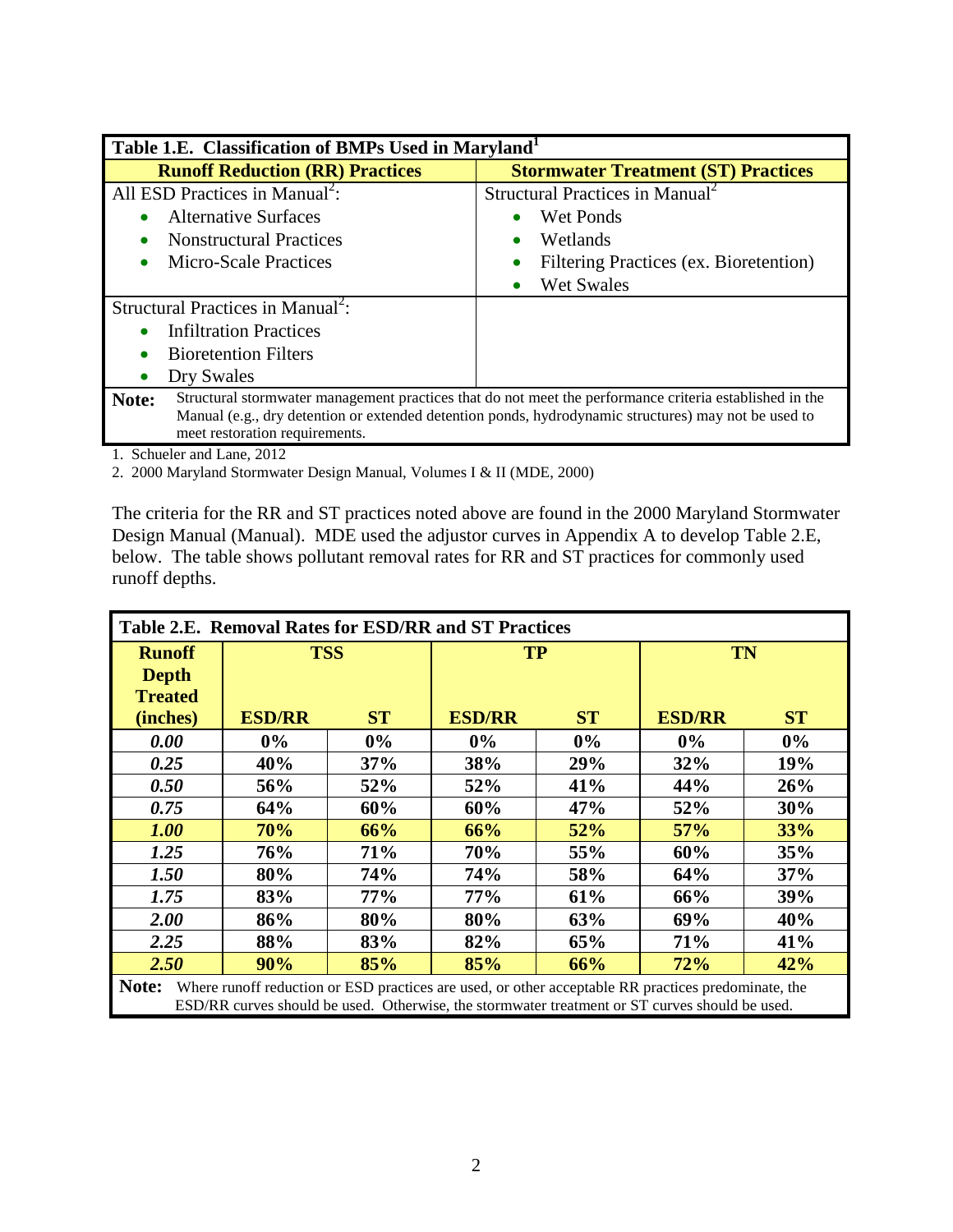#### **BMP Implementation and Restoration Credits**

The list of practices defined in Chapters 3 and 5 of the Manual (shown in Table 1.E) are considered acceptable water quality treatment BMPs for addressing restoration requirements in MS4 permits. The objective for restoration design is based on treating the water quality volume  $(WQ<sub>v</sub>)$ , or 1 inch of rainfall, using the criteria for BMPs defined in the Manual. Table 2.E may be used to determine pollutant removal rates for a given restoration project based on the runoff depth treated. The 1 inch runoff depth is highlighted in the table as this generally correlates with the  $WQ_v$ . Impervious area treatment credits are granted for the total impervious area within the drainage area when the full  $WQ_v$  is provided. When less than 1 inch of rainfall is treated, impervious area treatment credit will be based on the proportion of the full  $WQ_v$  treated.

#### **Alternative BMPs**

In addition to the BMPs identified in the Manual, there are a number of other practices that can provide water quality benefits and many local jurisdictions have data to validate their performance. These practices are called "alternative BMPs" and offer jurisdictions additional options and greater flexibility toward meeting restoration requirements outlined in MS4 permits. The list of acceptable alternative BMPs and their associated pollutant load efficiencies and impervious acre equivalents are provided in Table 3.E. MS4 jurisdictions may use the pollutant reduction efficiencies and impervious acre equivalents for alternative BMPs in Table 3.E to show progress toward meeting the twenty percent impervious area restoration requirement and toward meeting stormwater WLAs.

#### **Reporting and Maintenance**

NPDES stormwater permits require that a database be maintained of all stormwater BMPs implemented for new development, redevelopment, and restoration. The Urban BMP database structure is outlined in Appendix B. Data for TMDL and impervious acre credits will be noted for each BMP. The database also contains information regarding inspection and maintenance. Regular maintenance shall occur for all BMPs once every 3 years and each jurisdiction shall implement appropriate actions and document that any deficiencies are rectified. Otherwise, the credits will be removed until proper performance is verified. Therefore, proper reporting and ongoing BMP inspection and maintenance are essential for compliance with NPDES permit requirements.

#### **New Research and CBP Expert Panels**

This guidance also incorporates recent recommendations from the CBP expert panels for stream restoration and homeowner BMPs. Other expert panels on shoreline management and illicit discharge are nearing final recommendations and CBP approval. In addition, Maryland's MS4 community continues to monitor new and innovative approaches for water quality treatment. Restoration in the urban environment offers unique challenges and MDE recognizes the need for flexibility and adaptive management for site specific planning. MDE will work with all MS4 permittees to accommodate new ideas and innovative technology for managing stormwater and improving water quality. As new research and information is developed by the MS4 community, the CBP, and others, MDE will make that information available and periodically update this guidance as needed.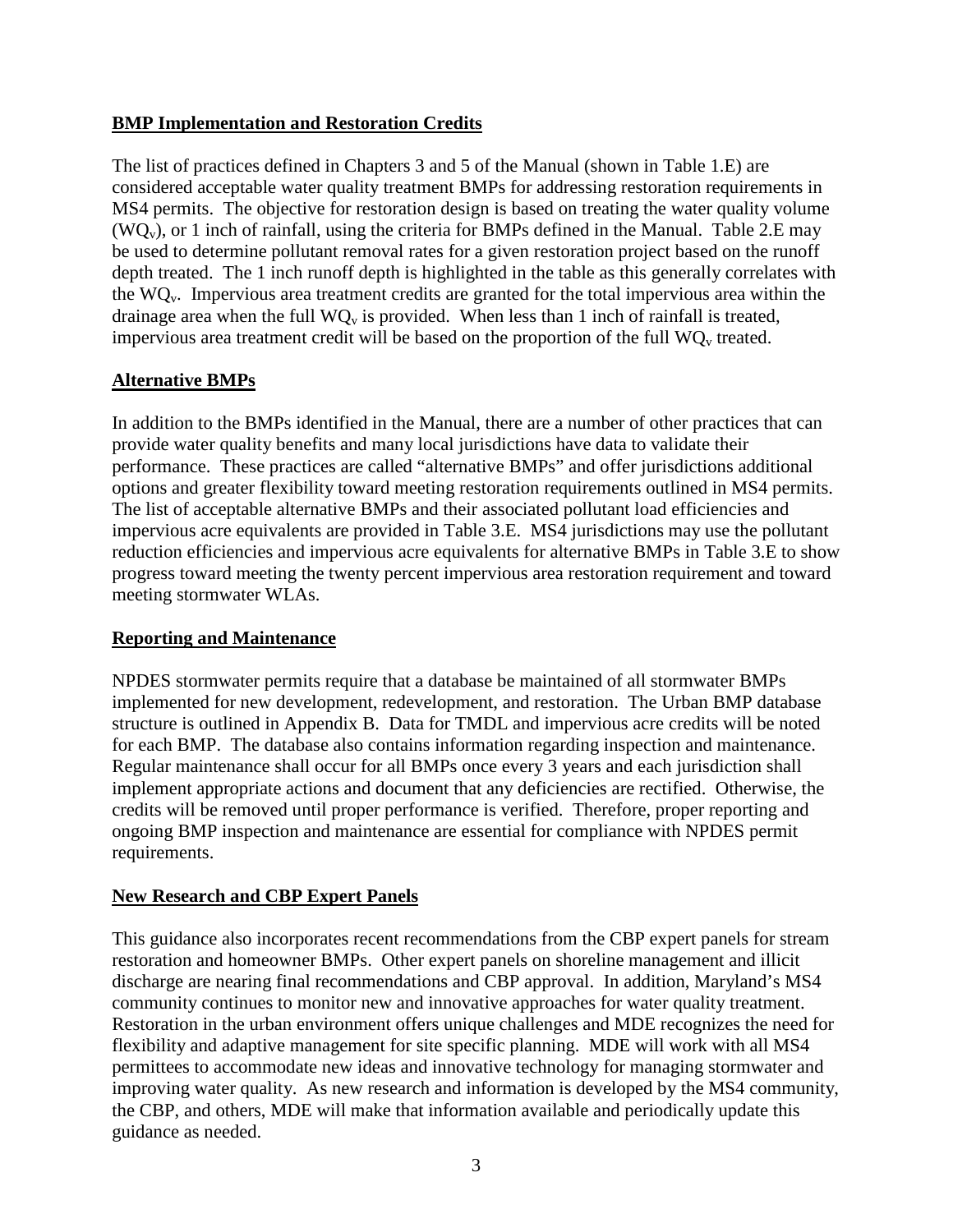| Table 3.E. Alternative Urban BMPs                                                       |                                                                                                                               |                                  |                          |                        |                        |  |  |
|-----------------------------------------------------------------------------------------|-------------------------------------------------------------------------------------------------------------------------------|----------------------------------|--------------------------|------------------------|------------------------|--|--|
|                                                                                         |                                                                                                                               | <b>Efficiency Per Acre</b>       |                          |                        | <b>Impervious Acre</b> |  |  |
|                                                                                         | <b>Notes</b>                                                                                                                  | <b>TN</b>                        | <b>TP</b>                | <b>TSS</b>             | <b>Equivalent</b>      |  |  |
| <b>Mechanical Street Sweeping</b>                                                       | High density urban areas where sweeping occurs 2x/month                                                                       | 4%                               | 4%                       | 10%                    | 0.07                   |  |  |
| Regen/Vacuum Street Sweeping                                                            | High density urban areas where sweeping occurs 2x/month                                                                       | 5%                               | 6%                       | 25%                    | 0.13                   |  |  |
| Reforestation on Pervious Urban                                                         | Survival rate of 100 trees/acre or greater; at least 50% of trees have<br>two inch diameter or greater (4.5 ft. above ground) | 66%                              | 77%                      | 57%                    | 0.38                   |  |  |
| <b>Impervious Urban to Pervious</b>                                                     | Remove pavement and provide vegetative cover for 95% of area                                                                  | 13%                              | 72%                      | 84%                    | 0.75                   |  |  |
| Impervious Urban to Forest                                                              | Survival rate of 100 trees/acre or greater; at least 50% of trees have<br>two inch diameter or greater (4.5 ft. above ground) | 71%                              | 94%                      | 93%                    | 1.00                   |  |  |
| Regenerative Step Pool Storm<br>Conveyance $(SPSC)^1$                                   | Located in dry or ephemeral channels; nutrient removal and<br>impervious area credit is based on runoff depth treated         | 57%                              | 66%                      | 70%                    | 1.00                   |  |  |
|                                                                                         |                                                                                                                               |                                  | <b>Lbs Reduced / Ton</b> |                        | <b>Impervious Acre</b> |  |  |
|                                                                                         |                                                                                                                               | <b>TN</b>                        | <b>TP</b>                | <b>TSS</b>             | <b>Equivalent</b>      |  |  |
| <b>Catch Basin Cleaning</b>                                                             | High density urban areas; storm drains are routinely maintained                                                               | 3.5                              | 1.4                      | 420                    | 0.40                   |  |  |
| <b>Storm Drain Vacuuming</b>                                                            | High density urban areas; storm drains are routinely maintained                                                               | 3.5                              | 1.4                      | 420                    | 0.40                   |  |  |
| <b>Mechanical Street Sweeping</b>                                                       | High density urban areas where sweeping occurs 2x/month                                                                       |                                  | 1.4                      | 420                    | 0.40                   |  |  |
| Regen/Vacuum Street Sweeping<br>High density urban areas where sweeping occurs 2x/month |                                                                                                                               | $\overline{3.5}$                 | 1.4                      | 420                    | 0.40                   |  |  |
|                                                                                         |                                                                                                                               | <b>Lbs Reduced / Linear Ft</b>   |                          | <b>Impervious Acre</b> |                        |  |  |
|                                                                                         |                                                                                                                               | <b>TN</b>                        | <b>TP</b>                | <b>TSS</b>             | <b>Equivalent</b>      |  |  |
| <b>Stream Restoration: load</b><br>reductions for interim rate <sup>2</sup>             | Schueler and Stack (2014) specify qualifying conditions and protocols<br>to calculate individual load reductions per project  | 0.075                            | 0.068                    | 15/45                  | 0.01                   |  |  |
| Outfall Stabilization                                                                   | Stabilization or repair of localized areas of erosion below a storm drain<br>outfall; max credit is 2 acres per project       |                                  | n/a                      | n/a                    | 0.01                   |  |  |
| Shoreline Management <sup>3</sup>                                                       | Revised protocols are pending CBP approval                                                                                    | 0.075                            | 0.068                    | 137                    | 0.04                   |  |  |
|                                                                                         |                                                                                                                               | <b>Lbs Reduced / Unit</b>        |                          | <b>Impervious Acre</b> |                        |  |  |
|                                                                                         |                                                                                                                               | <b>TN</b>                        | <b>TP</b>                | <b>TSS</b>             | <b>Equivalent</b>      |  |  |
| Septic Pumping                                                                          | Pumping system is maintained and verified for annual credit                                                                   | 0 <sup>4</sup>                   | $\Omega$                 | $\Omega$               | 0.03                   |  |  |
| Septic Denitrification                                                                  | Permanent credit for installing enhanced septic denitrification                                                               | 0 <sup>4</sup><br>0 <sup>4</sup> | $\Omega$                 | $\Omega$               | 0.26                   |  |  |
| Septic Connections to WWTP<br>Permanent credit for septic system connected to a WWTP    |                                                                                                                               |                                  | $\Omega$                 | $\Omega$               | 0.39                   |  |  |

1. Efficiencies and impervious acre equivalents shown are based on treating 1 inch of rainfall. When less than 1 inch of rainfall is treated, then refer to Table 2 for impervious acre equivalent and Table 6 for nutrient and sediment removal efficiencies.

2. Load reductions are based on current proposal under consideration by CBP. TSS is based on coastal plain and non-coastal plain applications. (Refer to Appendix E, Stream Restoration).

3. Load reductions are based on current proposal under consideration by CBP based on Drescher and Stack (2014). (Refer to Appendix E, Shoreline Management).

4. Actual load reductions shall be reported through local health department. Septic system credits only apply to impervious acre requirements.

<span id="page-6-0"></span> $\rightarrow$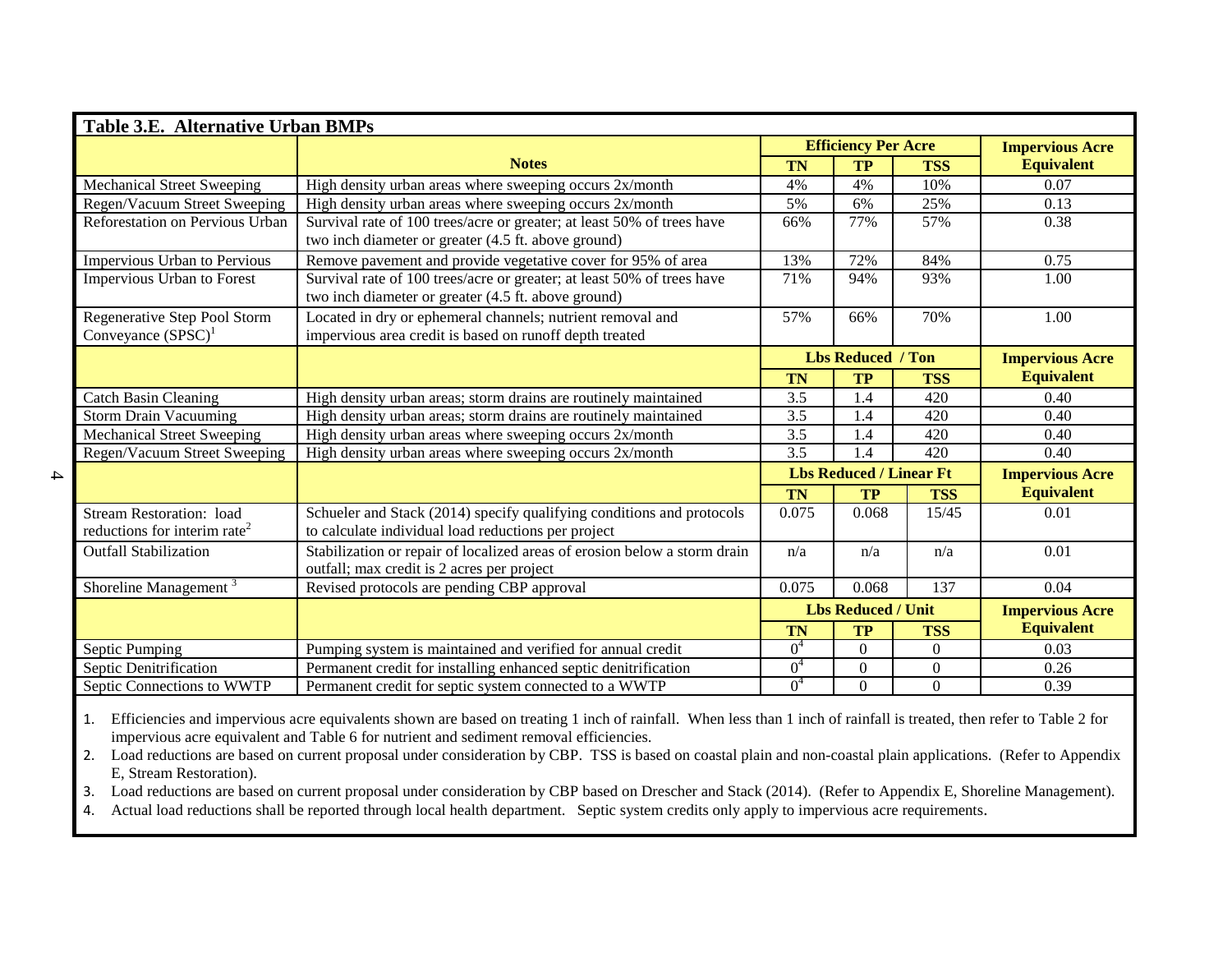# <span id="page-7-0"></span>**II. Maryland's NPDES MS4 Permits and Restoration of Urban Lands**

Phase I of the EPA stormwater program was promulgated in 1990 under the Clean Water Act (CWA). This program relies on NPDES permit coverage to address polluted discharges from stormwater runoff from large and medium MS4s. Eleven jurisdictions in Maryland met the criteria for coverage described in the CWA, and each has been permitted under the Phase I NPDES MS4 program since the 1990s. A growing focus on restoring Chesapeake Bay and local water quality concerns has resulted in new Phase I permits that include more stringent requirements toward meeting water quality standards.

More specifically, Part IV.E of these new permits describes requirements to develop restoration plans. These plans must address impervious area restoration and WLAs for meeting approved TMDL limits. Examples of relevant sections of the permit that specify these conditions are highlighted below:

- **Part IV.E. Restoration Plans and Total Maximum Daily Loads**: "In compliance with §402(p)(3)(B)(iii) of the Clean Water Act (CWA), MS4 permits must require stormwater controls to reduce the discharge of pollutants to the maximum extent practicable [MEP]. By regulation at 40 CFR §122.44, BMPs and programs implemented pursuant to this permit must be consistent with applicable WLAs developed under EPA approved TMDLs..."
- **Part IV.E.2.a**: "Within one year of permit issuance, [the local jurisdiction] shall submit an impervious surface area assessment consistent with the methods described in [this guidance] document. Upon approval by MDE, this impervious surface area assessment shall serve as the baseline for the restoration efforts required in this permit.

By the end of this permit term, [the local jurisdiction] shall commence and complete the implementation of restoration efforts for twenty percent of the County's impervious surface area consistent with the methodology described in the MDE document cited in PART IV.E.2.a. that has not already been restored to the MEP…"

• **Part IV.E.2.b**: "Within one year of permit issuance, [the] County shall submit to MDE for approval a restoration plan for each stormwater WLA approved by EPA prior to the effective date of the permit. The County shall submit restoration plans for subsequent TMDL WLAs within one year of EPA approval. Upon approval by MDE, these restoration plans will be enforceable under this permit. As part of the restoration plans, [the] County shall: ...[i]nclude the final date for meeting applicable WLAs and a detailed schedule for implementing all structural and nonstructural water quality improvement projects, enhanced stormwater management programs, and alternative stormwater control initiatives necessary for meeting applicable WLAs…"

#### <span id="page-7-1"></span>**Establishing Baselines: Impervious Surface Area Assessment**

Jurisdictions will need to determine the total impervious surface area under their responsibility and delineate the portions that are treated to the MEP, partially treated, or untreated and available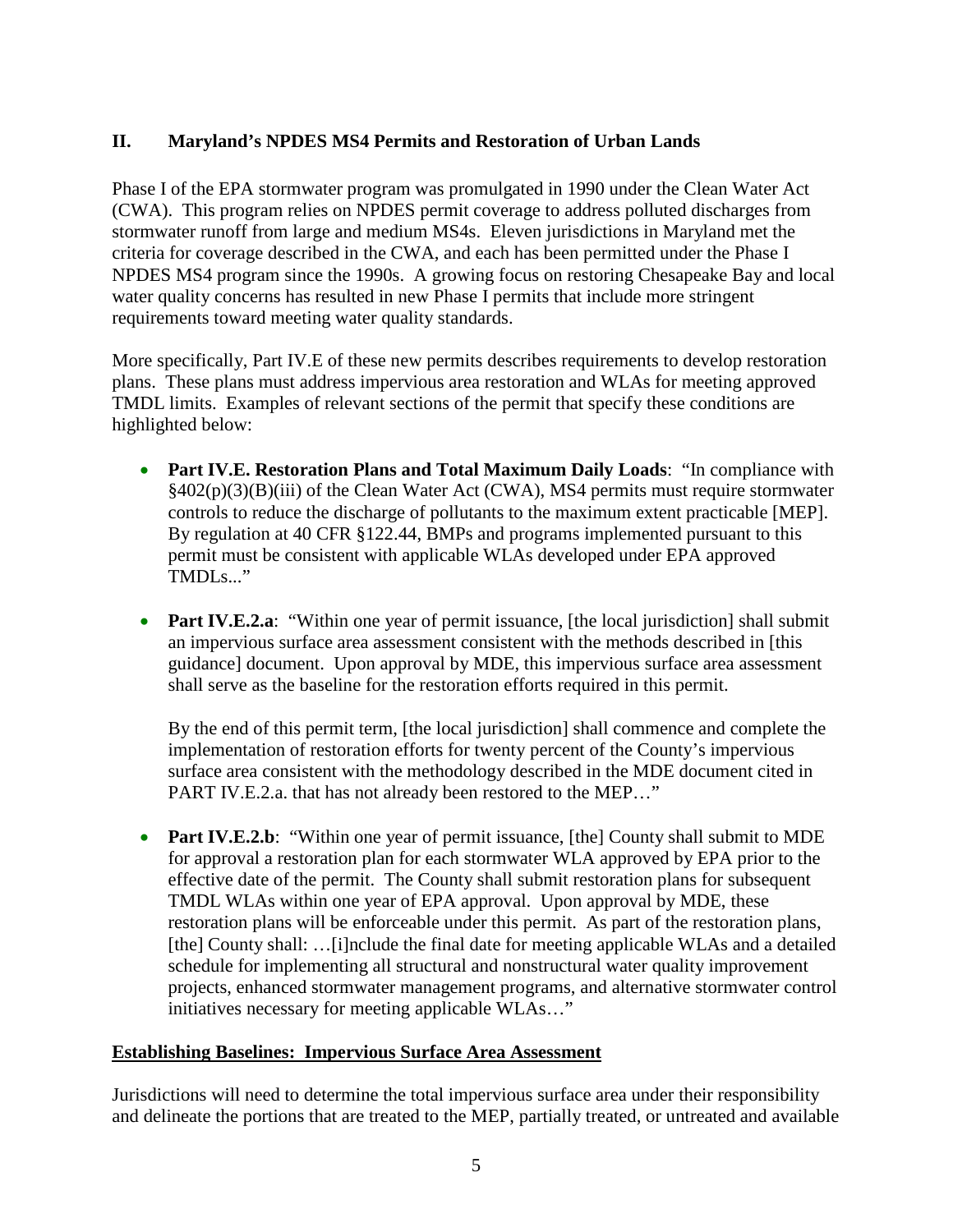for retrofit. This assessment will provide the baseline used to calculate the twenty percent restoration requirement. The impervious area assessment is due within one year of the effective date of the permit and remains the same for the rest of the permit term. The following describes the information needed for this assessment:

# <span id="page-8-0"></span>**1. MS4 Regulated Permit Area**

All permittees will need to determine the total land area that is regulated under their MS4 permit. Title 40 of the Code of Federal Regulations (CFR), 122.26 (b) (8) defines an MS4 as "a conveyance or system of conveyances (including roads with drainage systems, municipal streets, catch basins, curbs, gutters, ditches, man-made channels, or storm drains) owned or operated by a State, city, town, borough, county, parish, district, association, or other public body." The storm drain system within a jurisdiction's boundary is typically a mix of ownership, which includes parts of local, State, and federal systems. Each jurisdiction needs to account for these various entities when defining what it "owns or operates."

Some State and federal properties, certain small municipalities, and industrial facilities regulated under other NPDES stormwater permits and the storm drain systems in these entities may be excluded from a locality's responsibility. However, each MS4 jurisdiction is responsible for any stormwater discharge that passes through its storm drain system. Most NPDES Phase I municipalities already have their storm drain systems mapped in geographic information system (GIS) format. These maps shall be continuously updated and refined as new development and field verification procedures are implemented across the jurisdiction.

# <span id="page-8-1"></span>**2. Land Use Data and Impervious Surface Area**

The total impervious surface within a jurisdiction's regulated permit area should be evaluated using the best available land use data that can be generated from the same source from year to year. This will ensure consistent annual analysis regarding acres treated, retrofit goals, and permit compliance. The baseline year for the impervious area assessment shall be 2002, which is the year that the Manual was fully implemented. BMPs designed in compliance with the water quality volume ( $WQ_v$ ) treatment criteria found in the Manual are considered to provide water quality treatment to the MEP. Therefore, the impervious area draining to BMPs designed and approved in accordance with the Manual is considered treated and does not need to be counted toward restoration requirements.

# <span id="page-8-2"></span>**3. Urban BMPs**

- **a. Existing BMPs**: All jurisdictions have been required to develop and maintain an urban BMP database that identifies all existing stormwater facilities within each jurisdiction along with design, construction, and inspection information. This database and field inspections should be used to verify the level of water quality treatment provided for an existing facility. The following guidelines should be used to determine the level of water quality treatment provided by existing stormwater facilities:
	- BMPs constructed according to the Manual for new development after the baseline year of 2002 provide acceptable water quality treatment. The impervious areas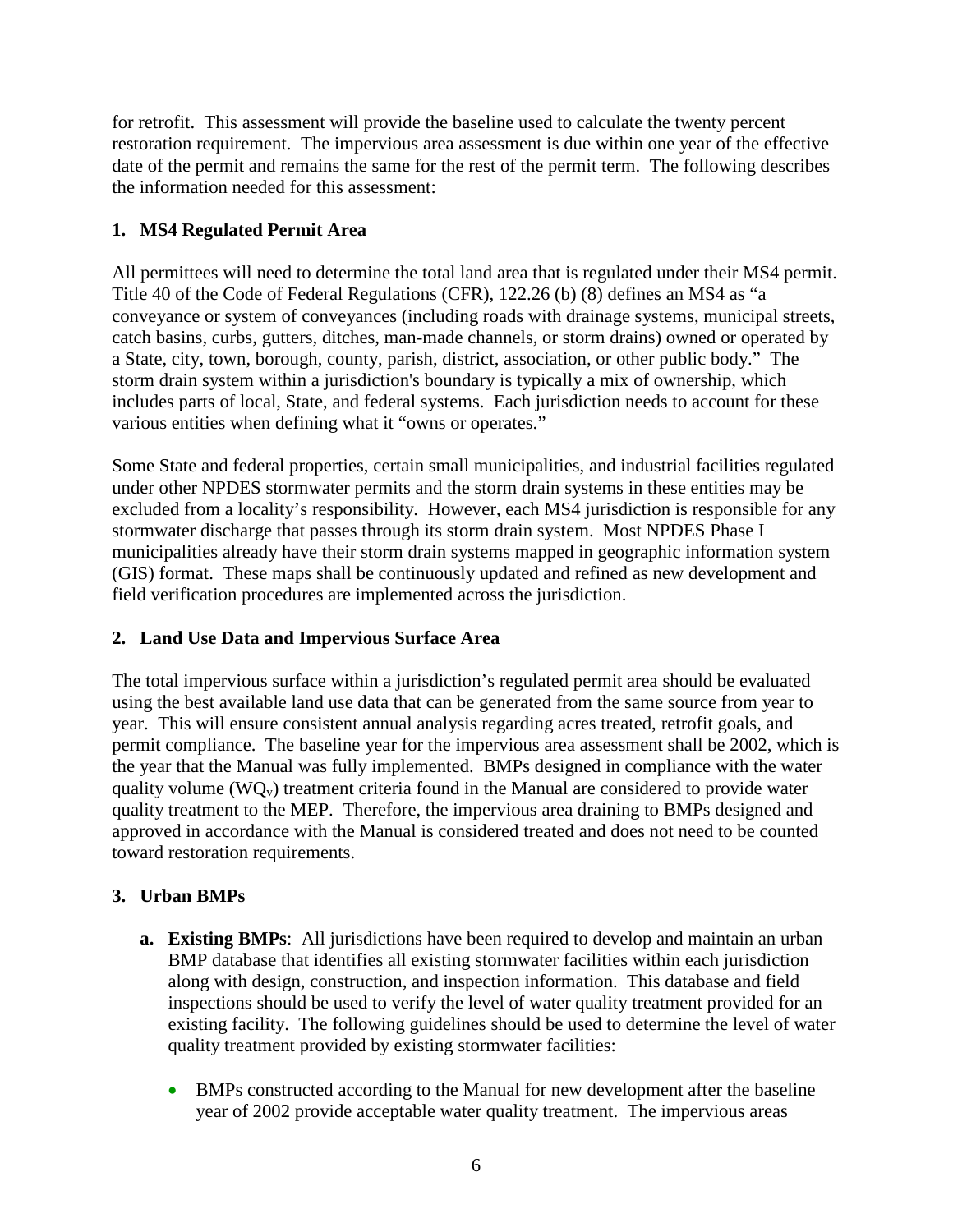draining to these facilities do not need to be counted toward impervious area restoration.

- BMPs implemented for new development after 2002 may not be used for credit toward impervious area restoration.
- The impervious area draining to BMPs implemented for restoration or redevelopment between 2002 and the beginning of the permit term may be subtracted from the baseline.
- Some BMPs implemented prior to 2002 may provide some water quality treatment. These include wet ponds, wetlands, and infiltration facilities. In these cases, the original design parameters for each facility are needed to verify the level of treatment provided. The impervious area treated is based on the volume provided in relation to the  $WQ_v$  (i.e., runoff from 1 inch of rainfall). For example, if a BMP was designed to treat a half inch of rainfall, the amount of impervious area treated is 50% of the actual impervious area draining to the facility.
- Stormwater detention facilities designed for flood control do not provide water quality treatment. The impervious area draining to these BMPs must count toward the baseline.
- BMPs where plans, design specifications, and complete maintenance records are not available are not considered to provide acceptable water quality treatment. Impervious areas draining to these structures must count toward the baseline.

A useful tool for an initial assessment is the Stormwater Management by Era approach documented by MDE in 2009. The approach considers four distinct regulatory eras where stormwater management requirements correlate with a certain level of BMP performance. These eras are as follows:

- Prior to 1985. Stormwater management regulations came into effect after this era. Any development constructed in this time period is most likely untreated (unless retrofits were constructed in later years).
- Between 1985 and 2002. BMPs implemented during this time addressed flood control; however, individual BMP design criteria shall be used to verify whether water quality is provided.
- Between 2002 and 2010. The Manual was fully implemented during this era.
- Post-2010. Environmental site design (ESD) to the MEP is required. Any development project that complied with State regulations in the third and fourth eras is considered to have acceptable water quality treatment.

This approach was used in the development of Maryland's WIP for meeting Chesapeake Bay TMDLs. It can be valuable for local planning and for targeting potential areas suitable for retrofitting. However, the Stormwater Management by Era approach should not be used for estimating BMP pollutant removal efficiencies when documentation and record keeping is missing for existing BMPs. A comprehensive BMP inventory is required of all local stormwater programs and shall include updated information on inspection and maintenance activities.

**b. BMP Maintenance and Verification**: All BMPs must be verified, inspected, and maintained according to State stormwater management regulations and CBP reporting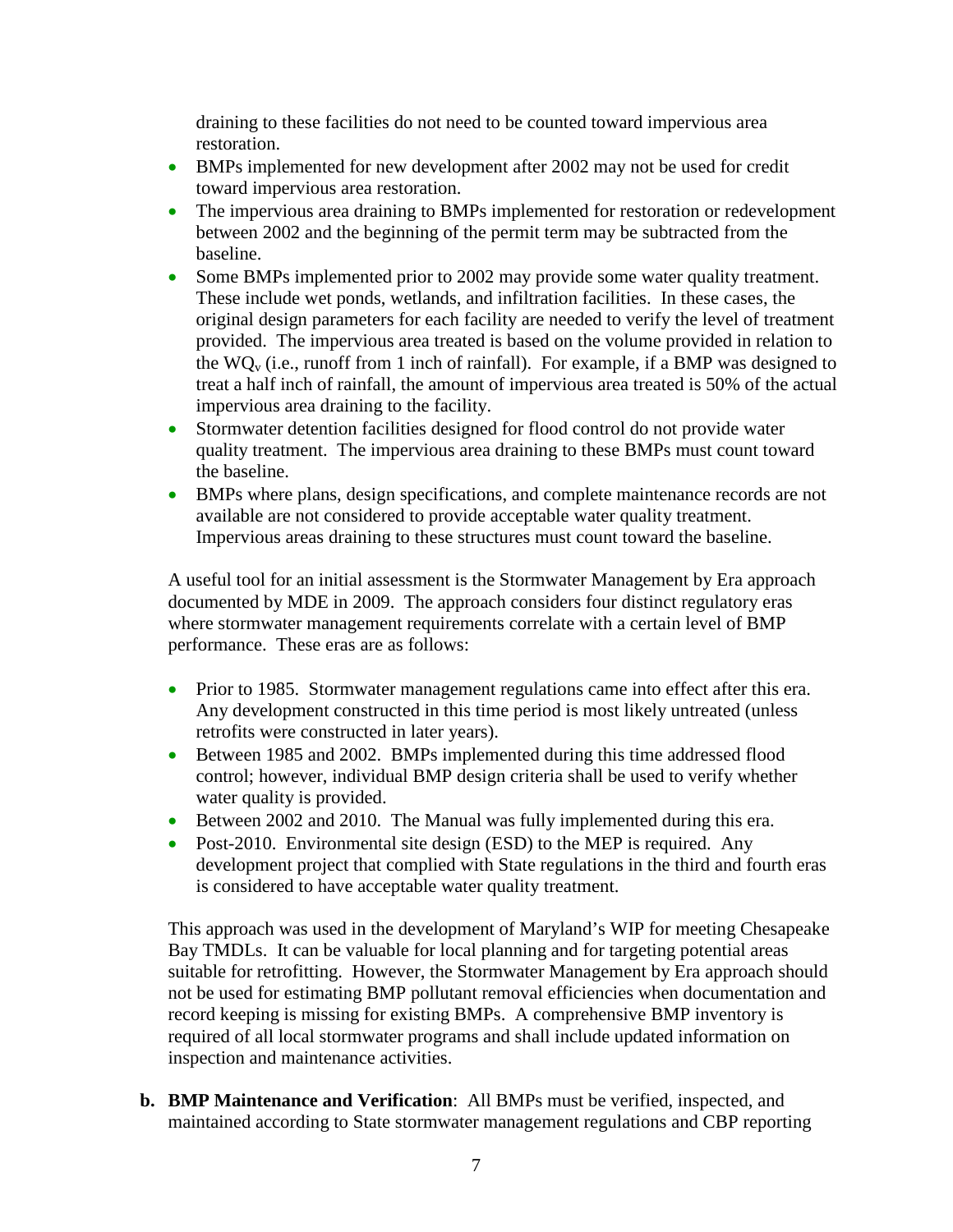and verification procedures. According to the Code of Maryland Regulations (COMAR) for stormwater management, preventative maintenance of all ESD and structural stormwater management measures is required to ensure proper function. Regular inspections shall occur once every 3 years and each jurisdiction shall implement appropriate actions and document that any deficiencies are rectified. The BMP database (see Appendix B) will need to specify the last inspection date and whether the facility has been properly maintained. A "failed" designation assigned to any BMP indicates that the facility is not functioning as designed. This is described in the BMP Implementation and Restoration Credit section of this document.

In the 2014 memo to the CBP's Urban Stormwater Workgroup, "Final Recommended Guidance for Verification of Urban Stormwater BMPs," Schueler and Goulet emphasize the need for regular inspection and maintenance. This will ensure that BMPs perform as designed. In order for BMPs to qualify for pollutant removal rates and to take credit toward the Chesapeake Bay TMDL, the information in the BMP Implementation and Restoration Credit section of this document must be provided.

#### <span id="page-10-0"></span>**4. Impervious Surfaces in Rural Areas**

Many rural roads and residential subdivisions have open vegetated drainage systems, impervious area disconnections, and sheetflow to conservation areas that filter and infiltrate stormwater runoff. Each jurisdiction should conduct a systematic review of existing rural roads and subdivisions to determine the extent of water quality treatment already provided. This review will also aid in identifying opportunities for retrofitting.

Land use designation can help in selecting areas that may already be adequately managed. For example, public roads and residential subdivisions in predominantly rural areas with low population densities (e.g., one or less dwelling unit per three acres) may have water quality design features equivalent to those defined in the Manual. Typically, areas that are less than fifteen percent impervious can meet ESD requirements according to the criteria for nonstructural practices in the Manual. These practices include rooftop disconnect, non-rooftop disconnect, and sheetflow to conservation areas. If a jurisdiction can document where conditions meet the Manual's criteria and adequate management is provided, then the impervious acres in these areas can be excluded from the baseline. Table 1 below provides guidelines for determining whether rural impervious areas provide acceptable water quality treatment.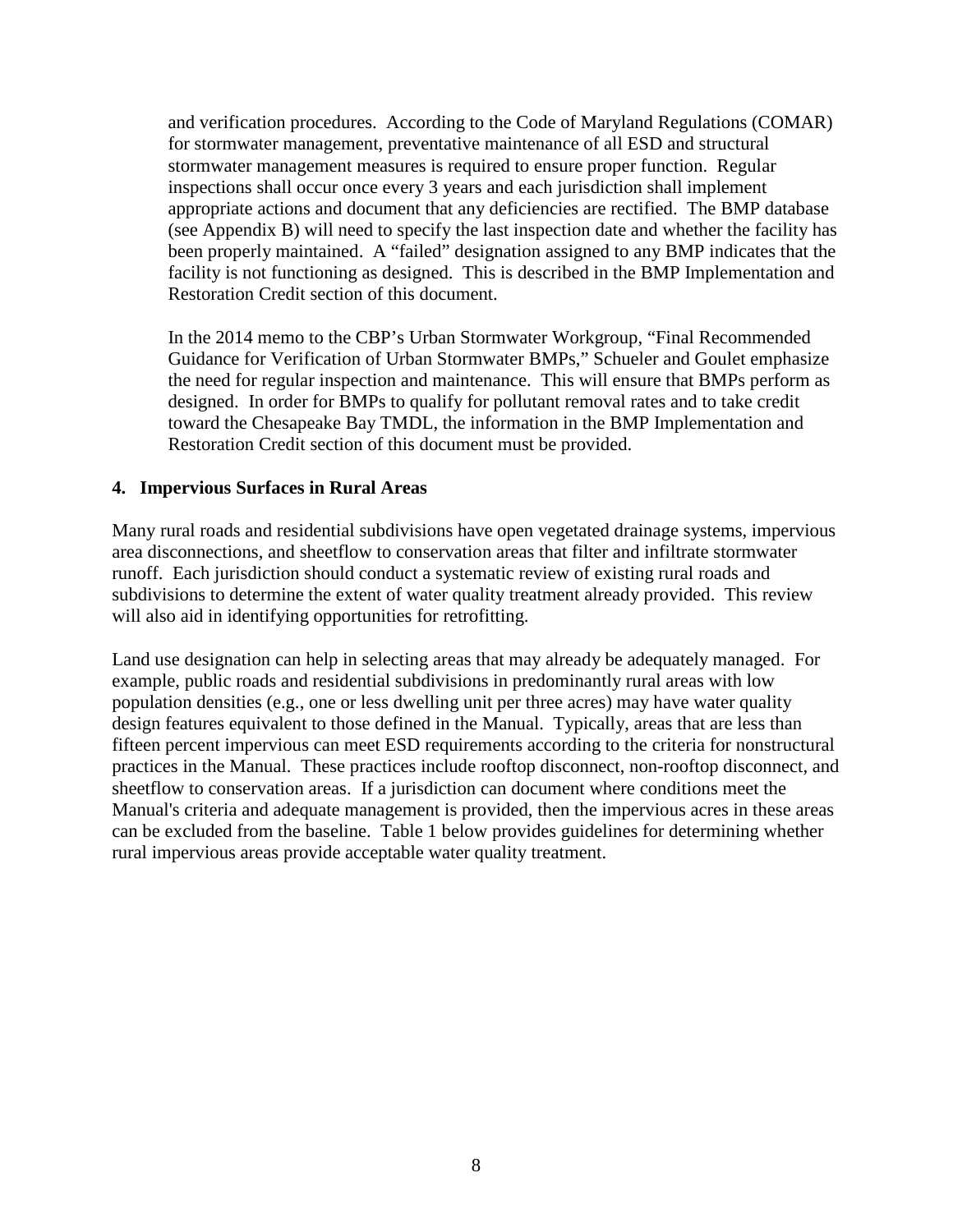<span id="page-11-1"></span>

| <b>Table 1. Rural Impervious Area and Water Quality Treatment</b> |                                              |  |  |  |  |
|-------------------------------------------------------------------|----------------------------------------------|--|--|--|--|
| <b>Considered Treated</b>                                         | <b>Considered Not Treated*</b>               |  |  |  |  |
| Areas that are zoned rural residential with 1                     | Rural residential cluster development with   |  |  |  |  |
| house or less per 3 acres and                                     | 1 house or more per 3 acres                  |  |  |  |  |
| meets the disconnection or sheetflow to                           |                                              |  |  |  |  |
| conservation criteria in the Manual                               |                                              |  |  |  |  |
| Open section roads that meet the                                  | Rural areas that drain directly to closed    |  |  |  |  |
| disconnection or sheetflow to conservation                        | storm drain system infrastructure, including |  |  |  |  |
| area criteria in the Manual                                       | curbs, inlets, and storm drain outfalls      |  |  |  |  |
| Open section roads with swales that meet the                      | Buildings and parking associated with        |  |  |  |  |
| grass swale criteria in the Manual                                | commercial, industrial, and agricultural     |  |  |  |  |
|                                                                   | areas: includes wineries and produce         |  |  |  |  |
|                                                                   | markets                                      |  |  |  |  |

\* Unless specific practices are documented in the jurisdiction's urban BMP database

A desktop GIS analysis is a good way to initially identify these areas. This allows a quick review of zoning, imperviousness, disconnection, sheetflow, grass swales, and slopes. These data may then be used to determine whether rural impervious areas are adequately treated with ESD based on the criteria in the Manual. Additional field investigation is necessary to validate the desktop analysis and to document the types and extent of ESD practices. This can be accomplished by conducting a representative field survey of the area being claimed as having nonstructural or micro-scale ESD practices. The survey and GIS analysis shall be submitted to MDE for approval. For areas that a jurisdiction wants to submit to the CBP for BMP stormwater credit, actual BMP point-of-investigation, type of BMP, drainage area delineation, water quality treatment (defined in inches of rainfall treated), inspection and maintenance status, and other fields required in the urban BMP database (See Appendix B) will need to be provided.

#### <span id="page-11-0"></span>**5. Total Impervious Acres Not Treated to the MEP**

A jurisdiction's total impervious area that has not already been treated or restored to the MEP is subject to the twenty percent restoration requirement. The analysis performed according to Section II.  $1 - 4$ , above, shall be used to determine the baseline impervious acres not treated. This can be done by subtracting the total impervious area considered treated from a jurisdiction's total impervious area. The resulting area will serve as the baseline for determining the twenty percent impervious surface area required to be restored to the MEP as described in Part IV.E.2.a of the permit.

The impervious area baseline number established under Part IV.E.2.a of the permit will not change for the entire permit term. Any changes to this number shall be reported and justified as part of the reapplication process and reported in the fourth year annual report. This information will be considered and discussed as part of the negotiation process during the next cycle of permit issuance.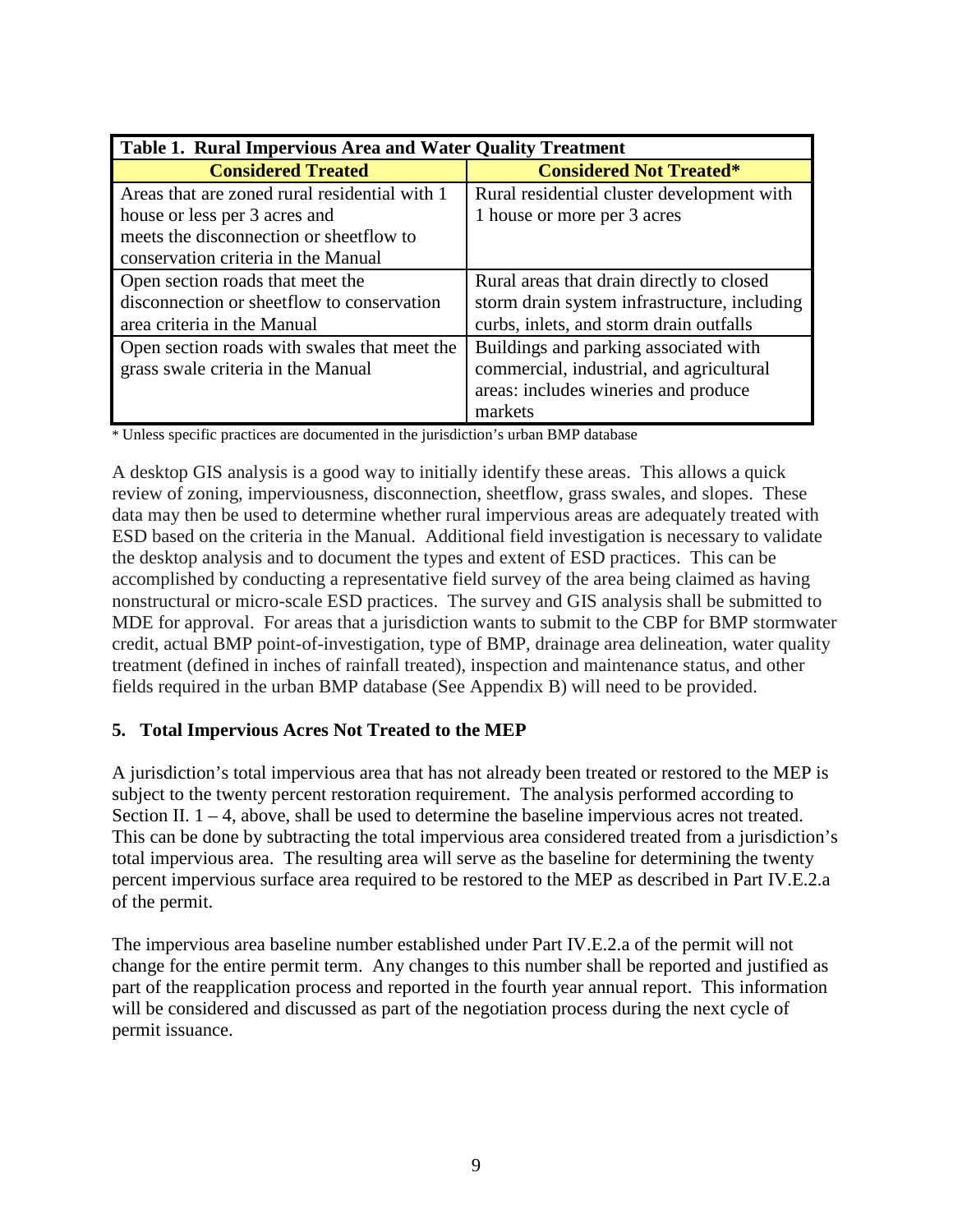#### <span id="page-12-0"></span>**Establishing Baselines: Stormwater WLAs**

The permit conditions specified in Part IV.E. above outline the activities required to show compliance with applicable WLAs. In general, the year in which the monitoring data were gathered to support the TMDL should be used as the year to establish stormwater baseline loads. This becomes the starting point where compliance with the targeted load reductions will be measured. Local stormwater program and restoration efforts implemented after the baseline year, along with the associated pollutant load reductions, can then be measured against the stormwater WLAs to determine if benchmarks are being met. A searchable database of WLAs from Maryland's EPA-approved TMDLs is available through MDE's TMDL Stormwater Toolkit website at:

#### <http://www.mde.maryland.gov/PROGRAMS/WATER/TMDL/DATACENTER/Pages/index.aspx>

The database provides basic information about each NPDES MS4 jurisdiction and relevant WLAs. This includes individual pollutants, wasteload allocations, reduction percentages, recommendations for determining baseline year, and links to applicable TMDL documents and watershed maps. The website also has detailed, step-by-step instructions on disaggregating stormwater WLAs where numerous MS4s are grouped under one allocation. Additional guidance is being developed by MDE regarding stormwater WLA plan implementation, PCBs, bacteria, trash, and mercury stormwater TMDLs. MDE's website will be updated as available. All of this information may be accessed through the TMDL Stormwater Toolkit link.

MS4 jurisdictions will develop restoration plans that establish BMP implementation schedules and a final date for achieving the targeted WLAs. Computer models may be useful tools for showing how program implementation is making progress toward meeting WLAs. Appendix C of this document provides a list of websites containing documentation on the use of various models. In addition, Appendix C tabulates the pollutant loading rates applied for different land uses in the Chesapeake Bay Watershed Model (CBWM). MS4 jurisdictions may use these loading rates to calculate baseline stormwater loads for the Bay TMDL.

#### <span id="page-12-1"></span>**Establishing Baselines: Phase II MS4 Permits**

The baseline analysis described above is intended to address permit requirements for Phase I MS4 jurisdictions in Maryland. MDE is currently negotiating with EPA on permit language for Phase II general permits that will also require impervious area restoration. Phase II jurisdictions may use the methodology described above and use 2002 as the baseline year for determining the impervious surface area subject to restoration requirements.

The current Phase II general permit does not require impervious area restoration. Therefore, these jurisdictions have never received credit for restoration activities completed prior to the new permit term. Because MDE has encouraged Phase II jurisdictions to begin restoration efforts, any BMP implemented after 2006 for restoration or redevelopment may be used for impervious area restoration credit to meet the new permit requirements.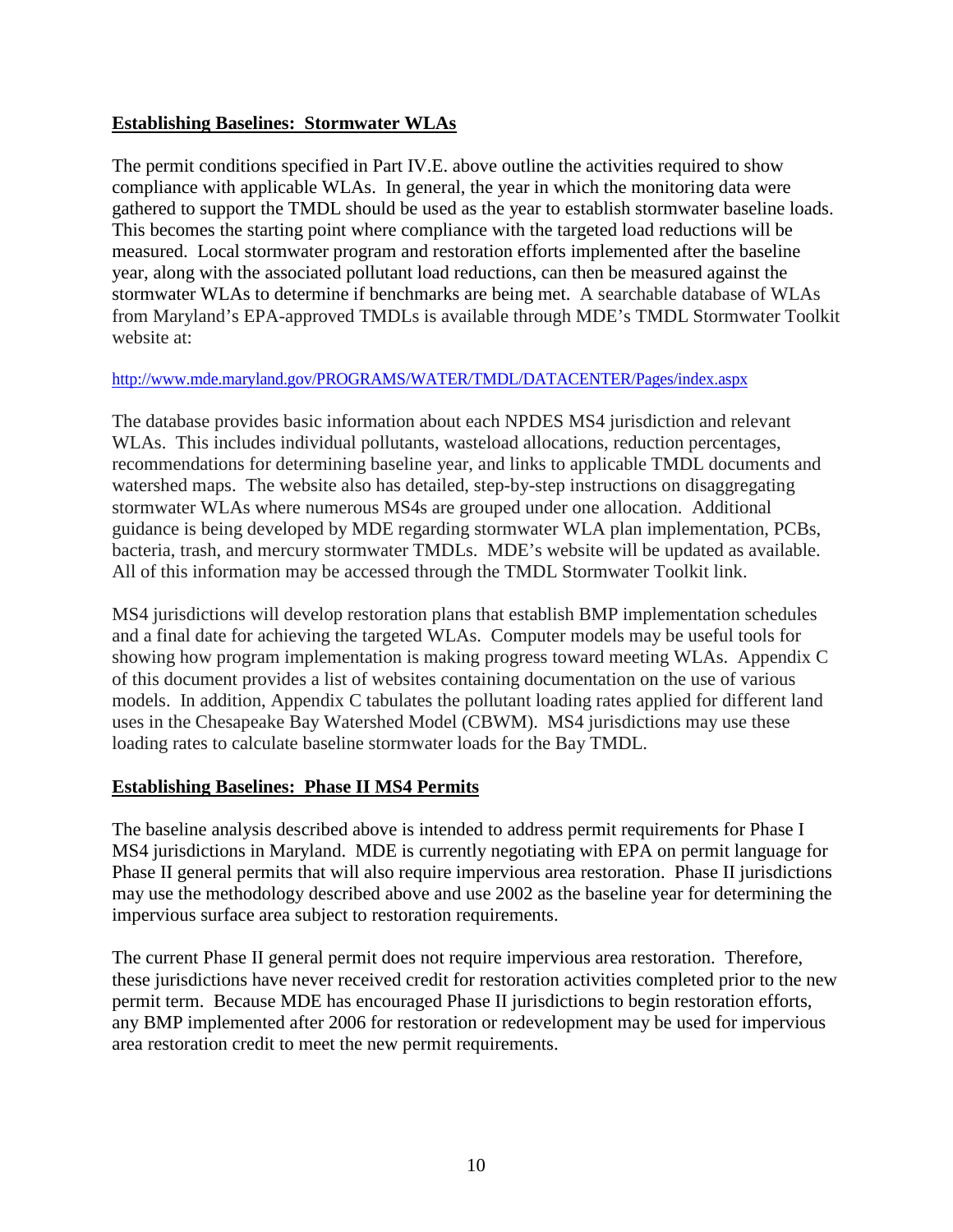# <span id="page-13-0"></span>**III. BMP Implementation and Restoration Credits**

The previous section describes how to calculate baseline impervious area restoration requirements and identifies tools for determining WLAs. Once baselines are established, jurisdictions must develop restoration plans that provide a schedule for BMP implementation and track impervious area treatment and pollutant reduction targets. The BMPs listed in Chapters 3 and 5 of the Manual may be used for restoration and the pollutant load reductions are provided by the CBP (Schueler and Lane, 2012). This section describes the credits granted for implementing these BMPs to meet impervious area restoration and nutrient and sediment reduction goals.

# <span id="page-13-1"></span>**Credit for Impervious Acres Treated**

The water quality objective for impervious area restoration is based on treating the  $WQ_v$  (1 inch of rainfall) using BMPs defined in the Manual. Because of numerous constraints inherent in the urban environment, meeting the design standards specified in the Manual may not always be achievable. In these cases, retrofit opportunities that achieve less than the  $WQ_v$  should be pursued where they make sense. Applying impervious area treatment credit for these projects will be based on the proportion of the full  $WO<sub>v</sub>$  treated.

Where stormwater retrofits provide water quality treatment for existing unmanaged urban areas, impervious area restoration credit can be applied as follows:

#### <span id="page-13-2"></span>**1. Individual Project Credit**

Retrofits shall be credited according to the following criteria:

- An acre for acre impervious credit will be given when a BMP is designed to provide treatment for the full  $WQ_v$  (1 inch of rainfall); or
- A proportional acreage of credit will be given when less than the  $WQ_v$  is provided: (percent of the  $WQ_v$  achieved) x (drainage area impervious acres).

<span id="page-13-3"></span>

| Table 2. Retrofit of a Dry Detention Pond Constructed in 1985 |                                            |  |  |  |
|---------------------------------------------------------------|--------------------------------------------|--|--|--|
| Scenario 1: Original design                                   | 2 and 10 year peak management              |  |  |  |
| Impervious acre drainage area                                 | 15 acres, (no water quality; no credit)    |  |  |  |
| Scenario 2: Retrofit design                                   | 1 inch, (full $WQ_v$ )                     |  |  |  |
| Impervious acre credit                                        | 15 acre credit                             |  |  |  |
| Scenario 3: Retrofit design                                   | $0.5$ inch                                 |  |  |  |
| Impervious acre credit                                        | 7.5 acre credit (50% of $WQ_v * 15$ acres) |  |  |  |

Table 2 offers three scenarios regarding how credit may be allowed for existing BMPs that are retrofitted. Scenario 1 is a detention pond that was originally designed for flood control and provides no water quality treatment. The 15 acres of impervious area would be included in the baseline impervious area that needs restoration as discussed in the previous section. A jurisdiction may use this opportunity to retrofit the pond by creating an acceptable water quality practice such as a wet pond or wetland. Scenario 2 shows the pond retrofit provides the full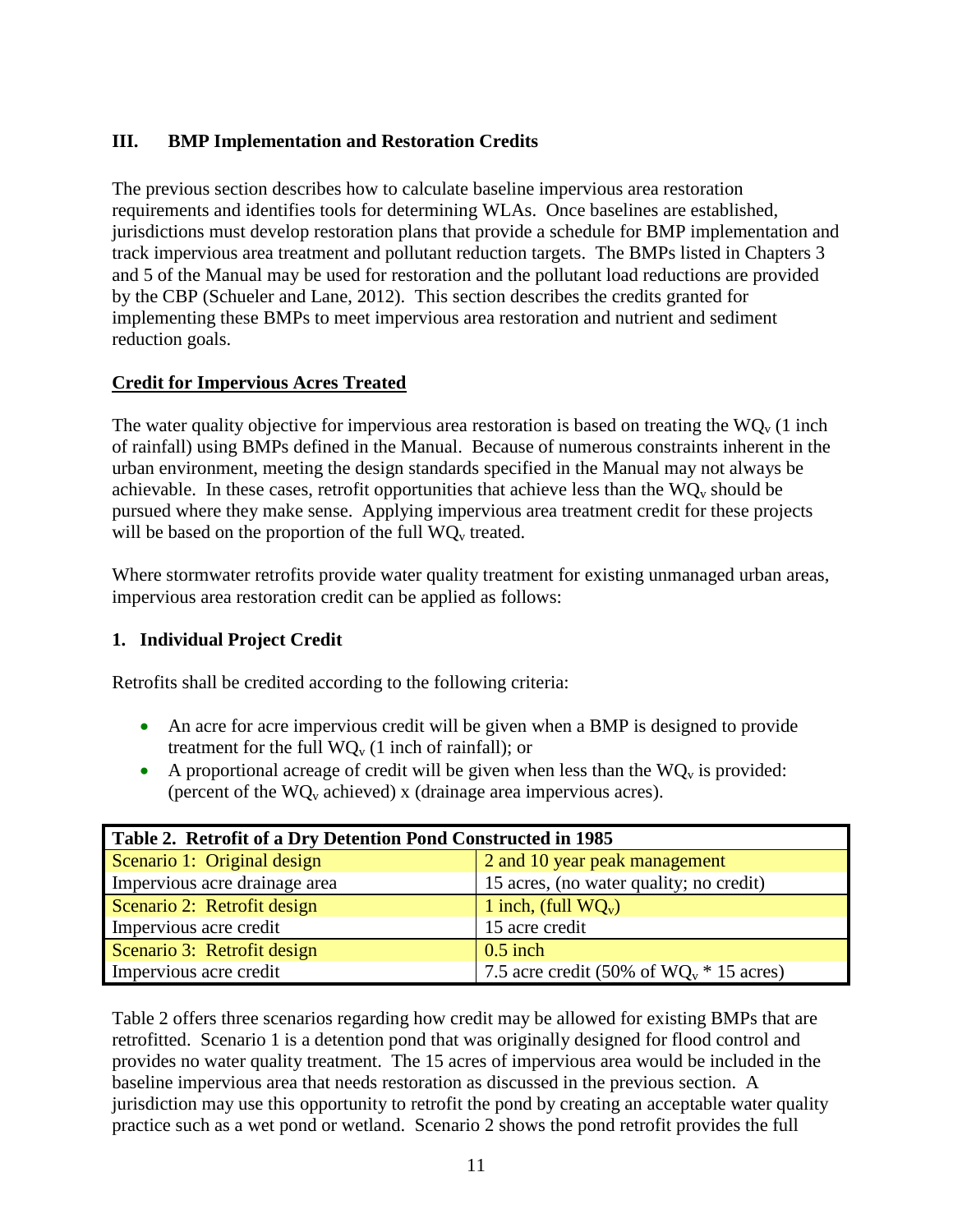WQ<sub>v</sub> and credit is allowed for all 15 acres of impervious area draining to the facility. Scenario 3 assumes that only a portion of the  $WQ_v$  can be provided, or, 0.5 inches of treatment. In this case, the credit granted will be 50% of the total watershed impervious area, which is 7.5 acres.

# <span id="page-14-0"></span>**2. Incentive for Extra Credit**

There will be instances where BMP retrofits provide treatment of more than 1 inch of rainfall. The amount of impervious area credited for these projects needs to be consistent with known BMP pollutant removal efficiencies. The BMP removal rate adjustor curves developed by Schueler and Lane (2012) show a linear relationship between runoff managed and pollutant removal efficiencies for runoff depths less than 1 inch (see Appendix A). However, for BMPs treating more than 1 inch, the pollutant removal rates decrease to one quarter of the linear rate shown for depths below 1 inch. Therefore, the impervious acre credit given is not one for one when more than 1 inch of rainfall is treated.

Using the BMP adjustor curve relationships (Schueler and Lane, 2012), Table 3 was developed to show the amount of impervious acre credit granted based on inches of rainfall treated. The credit will increase by 0.1 acres for every 0.4 inches treated above 1 inch. For treatment less than 1 inch, the credit granted is consistent with the individual project credit described above.

<span id="page-14-2"></span>

| Table 3. Impervious Acre Credit for Treatment Above and Below 1 Inch of Rainfall |                                   |                                   |  |  |  |  |
|----------------------------------------------------------------------------------|-----------------------------------|-----------------------------------|--|--|--|--|
| <b>Rainfall Depth Treated</b>                                                    | <b>Impervious Acre Credit per</b> | <b>Impervious Acre Credit per</b> |  |  |  |  |
| (inches)                                                                         | <b>Acre of Watershed</b>          | 50 Acres of Watershed             |  |  |  |  |
|                                                                                  | <b>Impervious Area</b>            | <b>Impervious Area</b>            |  |  |  |  |
| 0.5                                                                              | 0.5                               | 25                                |  |  |  |  |
| 0.75                                                                             | 0.75                              | 37.5                              |  |  |  |  |
| 1.0                                                                              |                                   | 50                                |  |  |  |  |
| 1.4                                                                              | 1.1                               | 55                                |  |  |  |  |
| 1.8                                                                              | 1.2                               | 60                                |  |  |  |  |
| 2.2                                                                              | 1.3                               | 65                                |  |  |  |  |
| 2.6                                                                              | $\overline{4}$                    | 70                                |  |  |  |  |

# <span id="page-14-1"></span>**3. Redevelopment and Impervious Acre Credit**

Any project that meets or exceeds the regulatory requirements for redevelopment may be used to claim credit toward impervious acre treatment requirements and pollutant reductions. This applies to redevelopment projects dating back to the beginning of the permit term. In 2000, State regulations required treatment for twenty percent of existing impervious areas within the project limit of disturbance (LOD). In 2010, the requirement changed to fifty percent. Table 4 shows that the impervious acre credit granted for an individual project is based on the regulations in place at the time. Additional credit may be granted for any unmanaged existing impervious areas that are treated above the twenty or fifty percent requirements. Further, when additional volume above the  $WQ_v$  is provided, additional credit for impervious acres treated will be credited according to the watershed implementation credit described in Section III.2 and shown in Table 3.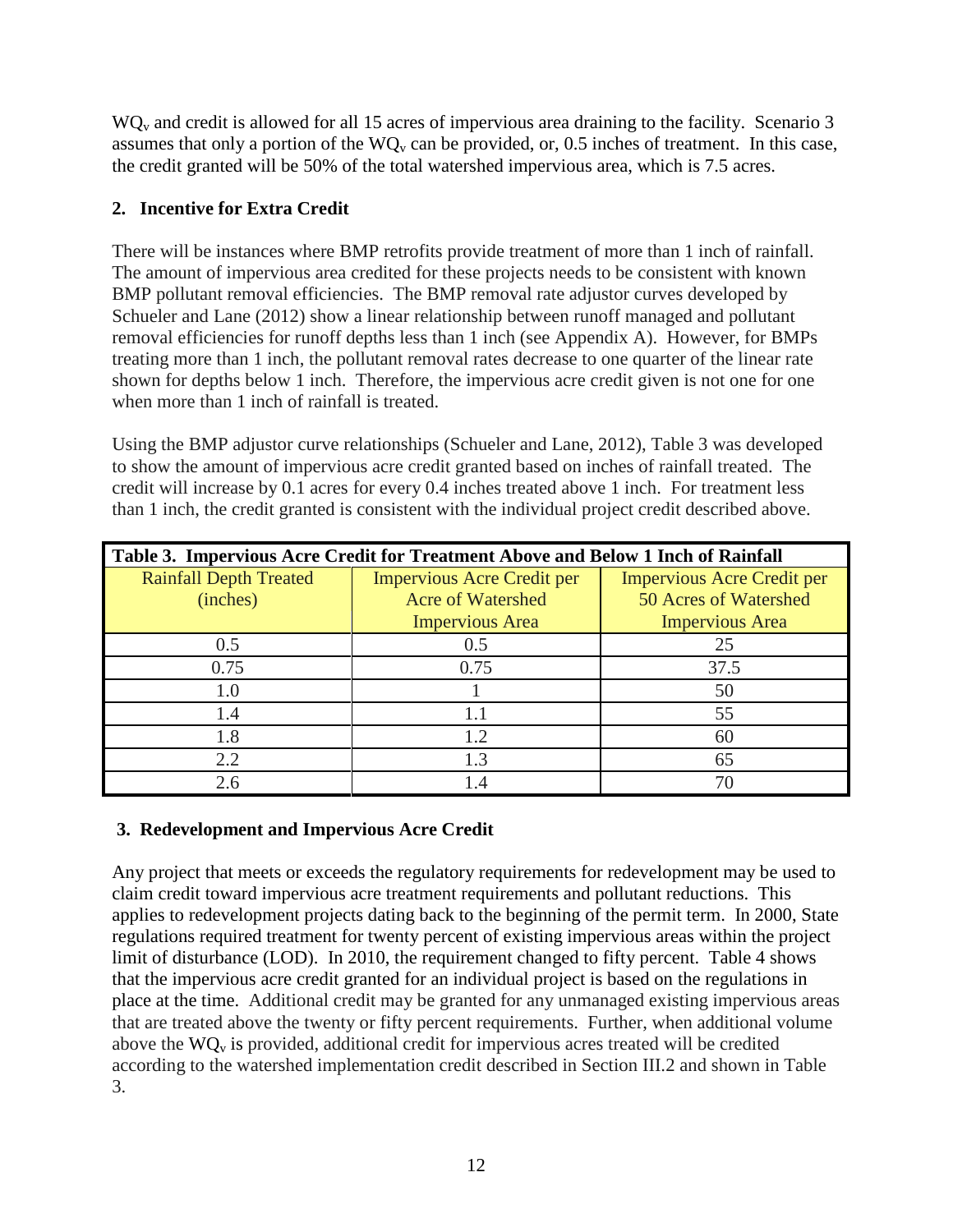<span id="page-15-1"></span>

| <b>Table 4. Impervious Acre Credit for Redevelopment</b> |                           |                  |                               |  |  |  |  |
|----------------------------------------------------------|---------------------------|------------------|-------------------------------|--|--|--|--|
| Existing                                                 | <b>State Regulations:</b> | <b>Treatment</b> | <b>Impervious Acre Credit</b> |  |  |  |  |
| Impervious                                               | 2000 (20% I) or           | Requirements     | (full $WQ_v$ provided)        |  |  |  |  |
| Area within LOD                                          | 2010 (50% I)              | (acres)          |                               |  |  |  |  |
|                                                          | 2000                      |                  |                               |  |  |  |  |
|                                                          | 2000                      |                  |                               |  |  |  |  |
|                                                          | 2010                      | 2.5              | 2.5                           |  |  |  |  |
|                                                          | 2010                      |                  |                               |  |  |  |  |

There may be cases where a redevelopment project has an increase in impervious area. The increase will need to meet new development requirements and will not receive credit toward restoration. However, projects that have less than 40% existing impervious area will be regulated as new development, and the formerly unmanaged impervious areas may be credited toward impervious acre restoration.

#### <span id="page-15-0"></span>**Credit for Pollutant Removal Efficiencies and WLAs**

The CBP has approved the publication, "Recommendations of the Expert Panel to Define Removal Rates for New State Stormwater Performance Standards" (Schueler and Lane, 2012). This will establish consistent reporting and crediting of BMP implementation across the Chesapeake Bay watershed. The document provides a series of BMP removal rate adjustor curves (see Appendix A). The curves are used to determine pollutant removal rates for two basic classifications of BMPs. These include runoff reduction (RR) and more traditional stormwater treatment (ST) practices as outlined in Table 5 below. The adjustor curves are used to determine pollutant removal rates based on the runoff depth treated and whether RR or ST practices are used for treatment. The discussion below will explain how the curves are used for determining pollutant removal efficiencies for new development, redevelopment, and retrofit projects.

<span id="page-15-2"></span>

| Table 5. Classification of BMPs Used in Maryland <sup>1</sup>                                                                          |                                                                                                         |  |  |  |
|----------------------------------------------------------------------------------------------------------------------------------------|---------------------------------------------------------------------------------------------------------|--|--|--|
| <b>Runoff Reduction (RR) Practices</b>                                                                                                 | <b>Stormwater Treatment (ST) Practices</b>                                                              |  |  |  |
| All ESD Practices in Manual <sup>2</sup> :                                                                                             | Structural Practices in Manual <sup>2</sup>                                                             |  |  |  |
| <b>Alternative Surfaces</b>                                                                                                            | Wet Ponds                                                                                               |  |  |  |
| <b>Nonstructural Practices</b>                                                                                                         | Wetlands<br>$\bullet$                                                                                   |  |  |  |
| Micro-Scale Practices                                                                                                                  | Filtering Practices (ex. Bioretention)<br>$\bullet$                                                     |  |  |  |
|                                                                                                                                        | Wet Swales                                                                                              |  |  |  |
| Structural Practices in Manual <sup>2</sup> :                                                                                          |                                                                                                         |  |  |  |
| <b>Infiltration Practices</b>                                                                                                          |                                                                                                         |  |  |  |
| <b>Bioretention Filters</b>                                                                                                            |                                                                                                         |  |  |  |
| Dry Swales                                                                                                                             |                                                                                                         |  |  |  |
| Note:                                                                                                                                  | Structural stormwater management practices that do not meet the performance criteria established in the |  |  |  |
| Manual (e.g., dry detention or extended detention ponds, hydrodynamic structures) may not be used to<br>meet restoration requirements. |                                                                                                         |  |  |  |
| Cohuglet and Lang 2012                                                                                                                 |                                                                                                         |  |  |  |

1. Schueler and Lane, 2012

2. 2000 Maryland Stormwater Design Manual, Volumes I & II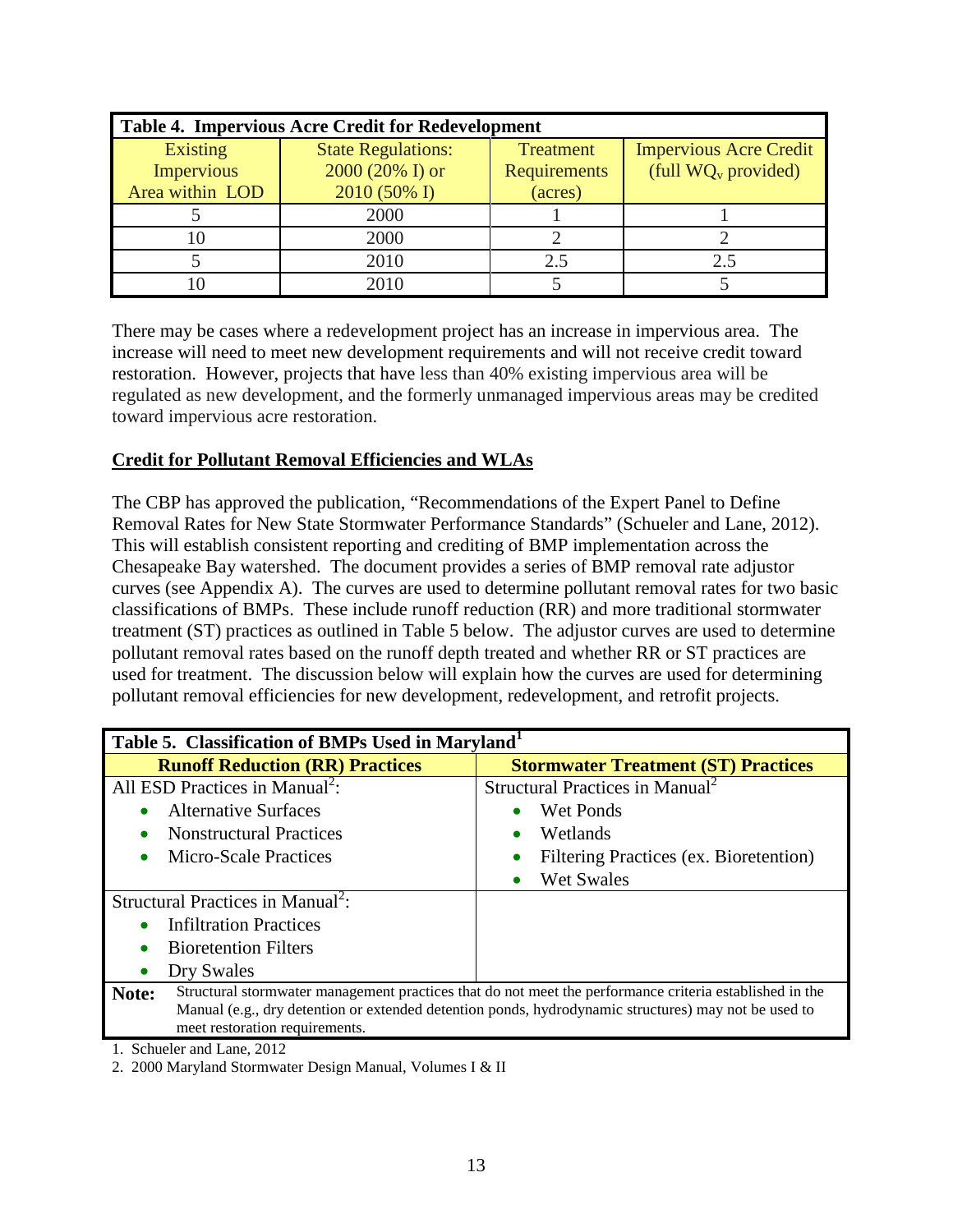#### <span id="page-16-0"></span>**1. New Development**

New development projects designed to meet Maryland's current regulatory requirements will mimic the natural hydrology of forested conditions. BMPs implemented to meet new development requirements may not be used for credit toward stormwater WLAs. However, local governments are required to report data for new development, redevelopment, and restoration projects on MDE's Urban BMP database so that net pollutant loads will be calculated in the Chesapeake Bay Watershed Model (CBWM). The discussion below will provide guidance on the proper reporting of urban BMP data.

Current Maryland regulations require that ESD be used to the MEP to reduce the runoff from new development and replicate the hydrologic characteristics of forested conditions. To meet this requirement on a new development project, ESD practices must be used either exclusively or, where necessary, in combination with structural practices to provide sufficient treatment and reduce the volume of runoff from the 1-year, 24-hour design storm. For new development projects, this standard is based on the median value of the 1-year storm for Maryland, or 2.7 inches of rainfall.

As discussed above, pollutant removal rates found in the BMP curves are a function of the type of practices used and the runoff depth treated per impervious acre. Along with these charts, Schueler and Lane (2012) provide a simple equation to calculate runoff depth based on each state's specific engineering parameters:

$$
Q=\frac{(12\times EP)}{IA}
$$

where:  $Q = \text{runoff depth treated per impervious acre (inches)}$  $EP = state-specific engineering parameter (acre-feet); either ESD<sub>v</sub> or WO<sub>v</sub>$  $IA =$  impervious area (acres)

However, this equation does not always reflect Maryland's runoff reduction requirements where meeting the ESD to the MEP mandate results in little to no runoff from a site. To correct for this, MDE has determined that the runoff depth treated per impervious acre where the ESD to the MEP standard is met is equal to the impervious surface runoff from 2.7 inches of rainfall. This is equivalent to the maximum value used on the BMP curves, or 2.5 inches. Also, the ESD to the MEP mandate means that for the majority of projects, ESD (or RR) practices will be the predominant type used. For new development projects meeting the ESD to the MEP standard, the maximum runoff depth treated, or 2.5 inches shall be used in conjunction with the ESD/RR curves to determine pollutant removal rates. Figure 1 below shows pollutant removal rates for ESD to the MEP, 2.5 inches of runoff treated, according to Table 6 shown on the next page.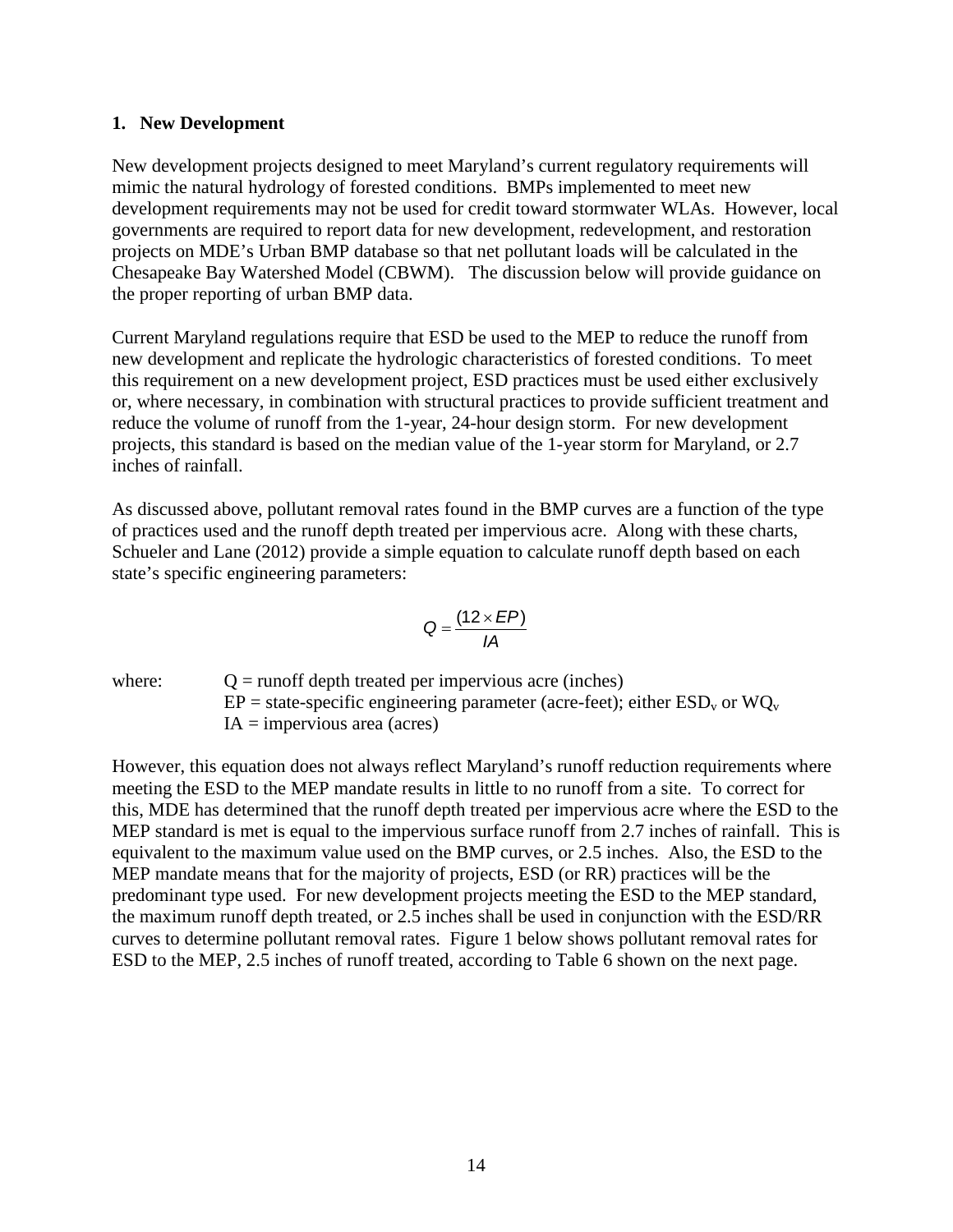# *Figure 1. Pollutant Removal Rates for ESD to the MEP:*

- *Sediment - 90%*
- *Total Phosphorus - 85%*
- *Total Nitrogen - 72%*

There may be situations (e.g., quantity control waivers, direct discharges to tidal waters) where the stormwater management design for a new development project does not meet the ESD to the MEP mandate. When this occurs, the pollutant removal curves are still used to determine individual pollutant removal rates. However, the runoff volume (Q) treated per impervious acre is determined using the ratio of the rainfall treated by the design ( $P_{\text{design}}$ ) to the rainfall target ( $P_{\text{E}}$ ) to determine ESD goals using the following:

$$
Q = \left(\frac{P_{design}}{P_E}\right) \times 2.5 \text{ inches}
$$

where:  $Q = \text{runoff depth treated per impervious acre (inches)}$  $P_{design}$  = the rainfall treated by stormwater management practices (inches)  $P_E$  = the rainfall target used to size ESD practices

| The BMP removal rate adjustor curves in Appendix A were used to develop Table 6 below |
|---------------------------------------------------------------------------------------|
| which shows removal rates for commonly used runoff depths for ease of reporting.      |

<span id="page-17-0"></span>

| Table 6. Removal Rates for ESD/RR and ST Practices                                                                                                                                                                    |               |            |               |           |               |           |  |
|-----------------------------------------------------------------------------------------------------------------------------------------------------------------------------------------------------------------------|---------------|------------|---------------|-----------|---------------|-----------|--|
| <b>Runoff</b>                                                                                                                                                                                                         | <b>TSS</b>    |            | <b>TP</b>     |           | TN            |           |  |
| <b>Depth</b>                                                                                                                                                                                                          |               |            |               |           |               |           |  |
| <b>Treated</b>                                                                                                                                                                                                        |               |            |               |           |               |           |  |
| (inches)                                                                                                                                                                                                              | <b>ESD/RR</b> | <b>ST</b>  | <b>ESD/RR</b> | <b>ST</b> | <b>ESD/RR</b> | <b>ST</b> |  |
| 0.00                                                                                                                                                                                                                  | $0\%$         | $0\%$      | $0\%$         | $0\%$     | $0\%$         | $0\%$     |  |
| 0.25                                                                                                                                                                                                                  | 40%           | 37%        | 38%           | 29%       | 32%           | 19%       |  |
| 0.50                                                                                                                                                                                                                  | 56%           | 52%        | 52%           | 41%       | 44%           | 26%       |  |
| 0.75                                                                                                                                                                                                                  | 64%           | 60%        | 60%           | 47%       | 52%           | 30%       |  |
| $1.00*$                                                                                                                                                                                                               | 70%           | 66%        | 66%           | 52%       | 57%           | 33%       |  |
| 1.25                                                                                                                                                                                                                  | 76%           | <b>71%</b> | 70%           | 55%       | 60%           | 35%       |  |
| 1.50                                                                                                                                                                                                                  | 80%           | 74%        | 74%           | 58%       | 64%           | 37%       |  |
| 1.75                                                                                                                                                                                                                  | 83%           | 77%        | 77%           | 61%       | 66%           | 39%       |  |
| 2.00                                                                                                                                                                                                                  | 86%           | 80%        | 80%           | 63%       | 69%           | 40%       |  |
| 2.25                                                                                                                                                                                                                  | 88%           | 83%        | 82%           | 65%       | 71%           | 41%       |  |
| 2.50                                                                                                                                                                                                                  | 90%           | 85%        | 85%           | 66%       | 72%           | 42%       |  |
| <b>NOTE:</b><br>Where runoff reduction or ESD practices are used, or other acceptable RR practices predominate, the<br>ESD/RR curves should be used. Otherwise, the stormwater treatment or ST curves should be used. |               |            |               |           |               |           |  |
|                                                                                                                                                                                                                       |               |            |               |           |               |           |  |

**\*Typical scenario for redevelopment projects treating 50% of existing surface area.**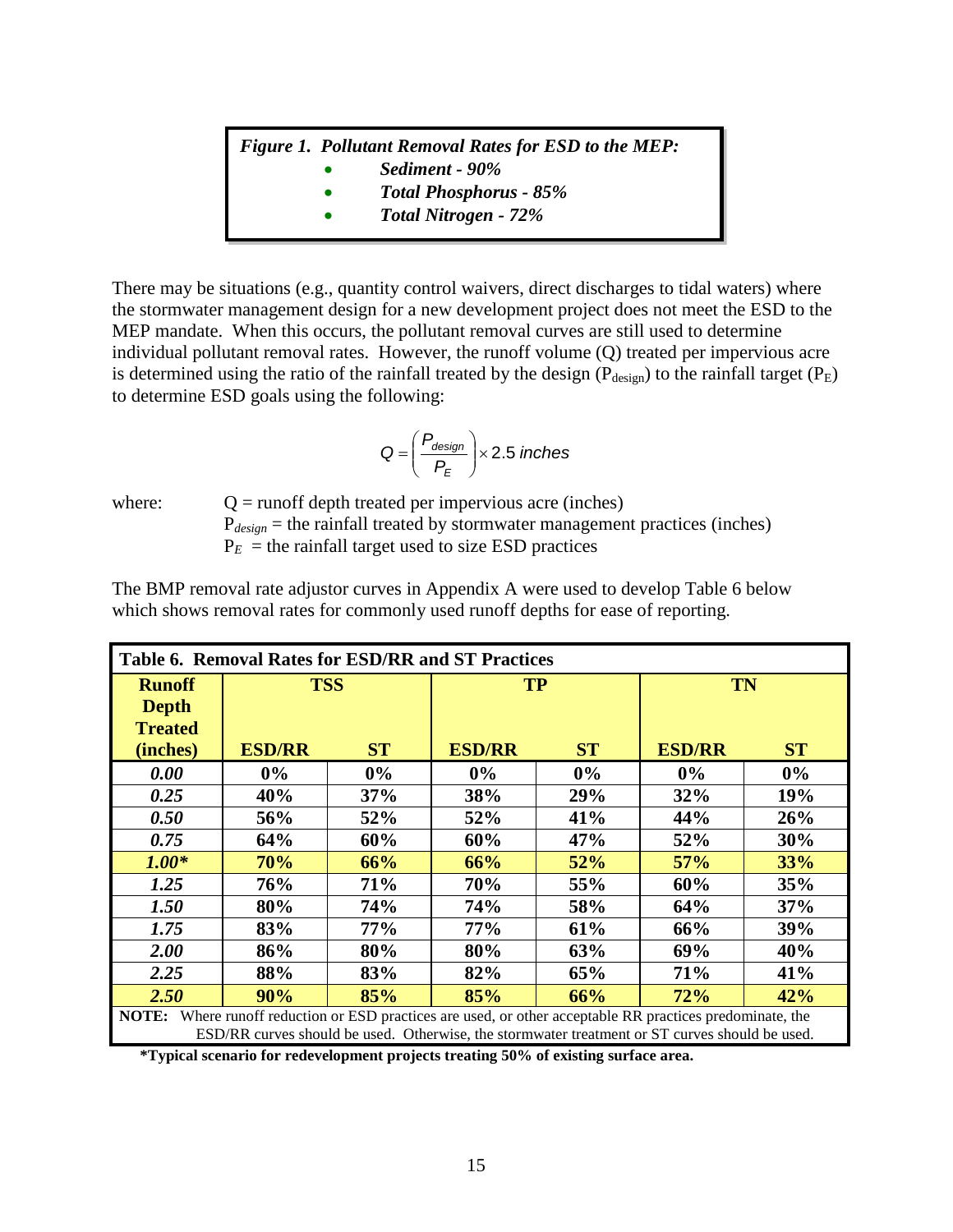#### <span id="page-18-0"></span>**2. Redevelopment**

The current standard for redevelopment is either to remove impervious cover or to capture and treat the runoff from 1 inch of rainfall from at least fifty percent of the existing impervious area within the project LOD. For most redevelopment designs, the resultant runoff depth should be close to 1 inch for fifty percent of the existing impervious area. Table 6 can be used to determine pollutant removal rates based on runoff depth for ease of reporting. The credit granted toward impervious area restoration requirements is based on the regulatory requirements at the time of the project as discussed in Section II.3 (see Table 4).

#### <span id="page-18-1"></span>**3. Retrofitting/Restoration**

A common strategy for meeting restoration requirements is to upgrade or retrofit pre-2002 BMPs to current standards. Similarly, ESD and/or structural BMPs that meet the water quality criteria in the Manual may be constructed in urban areas to provide treatment where previously none existed. The design standards for either of these options are based on the treatment of the  $WQ_v$ criteria using the associated list of practices defined in Chapters 3 and 5 of the Manual. Similar to redevelopment, Table 6 may be used to determine pollutant removal rates for a given retrofit design based on the runoff depth treated. The 1 inch runoff depth is highlighted in Table 6 to show pollutant removal rates for typical retrofit or redevelopment projects using either RR or ST practices.

#### **Urban Filter Strips and Homeowner BMPs**

The CBP recently approved two additional stormwater BMPs for reducing pollutants to Chesapeake Bay. Approval of urban filter strips is based on the report, "Recommendations of the Expert Panel to Define Removal Rates for Urban Filter Strips and Stream Buffer Upgrade Practices" (Law, 2014). Approval of the homeowner BMP credit is documented in the memo "Background on the Crediting Protocols for Nutrient Reduction Associated with Installation of Homeowner BMPs" (Schueler and Goulet, 2014b). These BMPs are already recognized in Maryland as ESD practices. Therefore, when designed in accordance with the Manual, these practices may be used to meet restoration requirements. For example, urban filter strips must be designed according to the impervious area disconnection or sheetflow to buffer practices in the Manual. In addition, homeowner BMPs must meet the design standards for rain barrels or rain gardens. Impervious acre credit is based on the proportion of 1 inch of rainfall treated as described in Table 2. Stormwater WLA credit is based on the runoff depth treated for RR (or ESD) according to Table 6.

Individual homeowner practices capture a small amount of runoff, however, implementation over a large scale will involve numerous practices. For ease of reporting, a local jurisdiction may chose to report these small practices over a regional or watershed scale. In this way, the aggregate acres treated of numerous homeowner BMPs over a larger region can be reported. The impervious area treated is based on 1 inch of treatment over the area reported. Localities need to maintain records for individual practices and track and verify them over time in order to maintain credit toward Chesapeake Bay and local TMDL requirements.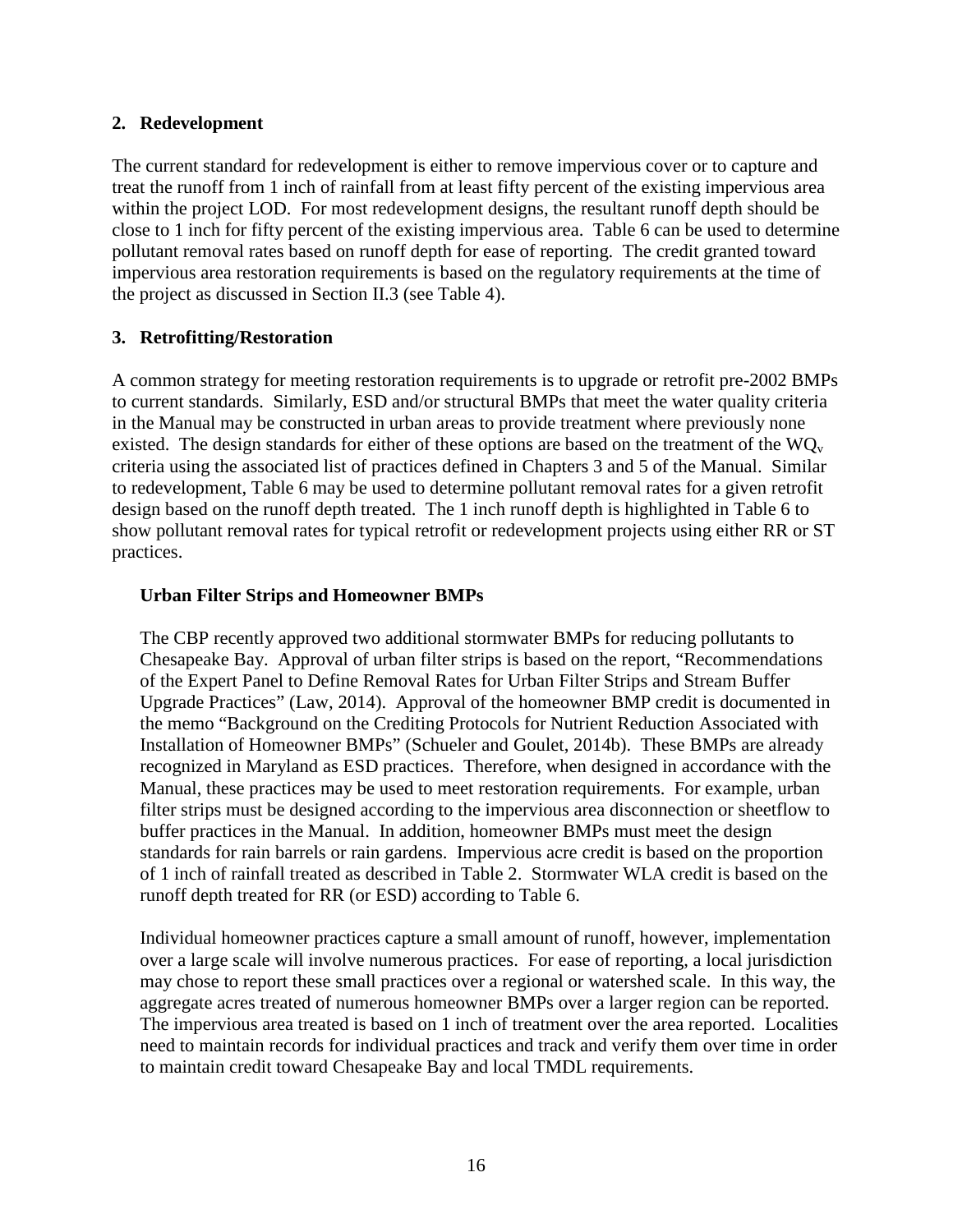#### <span id="page-19-0"></span>**Reporting Requirements**

Municipal NPDES stormwater permits require that a database be maintained for all BMPs implemented for new development, redevelopment, and restoration. In addition, the impervious acres treated shall be calculated from the approved plans for each restoration or redevelopment project and recorded in the database. BMP drainage areas shall be GIS-mapped as line, point, or polygon shape files and linked to the database. The GIS mapping of these BMPs shall be used by localities to demonstrate how the twenty percent impervious cover restoration requirement is being met and to prevent the double reporting of structural BMPs.

Currently permittees are required to submit databases to MDE that conform to Attachment A (Annual Report Databases) of their NPDES MS4 permit. More recently, there have been significant changes to both Maryland's stormwater management program (e.g., ESD) and the CBP reporting requirements. Recognizing these changes, MDE is developing a geodatabase to more efficiently collect and organize the information submitted as part of the NPDES MS4 annual reporting. When this geodatabase is complete, MDE will provide a users' guide with specific instructions on the reporting and use of the database. Until this geodatabase is implemented, Table B.1 in Appendix B, *Urban Best Management Practices (BMPs) Associated with GIS Coverage*, may be used to submit this information to MDE. The reporting structure in Appendix B also provides BMP classification codes that shall be used for reporting.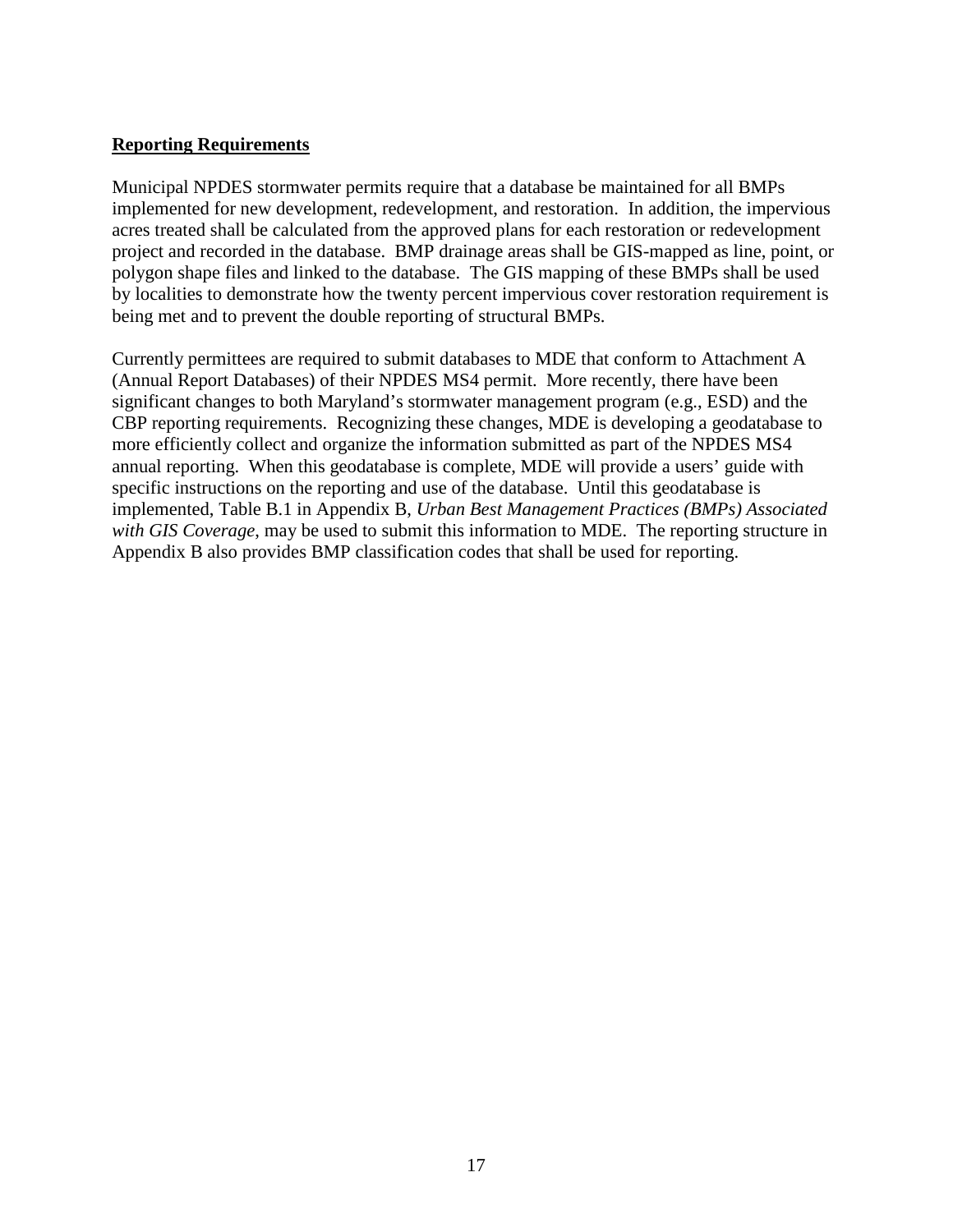# <span id="page-20-0"></span>**IV. Alternative BMP Credits**

The list of practices defined in Chapters 3 and 5 of the Manual are considered acceptable water quality treatment BMPs for addressing restoration requirements in MS4 permits. In addition to these BMPs, there are a number of other practices that can provide water quality benefits and many local jurisdictions have data to validate their performance. These practices are called "alternative BMPs" and offer jurisdictions additional options and greater flexibility toward meeting restoration requirements outlined in MS4 permits. The list of acceptable alternative BMPs and their associated pollutant load reductions and impervious acre equivalents are shown below in Table 7.

MDE has developed a method for relating the reduction in pollutant loads from alternative BMPs into an equivalent impervious acre. This method is described and example calculations are provided in Appendix D. The results are tabulated in Table 7, under the "Impervious Acre Equivalent" column for each alternative BMP. This conversion method may be used for new alternative BMPs not found in this document for calculating impervious acre equivalencies, when the practice is approved by MDE and/or the CBP. Additional information on how nutrient and sediment load reductions were established for alternative BMPs is described in Appendix E.

MS4 jurisdictions may use the pollutant reduction efficiencies and impervious acre equivalents in Table 7, Alternative Urban BMPs, to show progress toward meeting the twenty percent impervious area restoration requirement and toward meeting stormwater WLAs. Similar to other practices implemented for restoration, alternative BMPs shall be recorded in the stormwater BMP database in accordance with Appendix B. The appropriate abbreviations for coding are also located in Appendix B. All BMPs need to be GIS-mapped as point, line, or polygon shape files and linked to the restoration database.

The database also contains information regarding inspection and maintenance. Regular maintenance shall occur for all BMPs once every 3 years and each jurisdiction shall implement appropriate actions and document that any deficiencies are rectified. Otherwise, the credits will be removed until proper performance is verified. Therefore, proper reporting and ongoing BMP inspection and maintenance are essential for all restoration activities for compliance with NPDES permit requirements.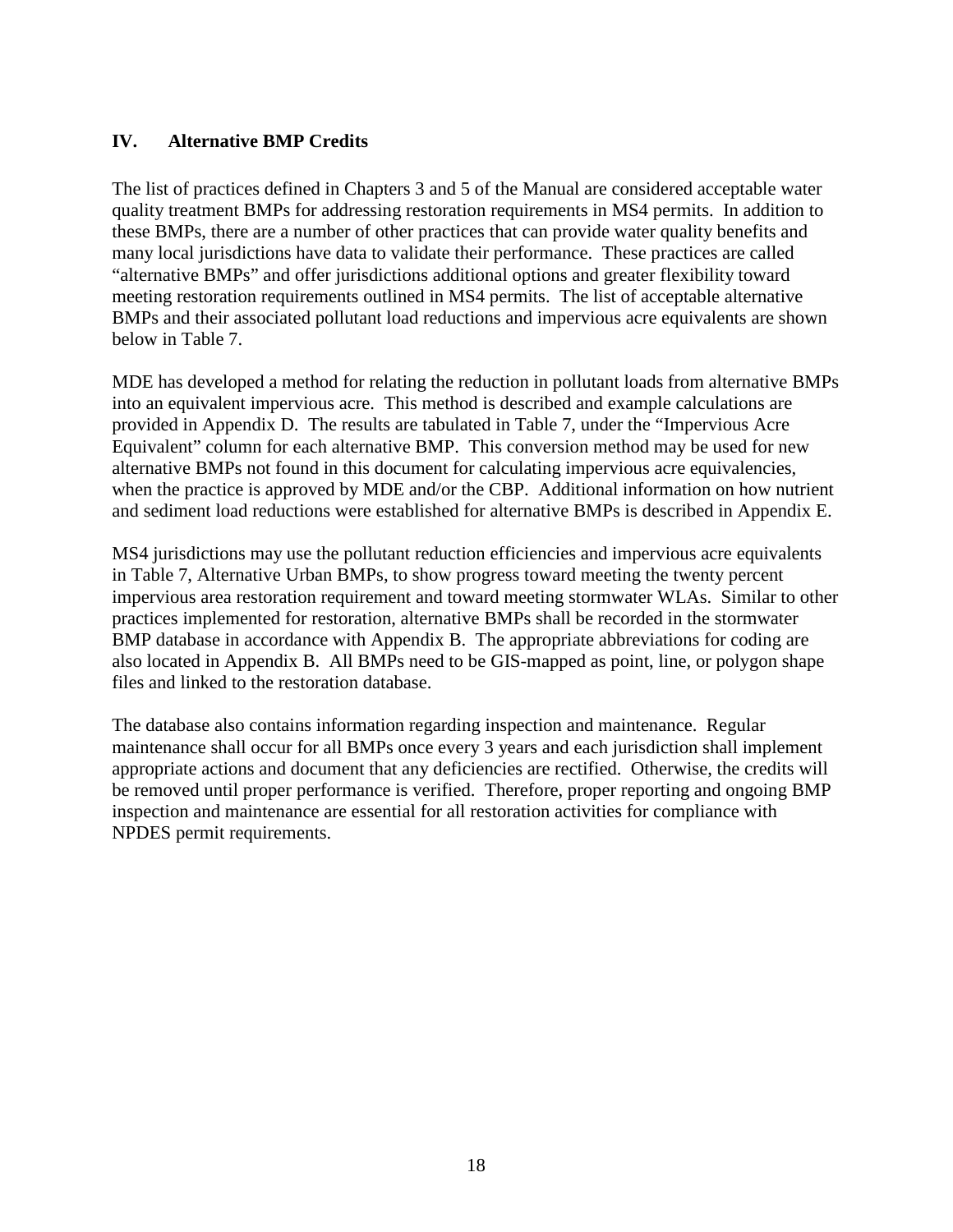<span id="page-21-0"></span>

| Table 7. Alternative Urban BMPs                                             |                                                                                                                               |                |                            |                                |                        |  |  |
|-----------------------------------------------------------------------------|-------------------------------------------------------------------------------------------------------------------------------|----------------|----------------------------|--------------------------------|------------------------|--|--|
|                                                                             |                                                                                                                               |                | <b>Efficiency Per Acre</b> | <b>Impervious Acre</b>         |                        |  |  |
|                                                                             | <b>Notes</b>                                                                                                                  | <b>TN</b>      | TP                         | <b>TSS</b>                     | <b>Equivalent</b>      |  |  |
| <b>Mechanical Street Sweeping</b>                                           | High density urban areas where sweeping occurs 2x/month                                                                       | 4%             | 4%                         | 10%                            | 0.07                   |  |  |
| Regen/Vacuum Street Sweeping                                                | High density urban areas where sweeping occurs 2x/month                                                                       | 5%             | 6%                         | 25%                            | 0.13                   |  |  |
| Reforestation on Pervious Urban                                             | Survival rate of 100 trees/acre or greater; at least 50% of trees have<br>two inch diameter or greater (4.5 ft. above ground) | 66%            | 77%                        | 57%                            | 0.38                   |  |  |
| Impervious Urban to Pervious                                                | Remove pavement and provide vegetative cover for 95% of area                                                                  | 13%            | $\overline{7}2\%$          | 84%                            | 0.75                   |  |  |
| Impervious Urban to Forest                                                  | Survival rate of 100 trees/acre or greater; at least 50% of trees have<br>two inch diameter or greater (4.5 ft. above ground) | 71%            | 94%                        | 93%                            | 1.00                   |  |  |
| Regenerative Step Pool Storm<br>Conveyance $(SPSC)^1$                       | Located in dry or ephemeral channels; nutrient removal and<br>impervious area credit is based on runoff depth treated         | 57%            | 66%                        | 70%                            | 1.00                   |  |  |
|                                                                             |                                                                                                                               |                | <b>Lbs Reduced / Ton</b>   |                                | <b>Impervious Acre</b> |  |  |
|                                                                             |                                                                                                                               | <b>TN</b>      | <b>TP</b>                  | <b>TSS</b>                     | <b>Equivalent</b>      |  |  |
| <b>Catch Basin Cleaning</b>                                                 | High density urban areas; storm drains are routinely maintained                                                               | 3.5            | 1.4                        | 420                            | 0.40                   |  |  |
| <b>Storm Drain Vacuuming</b>                                                | High density urban areas; storm drains are routinely maintained                                                               | 3.5            | 1.4                        | 420                            | 0.40                   |  |  |
| <b>Mechanical Street Sweeping</b>                                           | High density urban areas where sweeping occurs 2x/month                                                                       | 3.5            | 1.4                        | 420                            | 0.40                   |  |  |
| Regen/Vacuum Street Sweeping                                                | High density urban areas where sweeping occurs 2x/month                                                                       | 3.5            | 1.4                        | 420                            | 0.40                   |  |  |
|                                                                             |                                                                                                                               |                |                            | <b>Lbs Reduced / Linear Ft</b> | <b>Impervious Acre</b> |  |  |
|                                                                             |                                                                                                                               | <b>TN</b>      | <b>TP</b>                  | <b>TSS</b>                     | <b>Equivalent</b>      |  |  |
| <b>Stream Restoration: load</b><br>reductions for interim rate <sup>2</sup> | Schueler and Stack (2014) specify qualifying conditions and protocols<br>to calculate individual load reductions per project  | 0.075          | 0.068                      | 15/45                          | 0.01                   |  |  |
| <b>Outfall Stabilization</b>                                                | Stabilization or repair of localized areas of erosion below a storm drain<br>outfall; max credit is 2 acres per project       | n/a            | n/a                        | n/a                            | 0.01                   |  |  |
| Shoreline Management <sup>3</sup>                                           | Revised protocols are pending CBP approval                                                                                    | 0.075          | 0.068                      | 137                            | 0.04                   |  |  |
|                                                                             |                                                                                                                               |                | <b>Lbs Reduced / Unit</b>  |                                | <b>Impervious Acre</b> |  |  |
|                                                                             |                                                                                                                               | <b>TN</b>      | <b>TP</b>                  | <b>TSS</b>                     | <b>Equivalent</b>      |  |  |
| Septic Pumping                                                              | Pumping system is maintained and verified for annual credit                                                                   | 0 <sup>4</sup> | $\Omega$                   | $\Omega$                       | 0.03                   |  |  |
| Septic Denitrification                                                      | Permanent credit for installing enhanced septic denitrification                                                               | 0 <sup>4</sup> | $\Omega$                   | $\Omega$                       | 0.26                   |  |  |
| Septic Connections to WWTP                                                  | Permanent credit for septic system connected to a WWTP                                                                        | 0 <sup>4</sup> | $\Omega$                   | $\Omega$                       | 0.39                   |  |  |

1. Efficiencies and impervious acre equivalents shown are based on treating 1 inch of rainfall. When less than 1 inch of rainfall is treated, then refer to Table 2 for impervious acre equivalent and Table 6 for nutrient and sediment removal efficiencies.

2. Load reductions shown are based on current proposal under consideration by CBP. TSS is based on coastal plain and non-coastal plain applications. (Refer to Appendix E, Stream Restoration).

3. Load reductions shown are based on current proposal under consideration by CBP based on Drescher and Stack (2014). (Refer to Appendix E, Shoreline Management).

4. Actual load reductions shall be reported through local health department. Septic system credits only apply to impervious acre requirements.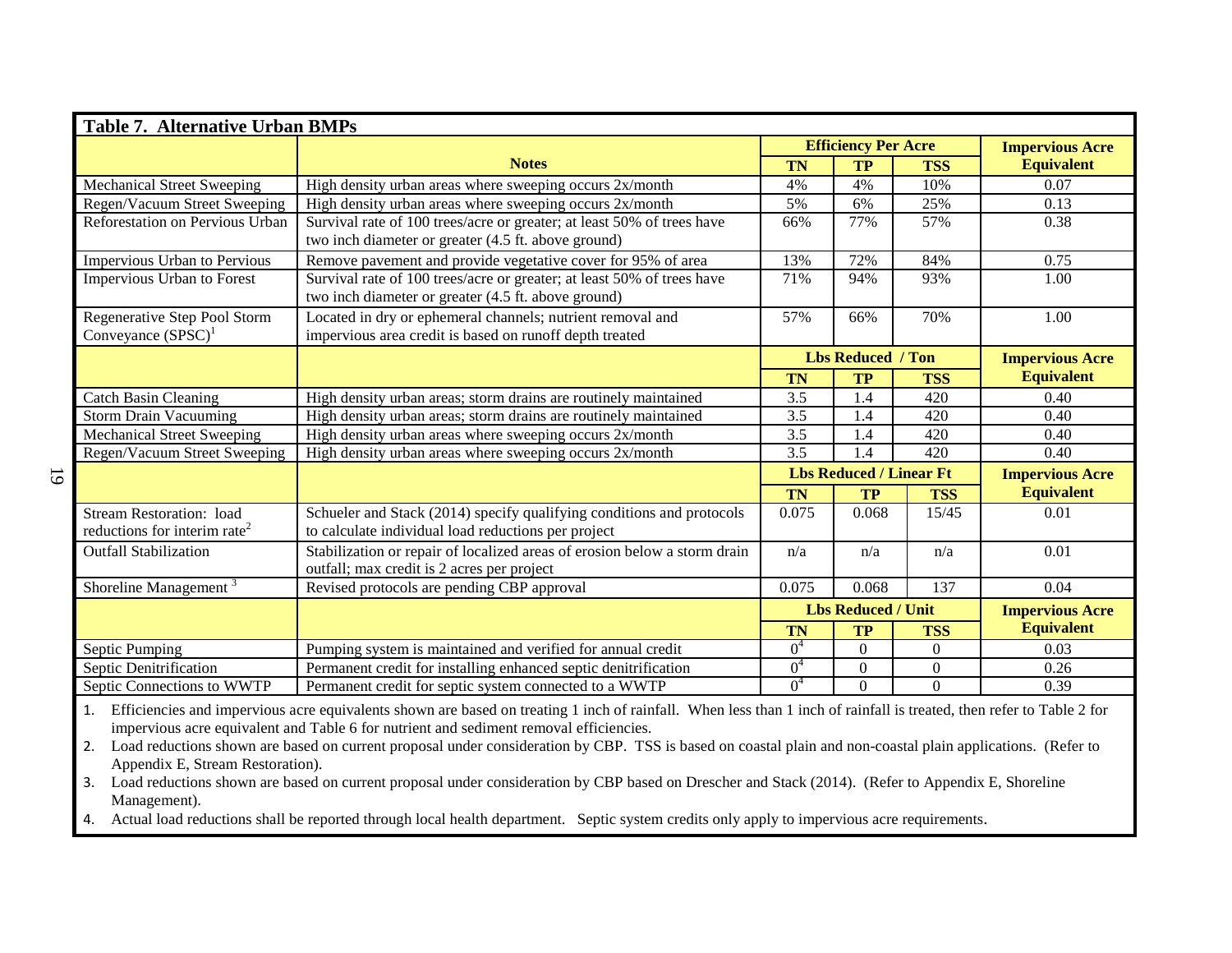# <span id="page-22-0"></span>**Impervious Acre Treatment Credits**

Impervious area treatment credits can be calculated by multiplying an alternative BMP's unit measure (i.e., acre, ton, linear feet, and number of facilities) by the impervious acre equivalency found in Table 7. Impervious area treatment credits for street sweeping, regenerative step pool storm conveyance (SPSC), reforestation on pervious, impervious urban to pervious, and impervious urban to forest use acres of implementation as the unit measure. Below are several example calculations for translating these alternative BMPs using acres of implementation and the equivalencies found in Table 7 for determining impervious acres treated for MS4 reporting requirements.

| <b>Practice</b>                  | Acres | <b>Imp. Acre Equivalent</b> | <b>Imp. Acre Credit</b> |
|----------------------------------|-------|-----------------------------|-------------------------|
| Mechanical street sweeping       | 100   | 0.07                        |                         |
| Reforestation on pervious        | 100   | 0.62                        | 62                      |
| Impervious urban to pervious 100 |       | 0.75                        | 75                      |
| Impervious urban to forest       | 100   | 1.00                        | 100                     |

Impervious area treatment credits for catch basin cleaning, storm drain vacuuming, mechanical and vacuum street sweeping use tons of dry material as the unit measure. Below are a couple of example calculations for translating these alternative BMPs using tons of dry material and the equivalencies found in Table 7 for determining impervious acres treated for MS4 reporting requirements.

| <b>Practice</b>       | Tons | <b>Imp. Acre Equivalent</b> | <b>Imp. Acre Credit</b> |
|-----------------------|------|-----------------------------|-------------------------|
| Catch basin cleaning  |      | 0.40                        |                         |
| Storm drain vacuuming |      | 0.40                        |                         |

Impervious area treatment credits for stream restoration and shoreline stabilization can use linear feet as the unit measure. Below are a couple of example calculations for translating these alternative BMPs using linear feet of implementation and the equivalencies found in Table 7 for determining impervious acres treated for MS4 reporting requirements.

| <b>Practice</b>                | <b>Linear Feet</b> | <b>Imp.</b> Acre Equivalent | Imp. Acre Credit |
|--------------------------------|--------------------|-----------------------------|------------------|
|                                |                    |                             |                  |
| <b>Stream Restoration</b>      | 1.000              | 0.01                        | 10               |
| <b>Shoreline Stabilization</b> | 1.000              | 0.04                        | 40               |

Impervious area treatment credits for septic pumping, denitrification, and connections to waste water treatment plants (WWTP) can use the number of facilities improved as the unit measure. Below are several example calculations for translating these alternative BMPs using the number of facilities improved and the equivalencies found in Table 7 for determining impervious acres treated for MS4 reporting requirements.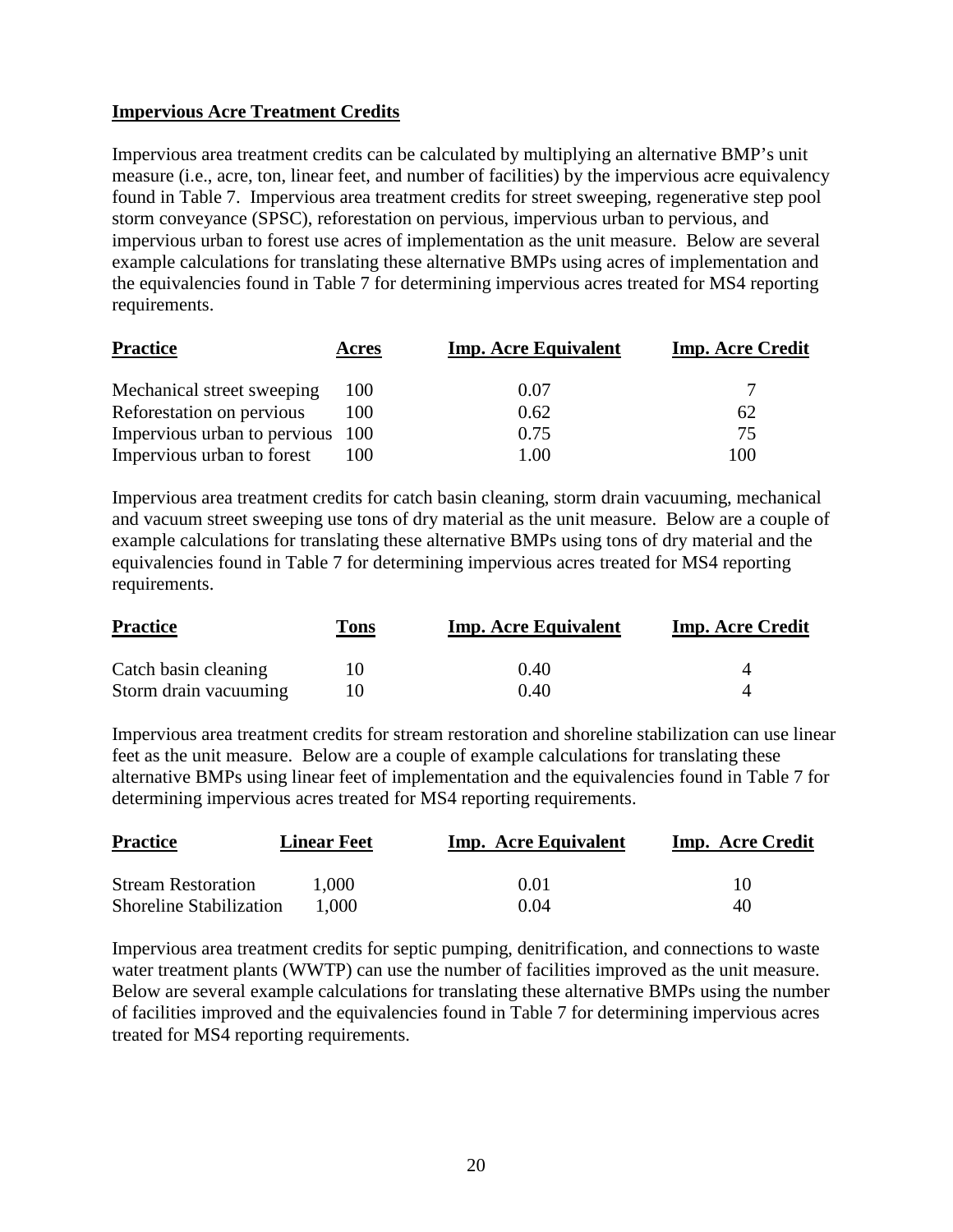| <b>Practice</b>            | <b>No. Facilities</b> | Imp. Acre Equivalent | Imp. Acre Credit |
|----------------------------|-----------------------|----------------------|------------------|
| Septic pumping             | 10                    | 0.03                 | 0.3              |
| Septic denitrification     |                       | 0.26                 | 2.6              |
| Septic connections to WWTP |                       | 0.39                 | 39               |

#### <span id="page-23-0"></span>**Pollutant Load Reductions**

Pollutant load reductions for alternative BMPs can be calculated by multiplying the CBP urban pollutant load by the efficiency for each practice or by using the pounds (lbs) reduced for each practice found in Table 7. Pollutant load reductions associated with street sweeping, regenerative step pool storm conveyance (SPSC), reforestation on pervious urban, impervious urban to pervious, and impervious urban to forest are determined by using the efficiency rate for each practice. Example calculations are provided below to show how to determine pollutant load reductions for these alternative BMPs. In the example, the acres of practice implementation, (10 acres) is multiplied by pollutant loads per pound per acre to determine total nutrient and sediment loads. The loading rates shown below are based on the CBWM 5.3.2 model and discussed further in Appendix C.

| <b>Practice</b>                 | Acres | <b>Pollutant Load lbs/Acre</b> |      |                  | <b>Total Pollutant Load (lbs)</b> |     |                  |
|---------------------------------|-------|--------------------------------|------|------------------|-----------------------------------|-----|------------------|
|                                 |       |                                |      | TN TP TSS (tons) |                                   |     | TN TP TSS (tons) |
| Mechanical street sweeping 10   |       |                                |      | 11.7 0.68 0.18   | 117 6.8                           |     | 1 X              |
| Impervious urban to pervious 10 |       | 11.7                           | 0.68 | 0.18             | 117                               | 6.8 |                  |

The total pollutant loads calculated above, are then multiplied by the efficiencies for the alternative BMP. The examples below show how the total pollutant load reductions are determined for mechanical street sweeping and converting impervious urban to pervious.

| <b>Practice</b>                  |      |     | <b>Alt. BMP Efficiency</b> | Pol. Load Reduc. (lbs) |      |                   |  |
|----------------------------------|------|-----|----------------------------|------------------------|------|-------------------|--|
|                                  | TN 1 |     | <b>TP TSS</b> (tons)       | TN 1                   | TP   | <b>TSS</b> (tons) |  |
| Mechanical street sweeping       | 4%   | 4%  | 10%                        | 4.68                   | 0.27 | 0.18              |  |
| Impervious urban to pervious 13% |      | 72% | 84%                        | 15.21                  | 4.89 | 1.51              |  |

Pollutant load reductions for catch basin cleaning, storm drain vacuuming, and street sweeping can be calculated by multiplying the pounds reduced per unit measurement, or in this case, tons of material removed. Example calculations are provided below to show how to determine pollutant load reductions.

| <b>Practice</b>            | <u>Tons</u> | <b>lbs Reduced/Tons</b> |     |            | Pol. Load Reduc. (lbs) |    |            |
|----------------------------|-------------|-------------------------|-----|------------|------------------------|----|------------|
|                            |             | TN.                     | TP  | <b>TSS</b> | TN                     | TP | <b>TSS</b> |
| Storm drain vacuuming      | 10          | 3.5                     | 1.4 | 420        | 35                     | 14 | 4,200      |
| Mechanical street sweeping | $\sqrt{10}$ | 3.5                     | 1.4 | 420        | 35                     |    | 4,200      |

Pollutant load reductions for stream restoration and shoreline management can be calculated by multiplying the pounds reduced by linear feet of implementation. For stream restoration, the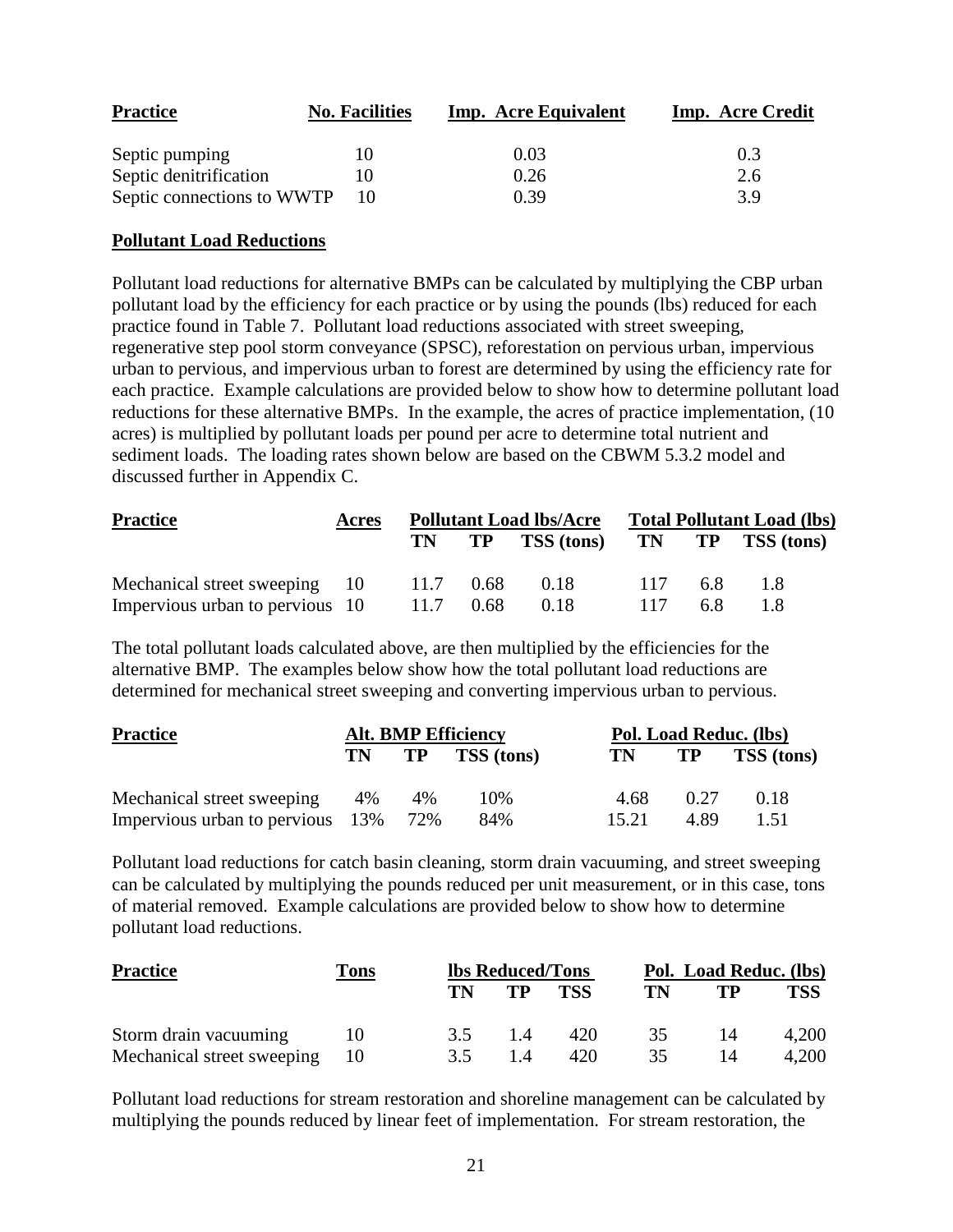load reductions for TSS are based on whether a project is in the coastal plain or non-coastal plain. Example calculations are provided below for stream restoration (non-coastal plain) and shoreline management.

| <b>Practice</b>      | <b>Linear feet</b> | lbs Reduced/Lin. Ft. |             |      | Pol. Load Reduc. (lbs) |    |            |
|----------------------|--------------------|----------------------|-------------|------|------------------------|----|------------|
|                      |                    | TN                   | TP          | TSS  | TN                     | TP | <b>TSS</b> |
| Stream restoration   | 1.000              |                      | 0.075 0.068 | 44.9 | 75                     | 68 | 44,900     |
| Shoreline management | 1,000              | 0.075                | 0.068       | -137 | 75.                    | 68 | 137,000    |

#### <span id="page-24-0"></span>**Future Alternative BMPs: New Technology/Innovative Practices**

MDE recognizes that new and innovative approaches to stormwater management are being developed on a continuous basis. The policies and procedures for the approval of new and innovative technologies may be found on MDE's website. These shall be followed for all jurisdictions interested in pursuing new practices or products either for approval as an acceptable BMP for new development and redevelopment or for use in retrofit applications.

Innovative practices that are not approved under the Manual nor have an MDE or CBP assigned pollution removal efficiency can be used to offer jurisdictions additional options toward watershed restoration activities. Similar to other alternative BMPs in this document, MDE can approve certain practices when proper documentation and monitoring are provided to verify pollutant removal efficiencies. In these cases, MDE's approval for using these practices to meet local NPDES MS4 permit restoration requirements is subject to the following:

- 1. The use of any innovative practice or technology is subject to local jurisdictional approval;
- 2. Any jurisdiction requesting approval of an innovative stormwater practice for retrofitting must submit to MDE documentation demonstrating practice effectiveness. At a minimum, this documentation must include:
	- a. Clear representations of the specific pollutant removal efficiencies for the device in a typical mode of use and under conditions that would be expected normally within the jurisdiction.
	- b. Pollutant removal efficiencies must be supported using one or more of the following:
		- i. Monitoring data collected under typical field conditions using a methodology consistent with the Technology Acceptance Reciprocity Partnership (TARP) Protocol<sup>[1](#page-24-1)</sup>, or other nationally recognized protocol that meets the standards described in MDE's Alternative/Innovative Technology Review Checklist (MDE, 2014a);
		- ii. Monitoring studies conducted by the MS4 jurisdiction and approved by MDE; or
	- iii. Review and approval of the practice by EPA or CBP.

 $\overline{a}$ 

<span id="page-24-1"></span><sup>&</sup>lt;sup>1</sup> Technology Acceptance Reciprocity Partnership (TARP) Protocol, New Jersey Center for Applied Technology, 2003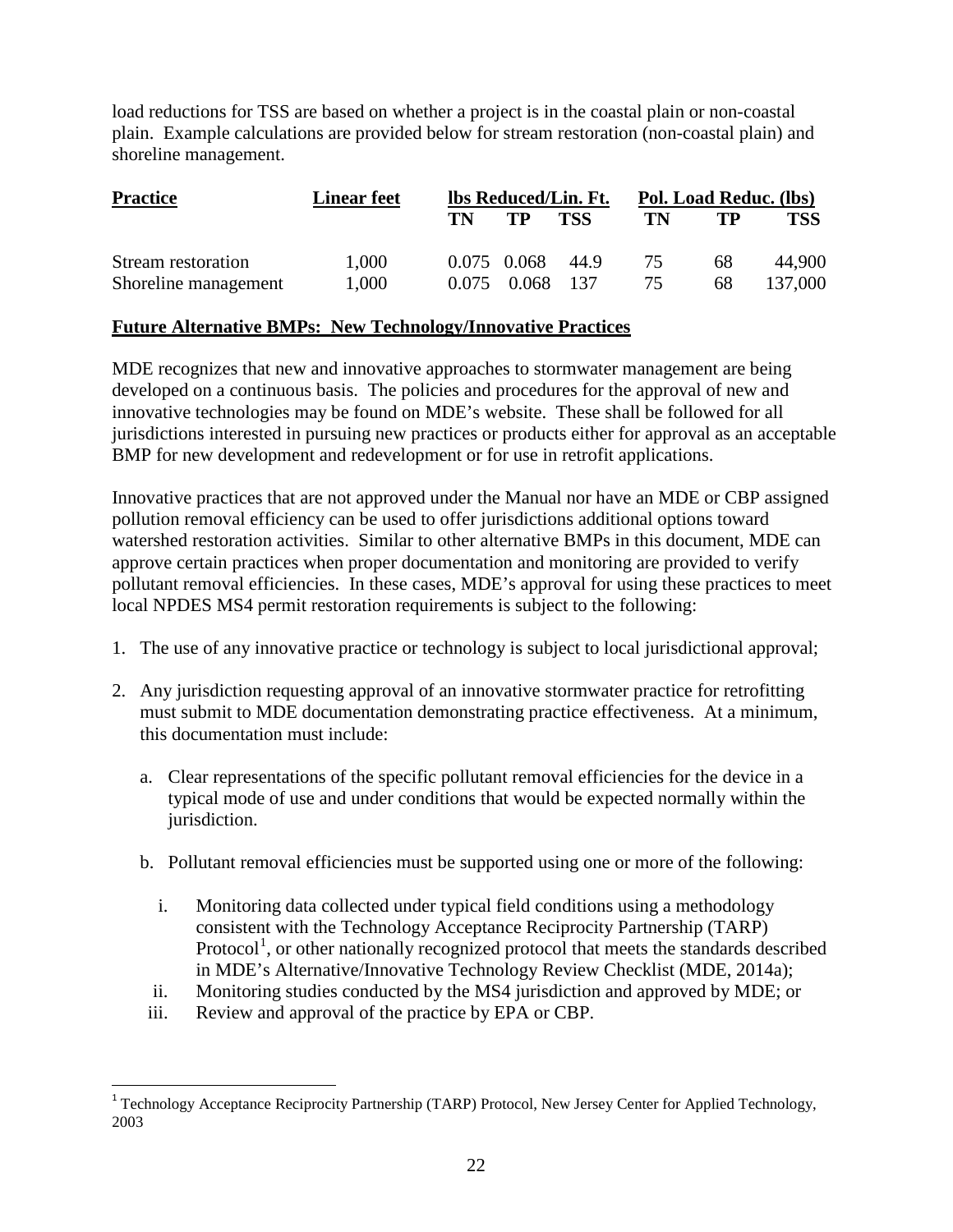- c. Product specifications, installation requirements, and operation and maintenance procedures;
- d. Hydraulic performance specifications (e.g., treatment volume, throughput, etc.);
- e. References and examples of actual installations of the product;
- f. Minimum and recommended maintenance requirements for the product and any components;
- g. Discussion of any special licensing, hauling, or access requirements, and safety issues associated with the operation and maintenance of the product; and
- h. Proof that the product or practice has been submitted to the CBP Water Quality Goal Implementation Team (WQGIT) or Urban Stormwater Work Group (USWG) for consideration as an EPA-recognized stormwater BMP.
- 3. If credit is sought under an MS4 jurisdiction's Watershed Implementation Plan (WIP) or MS4 permit, the product or practice must be documented in that jurisdiction's TMDL implementation plan;
- 4. All practices must be maintained in accordance with State requirements as defined in the Code of Maryland Regulations (COMAR) 26.17.02;
- 5. The local jurisdiction is responsible for determining the appropriate impervious area reduction for restoration efforts for the specific product or practice based on the methodology described in Appendix D of this document; and
- 6. If formal documentation listed in Section 2.b above is absent, MDE reserves the right to establish interim pollutant removal efficiencies based on the supporting documentation provided by the vendor. These interim efficiencies will be recognized for a period not to exceed two years, after which the practice will be disallowed as an acceptable stormwater retrofit BMP.

MDE will evaluate all information and approve any credit toward meeting pollutant reduction targets under established TMDLs and impervious area treatment requirements.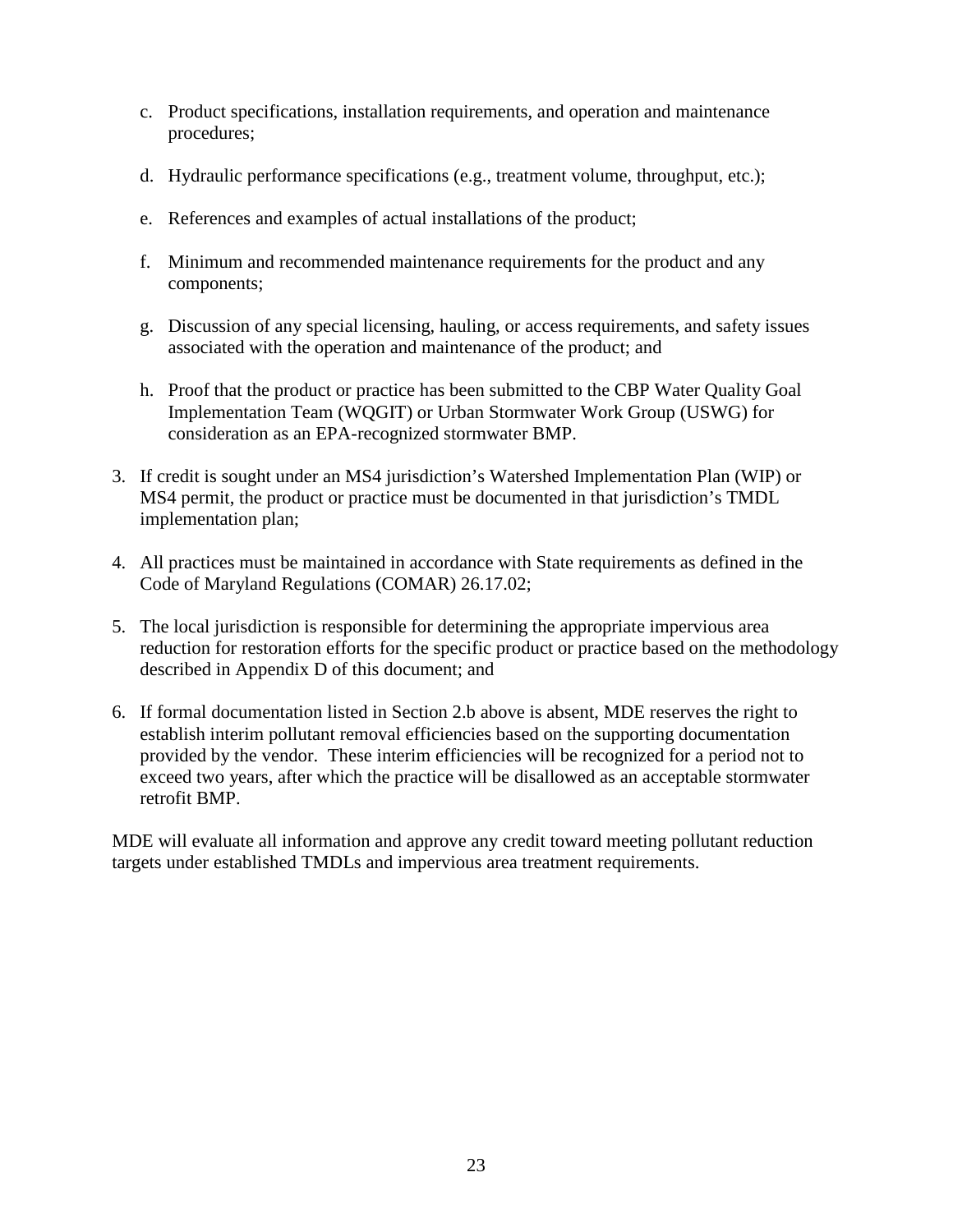# **V. Compliance with MS4 Permit Requirements**

In Section II of this guidance, some of the permit language related to impervious area restoration and WLA requirements was highlighted. Requirements include providing a schedule for BMP implementation to show progress toward meeting restoration goals and establishing a final date for meeting stormwater WLAs. The information submitted by permittees to address these requirements is enforceable under each permit. When implementation schedules cannot be met, the permit requires that an iterative process be developed to show how benchmarks and deadlines will be addressed. In addition, the permit requires that continual outreach to the public be provided to incorporate any relevant ideas into water quality improvement programs. All reasonable efforts shall be made by MS4 jurisdictions to keep established benchmarks and deadlines on schedule. Examples of permit language that address these matters are outlined below:

- **Part IV.E.2.b. Restoration Plans**: "Develop an ongoing, iterative process that continuously implements structural and nonstructural restoration projects, program enhancements, new and additional programs, and alternative BMPs where EPA approved TMDL stormwater WLAs are not being met according to the benchmarks and deadlines established as part of the County's watershed assessments…"
- **Part IV.E.3. Public Participation:** "[The] County shall provide continual outreach to the public regarding the development of its watershed assessments and restoration plans. Additionally, the County shall allow for public participation in the TMDL process, solicit input, and incorporate any relevant ideas and program improvements that can aid in achieving TMDLs and water quality standards..."
- **Part IV.E.4. TMDL Compliance:** "[The] County shall evaluate and document its progress toward meeting all applicable stormwater WLAs included in EPA approved TMDLs. An annual TMDL assessment report with tables shall be submitted to MDE. This assessment shall include complete descriptions of the analytical methodology used to evaluate the effectiveness of the County's restoration plans and how these plans are working toward achieving compliance with EPA approved TMDLs. [The] County shall further provide:

…[e]stimated net change in pollutant load reductions from all completed structural and nonstructural water quality improvement projects, enhanced stormwater management programs, and alternative stormwater control initiatives; ...[a] description of a plan for implementing additional watershed restoration actions that can be enforced when benchmarks, deadlines, and applicable stormwater WLAs are not being met or when projected funding is inadequate."

Showing compliance with the twenty percent impervious area restoration requirement involves the following activities:

- 1. Developing an impervious area assessment and determining baseline impervious area that is not already treated to the MEP.
- 2. Establishing a schedule for BMP implementation that shows compliance with impervious area restoration requirements by the end of the permit term.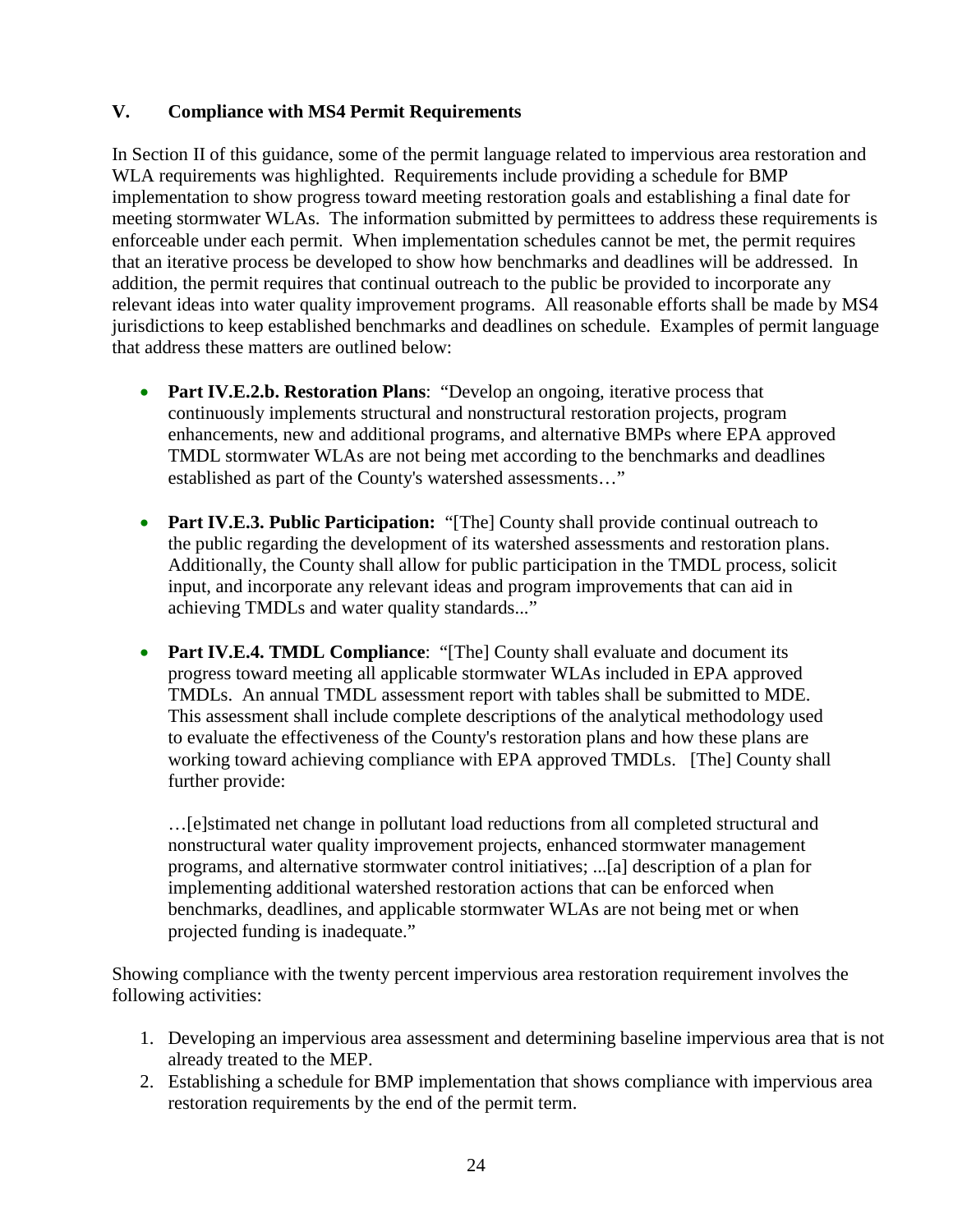- 3. Tabulating progress toward meeting impervious area restoration requirements in annual reports.
- 4. Completing twenty percent impervious area restoration by the end of the permit term.
- 5. Inspecting and maintaining all BMPs.

Showing compliance with TMDL WLAs, involves the following activities:

- 1. Determining the baseline load for the specific pollutant and determining the percent reduction required to meet the allowable WLA.
- 2. Developing restoration plans that identify water quality improvement projects and tabulating the expected pollution reductions from these BMPs.
- 3. Developing a schedule for BMP implementation that identifies a final date for meeting required WLAs.
- 4. Facilitating public participation and coordination activities to improve implementation efforts.
- 5. Comparing cumulative load reductions for all restoration efforts to required WLAs associated with each TMDL.
- 6. Comparing implementation schedules with target dates for meeting TMDLs and evaluating implementation progress. Providing updates in annual reports.
- 7. Inspecting and maintaining all BMPs.

As noted in Part IV.E.2.b, MS4 jurisdictions are required to "continuously implement[s] structural and nonstructural restoration projects, program enhancements, new and additional programs, and alternative BMPs…" Additional program requirements such as illicit discharge elimination, erosion and sediment control programs, implementation of the Stormwater Management Act for all new and redevelopment construction, public education and participation initiatives, BMP inspection and maintenance, property management, and monitoring efforts will collectively contribute to the watershed restoration goals intended in the permit. In this way, watershed restoration will be achieved through successful implementation of water quality BMPs in conjunction with other required programs to comply with the permit.

With respect to permit compliance, MS4 jurisdictions are required to continuously re-evaluate, fine tune, and adjust restoration efforts when established benchmarks cannot be met. Remaining on schedule to accomplish all permit conditions while continuously looking for opportunities to improve these efforts becomes a delicate balance. MS4 jurisdictions should carefully identify any delays in implementation schedules and provide a remedial action plan for current and future projects in order to facilitate restoration and improve program implementation. MDE will consider the level of restoration achieved and compare to implementation schedules and required benchmarks to determine compliance with permit requirements.

Successful restoration requires that BMPs function properly to ensure that the expected water quality improvements are achieved. Therefore, BMP inspection and routine maintenance need to be conducted in order for MS4 jurisdictions to claim credit. Further, to receive proper credit toward the Chesapeake Bay TMDL, MDE will need to report BMP data using CBP approved rates, reporting procedures, and BMP verification requirements (Schueler and Goulet, 2014a). Otherwise, the credits will be removed until proper performance is verified. Therefore, BMP inspection, maintenance, and verification are essential for compliance with NPDES permit requirements. MDE will evaluate permit compliance based on the success of implementation and ongoing maintenance and whether these activities are performed to the MEP.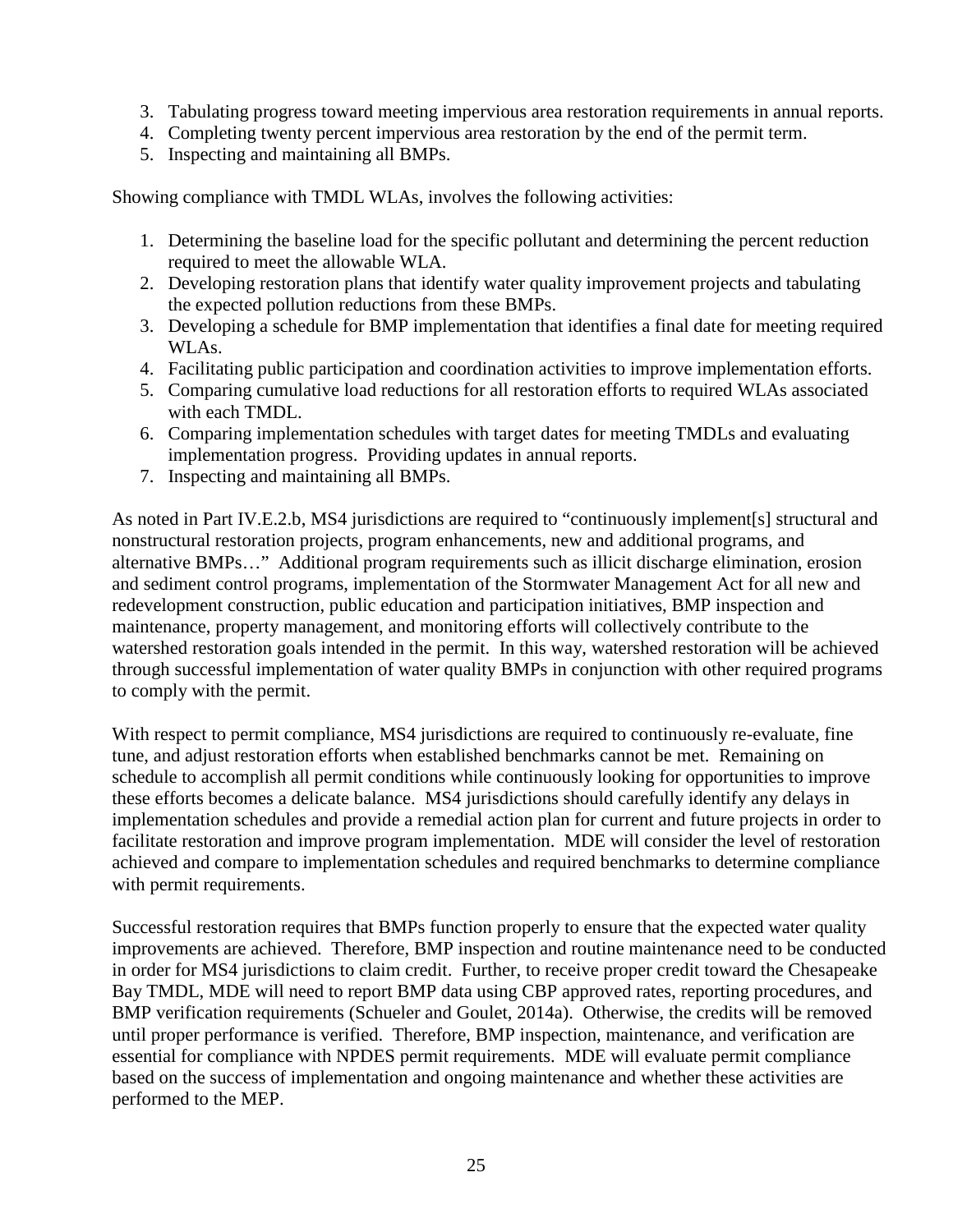#### <span id="page-28-0"></span>**VI. Conclusion**

The purpose of this guidance is to standardize procedures, methods, and reporting requirements for the work performed by MS4 jurisdictions to meet NPDES permit requirements for impervious area restoration and TMDL goals. In order for permittees to receive proper credit toward Chesapeake Bay TMDL efforts, restoration activities and reporting need to be consistent with CBP approved practices, efficiencies, and expert panel recommendations. The CBP has various expert workgroups and committees that continuously evaluate science, technology, and field research on BMP implementation. MDE has participated in several of these expert panels to ensure that this guidance reflects the current recommendations of the CBP for watershed restoration. In this way, restoration in Maryland will be consistent with region-wide efforts to meet the water quality goals established in the Chesapeake Bay TMDL.

A significant amount of information provided in this document was generated from research and monitoring performed by MS4 jurisdictions in Maryland. This guidance should be considered a starting point from which restoration should be performed and reported. However, MS4 jurisdictions are encouraged to continue to explore innovative practices and new solutions to improve water quality. When monitoring data exist to support additional credits for new practices, MS4 jurisdictions may submit that information to MDE for consideration. MDE will work closely with CBP workgroups to determine a credit system that is equitable and consistent with other activities in the Chesapeake Bay region. As new technology, innovative practices, and monitoring and research offer additional information, MDE will make that information available and periodically update this guidance as needed.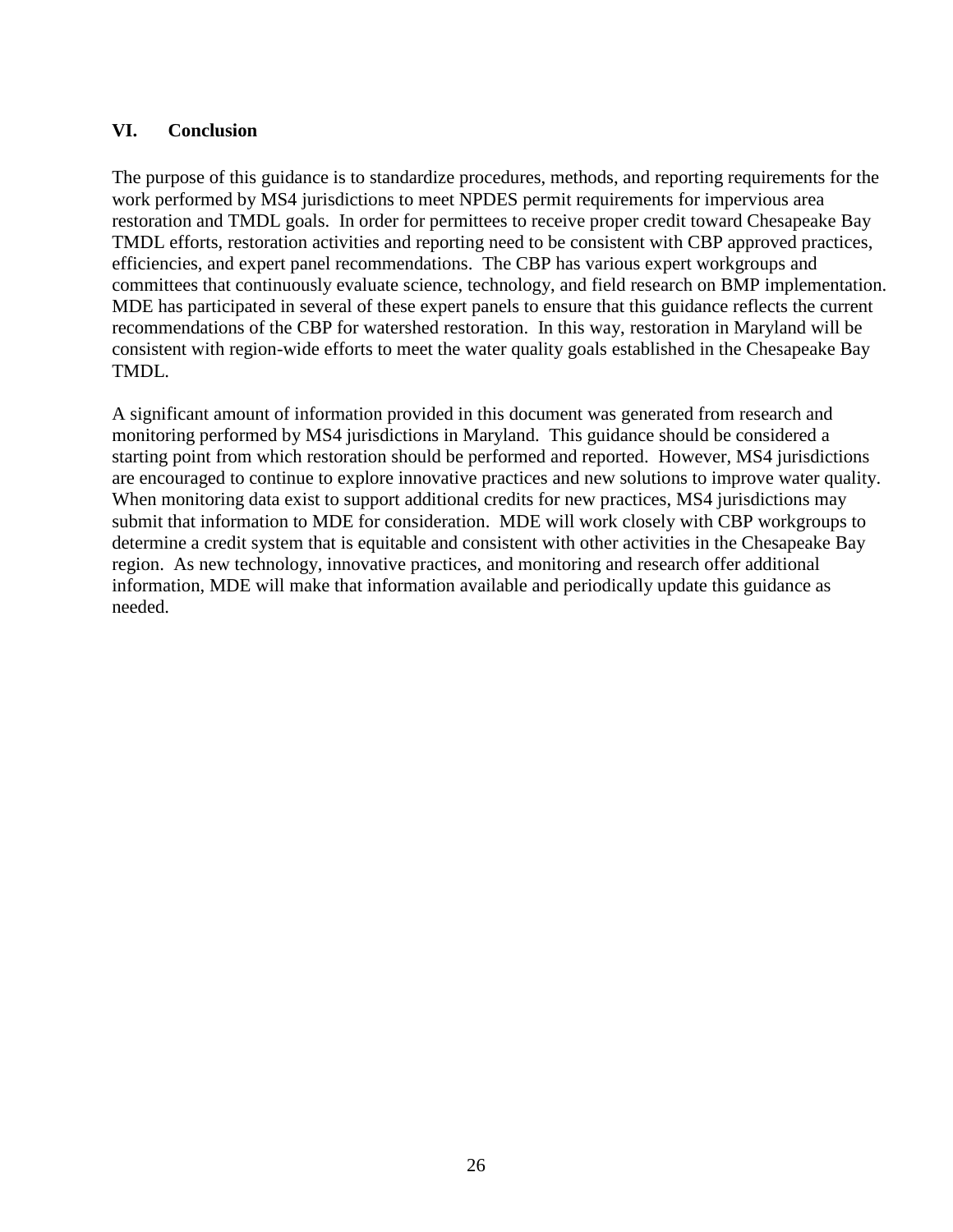#### <span id="page-29-0"></span>**VII. Bibliography**

Anne Arundel County Department of Public Works. 2012. Stormwater National Pollutant Discharge Elimination System, 2009, Annual Report for Anne Arundel County. Anne Arundel County Department of Public Works. Annapolis, MD.

Anne Arundel County Department of Public Works. 2010. Step Pool Storm Conveyance (SPSC) Design Guidelines (Revisions 1 and 2). Anne Arundel County Department of Public Works. Annapolis, MD. [http://www.aacounty.org/DPW/Watershed/StepPoolStormConveyance.cfm.](http://www.aacounty.org/DPW/Watershed/StepPoolStormConveyance.cfm)

Baish, A.S. and Caliri, M.J. 2009. Average Nutrient and Sediment Effluent Removal Efficiencies for Stormwater Best Management Practices in Maryland from 1984-2002. Johns Hopkins University, School of Engineering. Baltimore, MD.

Baltimore City Department of Public Works. 2006. NPDES Stormwater Permit Program, 2005 Annual Report. Baltimore City Department of Public Works. Baltimore, MD.

Baltimore County Department of Environmental Protection and Sustainability. 2008. Spring Branch – Small Watershed Action Plan. Volume I and II. Baltimore County Department of Environmental Protection and Resource Management. Towson, MD.

Baltimore County Department of Environmental Protection and Sustainability. 2010. NPDES Municipal Stormwater Permit, 2010 Annual Report. Baltimore County Department of Environmental Protection and Resource Management. Towson, MD.

Baltimore County Department of Environmental Protection and Sustainability. 2010. Stream Restoration Impervious Surface Credits and Pollutant Load Removal. Presentation by Steve Stewart at November 17, 2010 NPDES Stormwater Workgroup Meeting. Baltimore, MD.

Booth, D.B. 2005. Challenges and Prospects for Restoring Urban Streams: A Perspective from the Pacific Northwest of North America. Journal of North American Benthological Society. 24(3): 724-737.

Center for Watershed Protection. 2008. Deriving Reliable Pollutant Removal Rates for Municipal Street Sweeping and Storm Drain Cleanout Programs in the Chesapeake Bay Basin. Center for Watershed Protection. Ellicott City, MD.

Chesapeake Bay Program. 2010. Protocol for Development, Review, and Approval of Loading and Effectiveness Estimates for Nutrient and Sediment Controls in the Chesapeake Bay Model. Chesapeake Bay Program Water Quality Goal Implementation Team.

Chesapeake Bay Program. Urban Stormwater Workgroup – Current Projects and Info. [http://www.chesapeakebay.net/committee\\_urbanworkgroup\\_projects.aspx?menuitem=16750.](http://www.chesapeakebay.net/committee_urbanworkgroup_projects.aspx?menuitem=16750)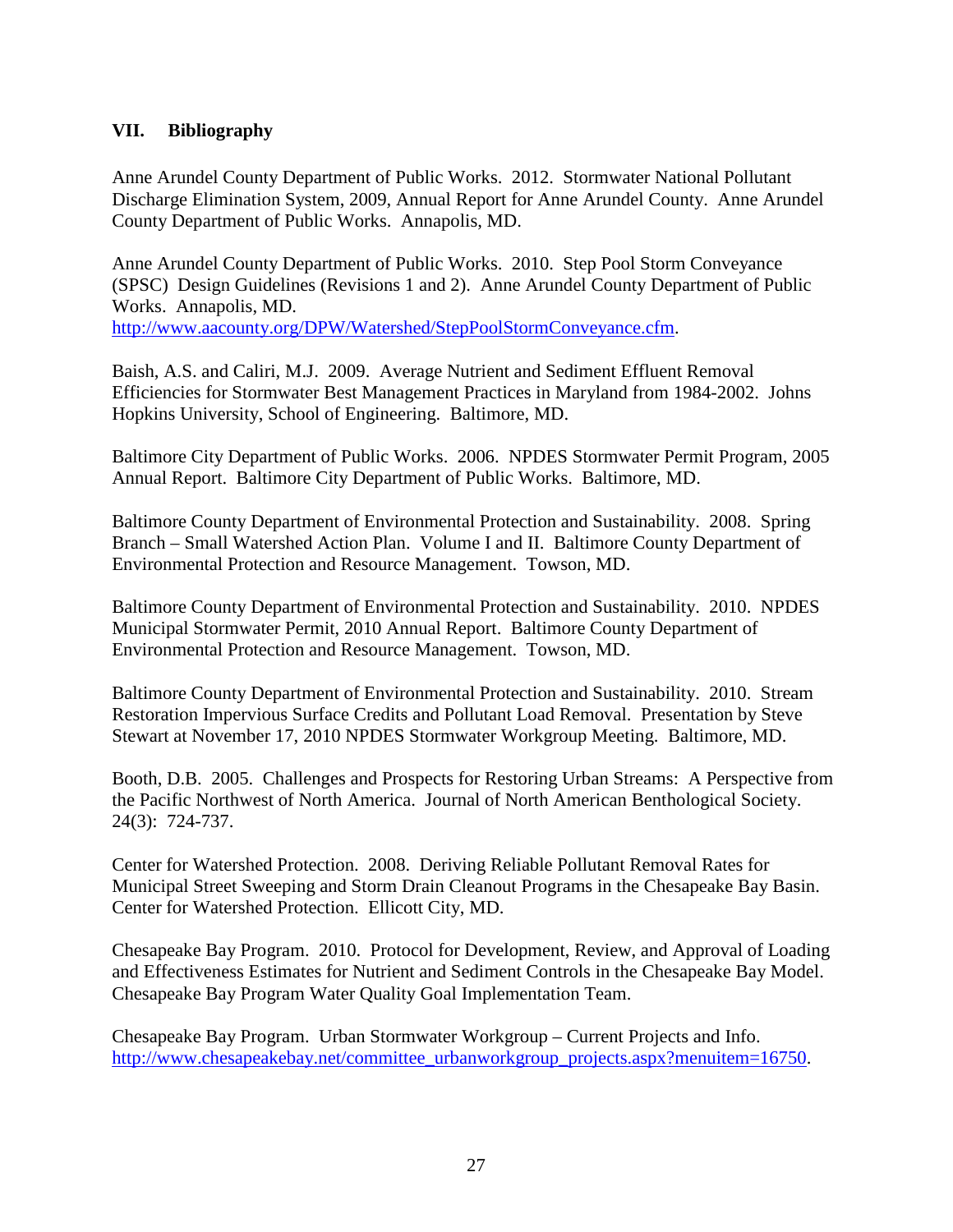Chesapeake Bay Program. BMP Definitions.

[http://archive.chesapeakebay.net/pubs/subcommittee/nsc/uswg/BMP\\_Definitions.PDF](http://archive.chesapeakebay.net/pubs/subcommittee/nsc/uswg/BMP_Definitions.PDF) (accessed February 1, 2011).

Chesapeake Bay Program. BMP Guidance for the States and the District. http://archive.chesapeakebay.net/pubs/subcommittee/nsc/uswg/BMP\_Guidance\_for\_States\_and [the\\_District.PDF](http://archive.chesapeakebay.net/pubs/subcommittee/nsc/uswg/BMP_Guidance_for_States_and_the_District.PDF) (accessed February 1, 2011).

Chesapeake Bay Program. BMP Pollutant Removal Efficiencies. [http://archive.chesapeakebay.net/pubs/subcommittee/nsc/uswg/BMP\\_Pollutant\\_Removal\\_Efficie](http://archive.chesapeakebay.net/pubs/subcommittee/nsc/uswg/BMP_Pollutant_Removal_Efficiencies.PDF) [ncies.PDF](http://archive.chesapeakebay.net/pubs/subcommittee/nsc/uswg/BMP_Pollutant_Removal_Efficiencies.PDF) (accessed February 1, 2011).

Chesapeake Bay Program. BMP Stream Restoration in Urban Areas, Crediting Jurisdictions for Pollutant Load Reductions.

[http://archive.chesapeakebay.net/pubs/subcommittee/nsc/uswg/BMP\\_Stream\\_Restoration\\_and\\_P](http://archive.chesapeakebay.net/pubs/subcommittee/nsc/uswg/BMP_Stream_Restoration_and_Pollutant_Load_Reductions.PDF) [ollutant\\_Load\\_Reductions.PDF](http://archive.chesapeakebay.net/pubs/subcommittee/nsc/uswg/BMP_Stream_Restoration_and_Pollutant_Load_Reductions.PDF) (accessed February 1, 2011).

Chesapeake Bay Program. Modeling Team. [http://www.chesapeakebay.net/committee\\_msc\\_info.aspx.](http://www.chesapeakebay.net/committee_msc_info.aspx)

Chesapeake Bay Program. 2013. Recommendations of the Expert Panel to Define Removal Rates for Urban Nutrient Management.

Claytor, R., and Schueler, T.R.. 1997. Technical Support Document for the State of Maryland Stormwater Design Manual Project. Water Management Administration. Maryland Department of the Environment, Baltimore, MD.

Code of Federal Regulation (CFR), Title 40 – Protection of Environment, Chapter 1 – U.S. Environmental Protection Agency, Part 122.26 Stormwater Discharges.

Code of Maryland Regulations (COMAR), Title 26 Department of the Environment, Subtitle 17, Water Management Administration, Chapter 02 Stormwater Management.

Drescher, S. and Stack, B. 2014. Recommendations of the Expert Panel to Define Removal Rates for Shoreline Management Projects. Center for Watershed Protection, Inc. Submitted to Urban Stormwater Work Group, April 15, 2014.

Hassett, B., Palmer, M.A., Bernherdt, E., Smith, S., Carr, J., Hart, D. 2005. Restoring Watersheds Project by Project, Trends in Chesapeake Bay Tributary Restoration. Frontiers in Ecology and Environment. 3(5): 259-267.

Ibison, N.A., Baumer, J.C., Hill, C.L., Burger, N.H., and Frye, J.E. 1992. Eroding Bank Nutrient Verification Study for the Lower Chesapeake Bay. Virginia Department of Conservation and Recreation, Division of Soil and Water Conservation. Gloucester Point, VA.

Kaushal, S.S., Groffman, P.M., Mayer, P.M., Striz, E., and Gold, A.J. 2008. Effects of Stream Restoration on Denitrification in an Urbanizing Watershed. Ecological Applications. 18(3): 789-804.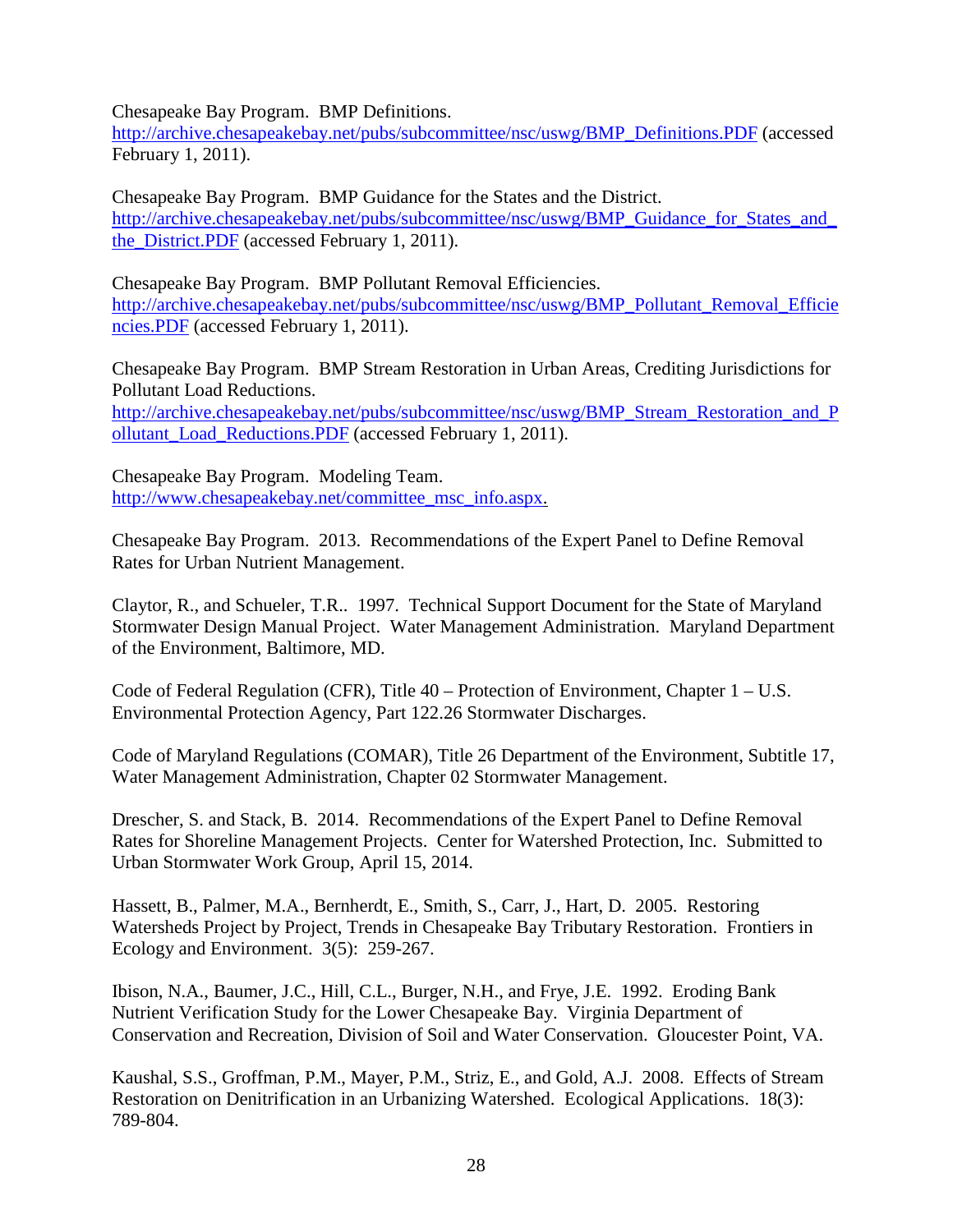Law, N.L. 2014. Recommendations of the Expert Panel to Define Removal Rates for Urban Filter Strips and Stream Buffer Upgrade Practices. Center for Watershed Protection, Inc. Final Report, February 3, 2014.

Maryland Department of the Environment. 1987. Design Procedures for Stormwater Management Extended Detention Structures. Maryland Department of the Environment. Baltimore, MD.

Maryland Department of the Environment. 2000 and 2008. 2000 Maryland Stormwater Design Manual, Volume I and II (including Supplement 1). Maryland Department of the Environment. Baltimore, MD.

Maryland Department of the Environment. 2008. Shore Erosion Control Guidelines for Waterfront Property Owners, 2<sup>nd</sup> Edition. Maryland Department of the Environment. Baltimore, MD.

Maryland Department of the Environment. 2008. Maryland Policy for Nutrient Cap Management and Trading in Maryland's Chesapeake Bay Watershed. Maryland Department of the Environment. Baltimore, MD.

Maryland Department of the Environment. 2009. Maryland's Urban Stormwater Best Management Practices by Era Proposal. Maryland Department of the Environment. Baltimore, MD.

Maryland Department of the Environment. 2010. NPDES Stormwater Workgroup Survey. September 16, 2010 NPDES Stormwater Workgroup Meeting Handout. Maryland Department of the Environment. Baltimore, MD.

Maryland Department of the Environment. Science Services Administration. 2011. Chesapeake Bay Watershed Model loading rates for Version 5.3.0.

Maryland Department of the Environment. Water Management Administration. 2014a. Alternative/Innovative Technology Review Checklist. [www.mde.maryland.gov.](http://www.mde.maryland.gov/)

Maryland Department of the Environment. Science Services Administration. 2014b. Chesapeake Bay Watershed Model Loading Rates for Version 5.3.2. Personal communication with Jeff White.

Maryland Department of Natural Resources. Maryland Shorelines Online. http://www.dnr.state.md.us/ccp/coastalatlas/shorelines.asp.

Maryland Department of Natural Resources. 2009. No Net Loss of Forest Task Force. Maryland Department of Natural Resources. Annapolis, MD.

Maryland State Highway Administration. 2010. Methodology for Pollutant Removal and Impervious Acre Accounting. Presentation by Dana Havlik at November 17, 2010 NPDES Stormwater Workgroup Meeting. Baltimore, MD.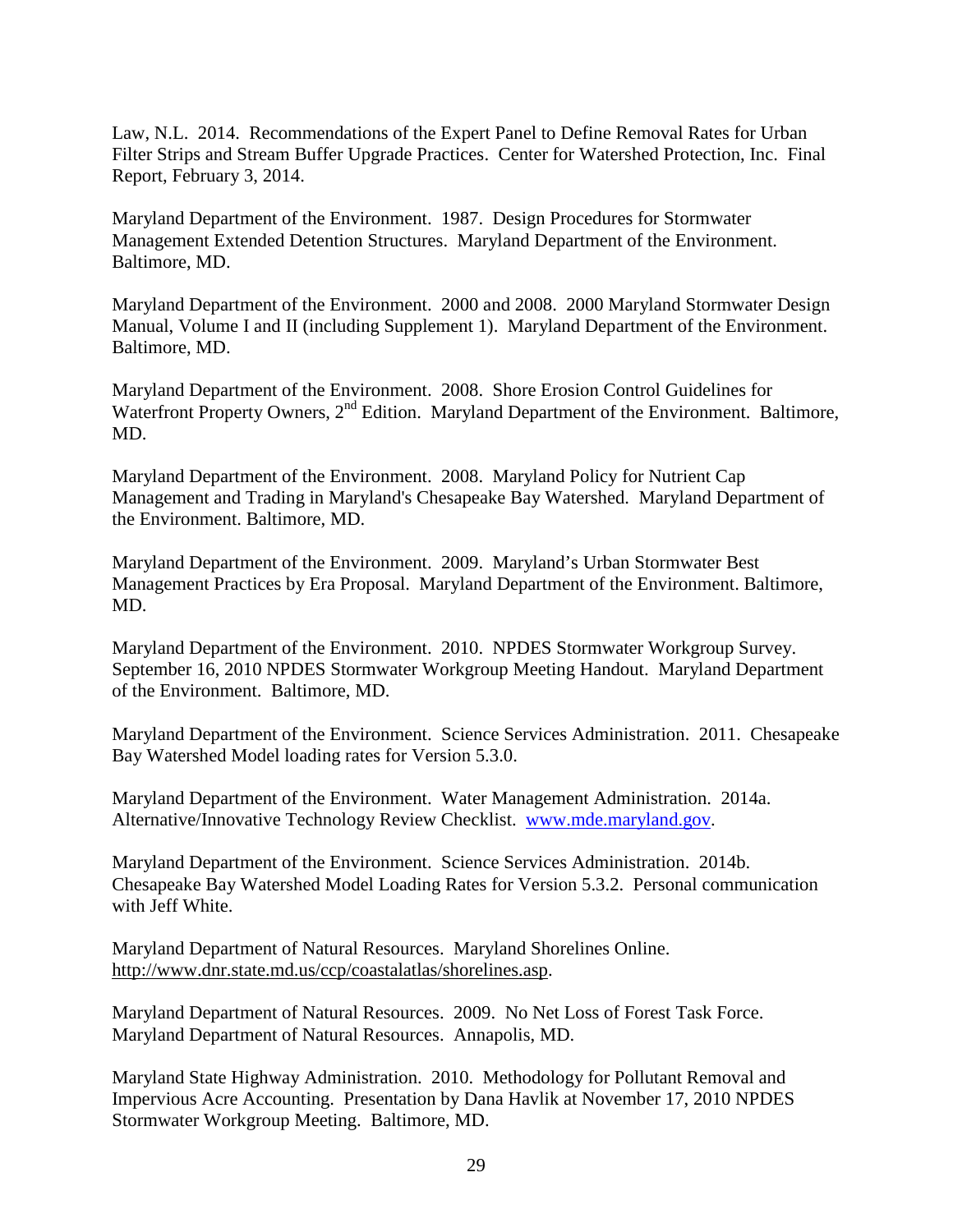Montgomery County Department of Environmental Protection. 2003. Countywide Stream Protection Strategy. Montgomery County, Rockville, MD.

Palmer, M.A. 2008. Reforming Watershed Restoration: Science in Need of Application and Applications in Need of Science. Estuaries and Coasts. 32(1): 1559-2723.

Rosgen, D. 1996. Applied River Morphology. Wildland Hydrology. Pagosa Springs, CO.

Schueler, T. and Goulet, N. 2014a. Final Recommended Guidance for Verification of Urban Stormwater BMPs. Urban Stormwater Workgroup, Final Review Draft, 1/21/14.

Schueler, T. and Goulet, N. 2014b. Background on the Crediting Protocols for Nutrient Reduction Associated with Installation of Homeowner BMPs. Urban Stormwater Workgroup, 1/4/14.

Schueler, T. and Lane, C. 2012. Recommendations of the Expert Panel to Define Removal Rates for New State Stormwater Performance Standards. Chesapeake Stormwater Network. Final Approval by CBP WQIT: October 9, 2012.

Schueler, T. and Lane, C. 2012. Recommendations of the Expert Panel to Define Removal Rates for Urban Stormwater Retrofit Projects. Chesapeake Stormwater Network. Final Approval by CBP WQIT: October 9, 2012.

Schueler, T. and Stack, B. 2014. Recommendations of the Expert Panel to Define Removal Rates for Individual Stream Restoration Projects. Chesapeake Stormwater Network and Center for Watershed Protection. Test Drive Revisions Approved by the Expert Panel: January 17, 2014.

Walsh, C.J., and Kunapo, J. 2009. The Importance of Upland Flow Paths in Determining Urban Effects on Stream Ecosystems. Journal of North American Benthological Society. 28 (4): 977– 990.

Weammert, S.E. 2007. The Mid-Atlantic Water Program (MAWP), BMP Efficiencies Reported by the Chesapeake Bay Watershed Jurisdictions prior to 2003. University of Maryland. College Park, MD.

Yetman, K.T. 2001. Stream Corridor Assessment Survey, SCA Survey Protocols. Maryland Department of Natural Resources. Annapolis, MD.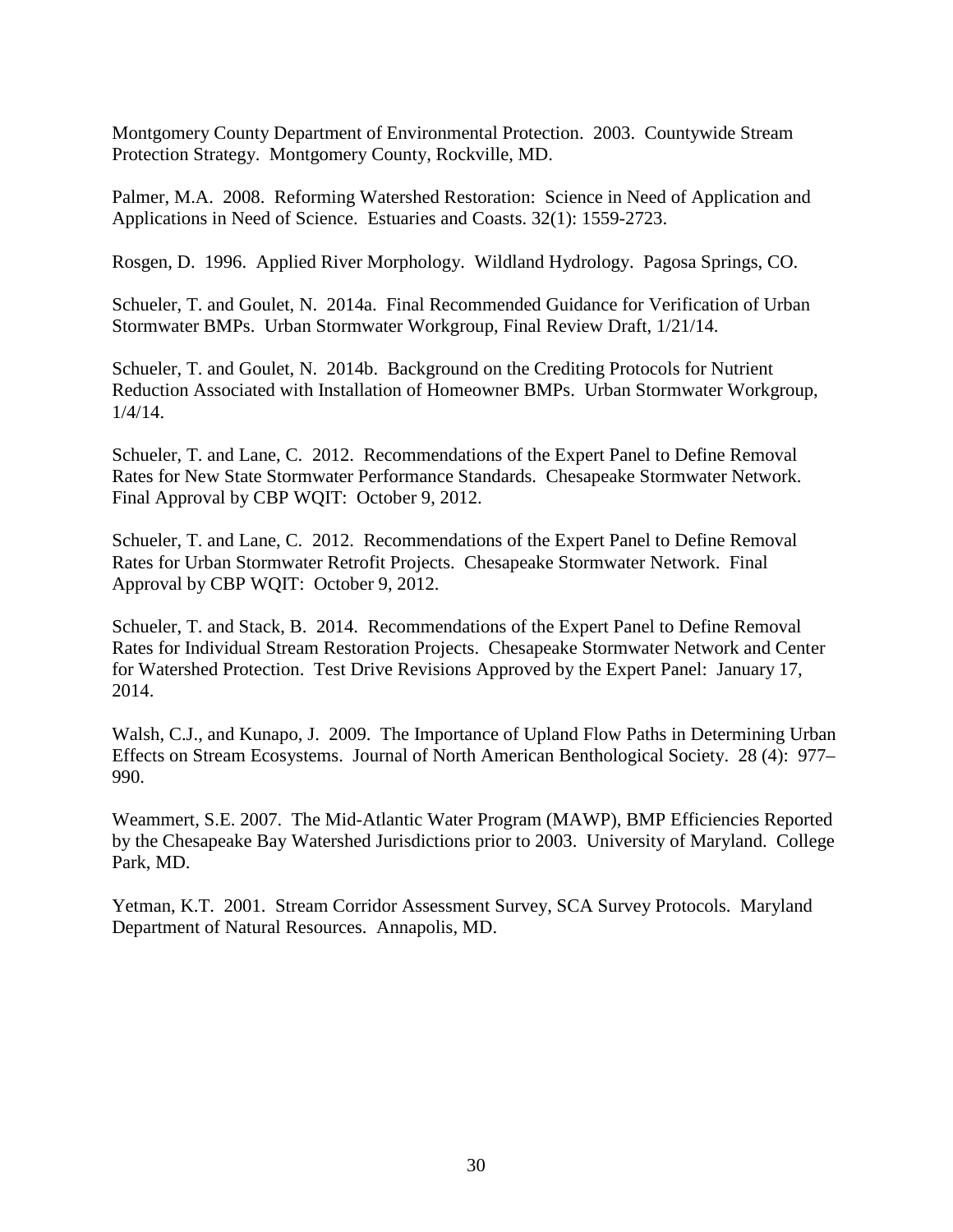Appendix A - BMP Removal Rate Adjustor Curves (Schueler and Lane, 2012)



**Sediment Removal for ESD (RR) and Structural (ST) Stormwater Practices**

**Runoff Depth Treated per Impervious Acre (inches)**

<span id="page-33-0"></span>31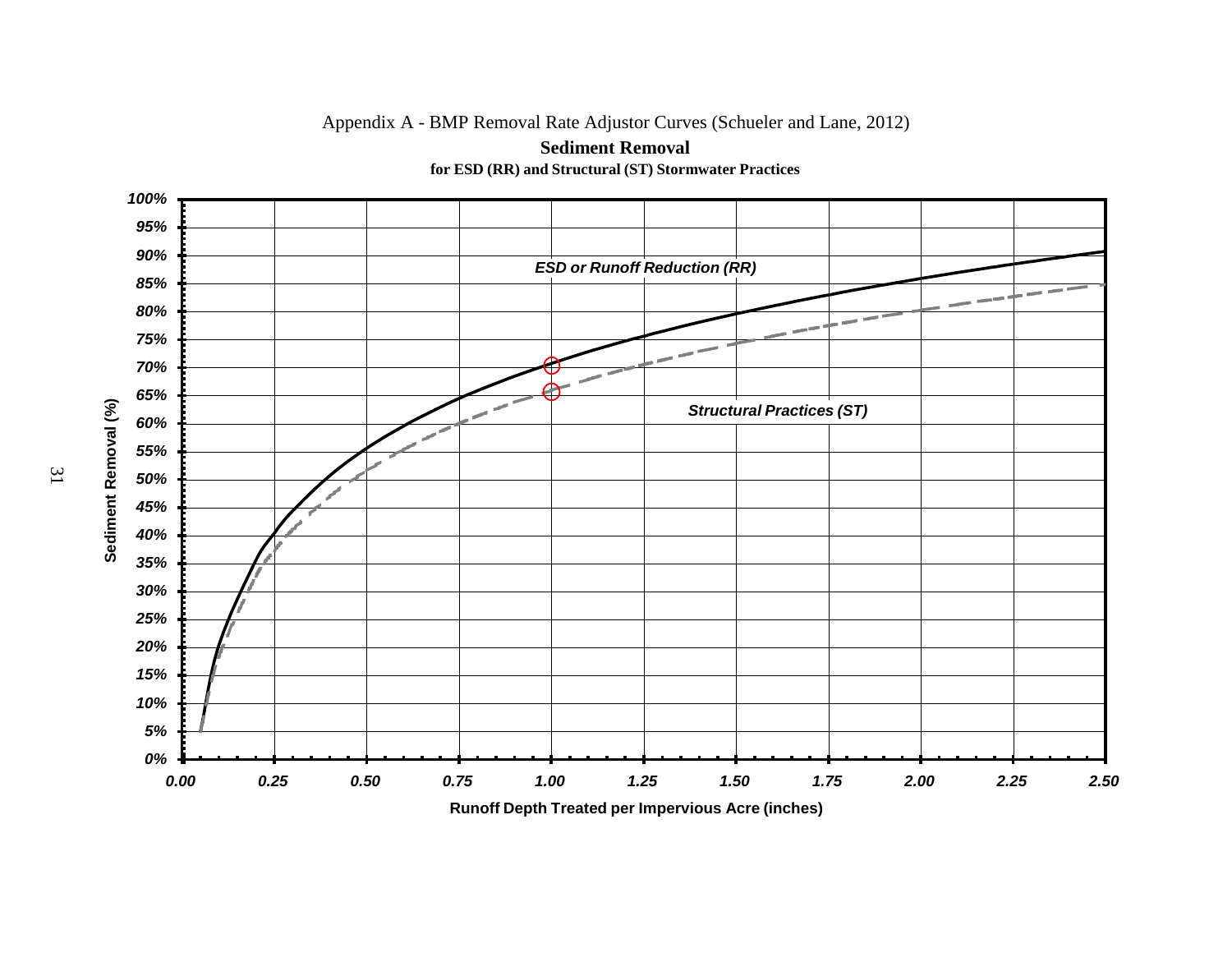

#### **Total Phosphorus Removal for ESD (RR) and Structural (ST) Stormwater Practices**

**Runoff Depth Treated per Impervious Acre (inches)**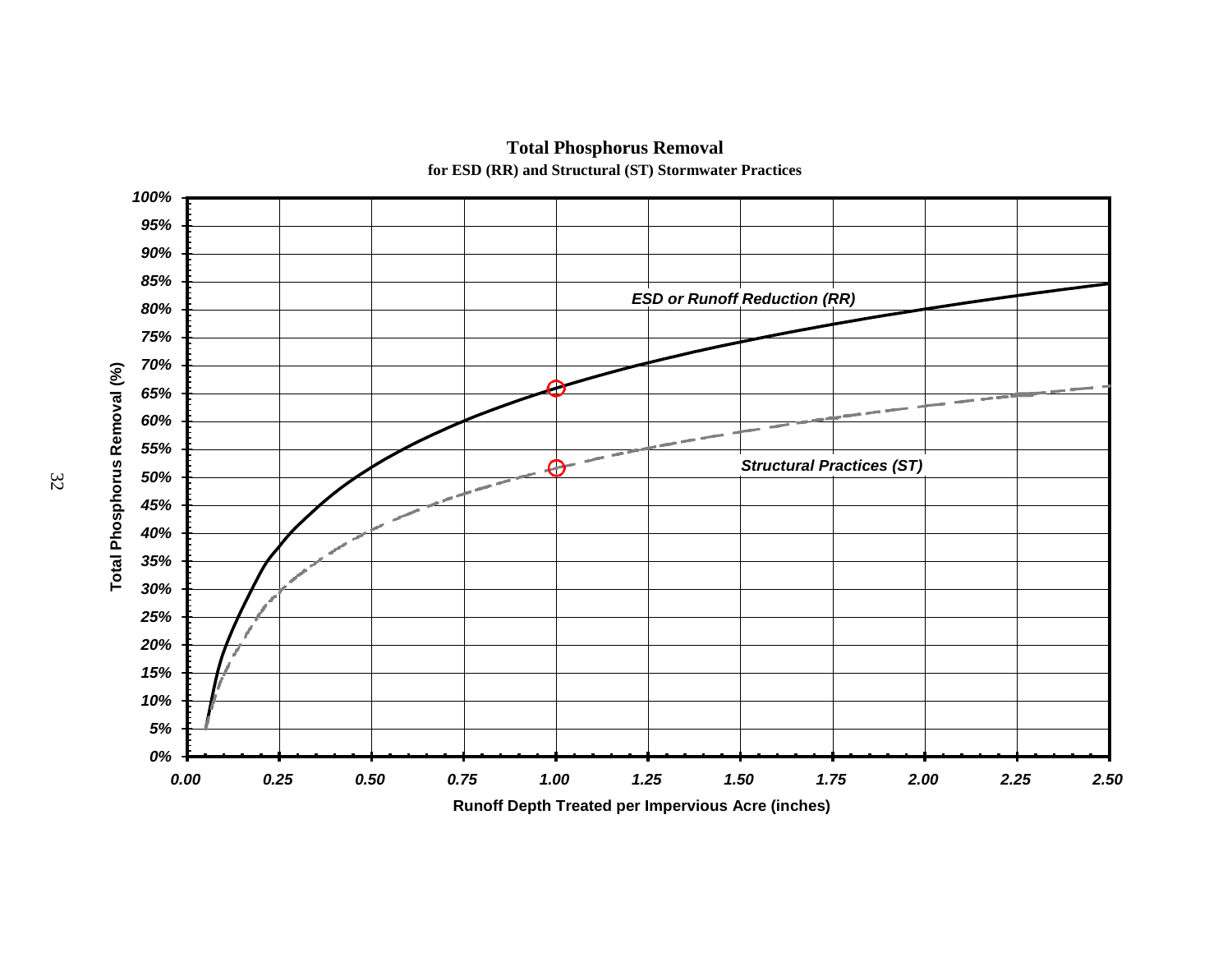

#### **Total Nitrogen Removal for ESD (RR) and Structural (ST) Stormwater Practices**

**Runoff Treated per Impervious Acre (inches)**

33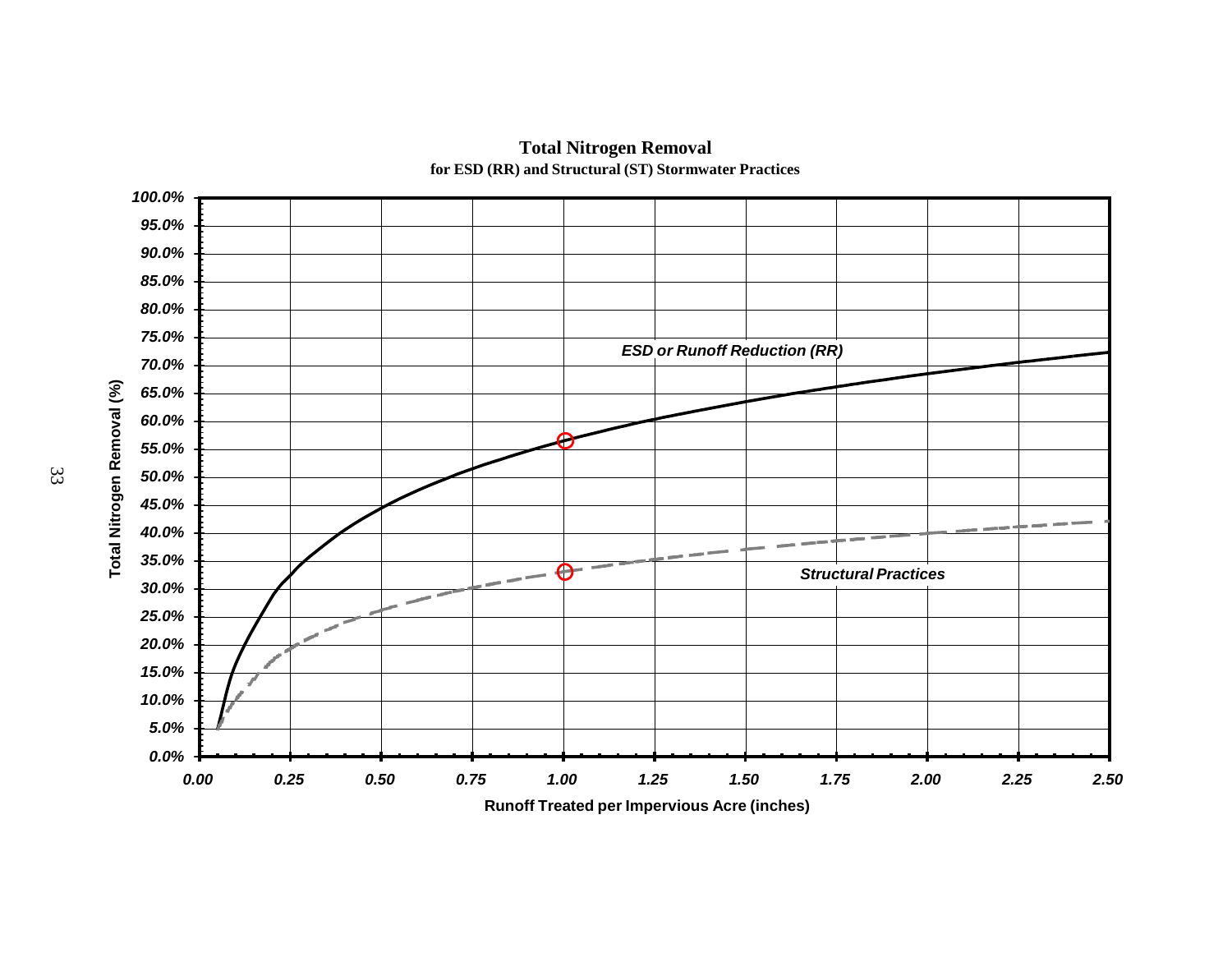#### **Appendix B – BMP Data Reporting and Codes**

<span id="page-36-0"></span>**Reporting Requirements:** Prior to this guidance, permittees were required to submit databases to MDE that conformed to Attachment A (Annual Report Databases) of their NPDES MS4 permit. More recently, there have been significant changes to both Maryland's stormwater management program (e.g., ESD) and the CBP reporting requirements. Recognizing these changes, MDE is developing a geodatabase to more efficiently collect and organize the information submitted as part of the NPDES MS4 annual reporting. When this geodatabase is complete, MDE will provide a user guide with specific instruction on the reporting and use of the database. Until this geodatabase is implemented, Table B.1 below, *Urban Best Management Practices (BMPs) Associated with GIS Coverage*, should be used to submit this information to MDE.

The BMP database will tabulate a list of all BMPs within a jurisdiction. However, the ESD to the MEP mandate requires numerous ESD practices to be installed throughout a site in order to meet stormwater requirements. In these cases, local jurisdictions may enter the system of ESD practices by specifying the number and type of BMPs used to meet the target rainfall requirements (PE\_REQ). This data may be entered in the NUM\_BMPS and ESD\_MEP fields shown below.

| <b>Column Name</b> | Data Type     | Size           | <b>Description</b>                                                     |
|--------------------|---------------|----------------|------------------------------------------------------------------------|
| <b>YEAR</b>        | <b>NUMBER</b> | $\overline{4}$ | Annual report year                                                     |
| MDE_STRU_ID        | <b>TEXT</b>   | 8              | Unique structure $ID1$                                                 |
| MD_NORTH           | <b>NUMBER</b> | 8              | Maryland grid coordinate (NAD 83 meters) Northing                      |
| MD_EAST            | <b>NUMBER</b> | 8              | Maryland grid coordinate (NAD 83 meters) Easting                       |
| WATERSHED8DGT      | <b>NUMBER</b> | 20             | Maryland 8-digit hydrologic unit code                                  |
| WATERSHED12DGT     | <b>NUMBER</b> | 20             | USGS 12-digit hydrologic unit code                                     |
| <b>STRU_NAME</b>   | <b>TEXT</b>   | 60             | Name of structure                                                      |
| <b>BMP_CLASS</b>   | <b>TEXT</b>   | 1              | BMP classification category (see list of BMPs: E, S, or A)             |
| <b>BMP TYPE</b>    | <b>TEXT</b>   | $\overline{4}$ | Type of BMP structure (see list of BMPs: enter code) $2$               |
| <b>NUM_BMPS</b>    | <b>NUMBER</b> | $\overline{4}$ | Number of all BMPs used to meet PE REQ                                 |
| <b>ESD_MEP</b>     | <b>TEXT</b>   | 75             | Type of all BMPs used to meet PE_REQ                                   |
| LAND_USE           | <b>NUMBER</b> | 3              | Predominant land use <sup>3</sup>                                      |
| PERMIT NO          | <b>TEXT</b>   | 10             | Unique permit number                                                   |
| <b>ADDRESS</b>     | <b>TEXT</b>   | 50             | Structure address                                                      |
| <b>CITY</b>        | <b>TEXT</b>   | 15             | Structure address                                                      |
| <b>STATE</b>       | <b>TEXT</b>   | $\overline{2}$ | Structure address                                                      |
| <b>ZIP</b>         | <b>NUMBER</b> | 10             | Structure address                                                      |
| ON_OFF_SITE        | <b>TEXT</b>   | 3              | On or offsite structure                                                |
| <b>CON PURPOSE</b> | <b>TEXT</b>   | $\overline{4}$ | New development (NEWD), Redevelopment (REDE), or Restoration<br>(REST) |
| DRAIN_AREA         | <b>NUMBER</b> | 8              | Structure drainage area (acres) <sup>4</sup>                           |
| <b>IMP_ACRES</b>   | <b>NUMBER</b> | 8              | Structure impervious drainage area (acres) <sup>4</sup>                |
| <b>TOT DRAIN</b>   | <b>NUMBER</b> | 8              | Total site area (acres)                                                |
| PE_REQ             | <b>NUMBER</b> | $\overline{4}$ | $PE$ required <sup>5</sup>                                             |
| PE_ADR             | <b>NUMBER</b> | $\overline{4}$ | $PE$ addressed <sup>6</sup>                                            |

**B.1. Urban Best Management Practices (BMPs) Associated with GIS Coverage**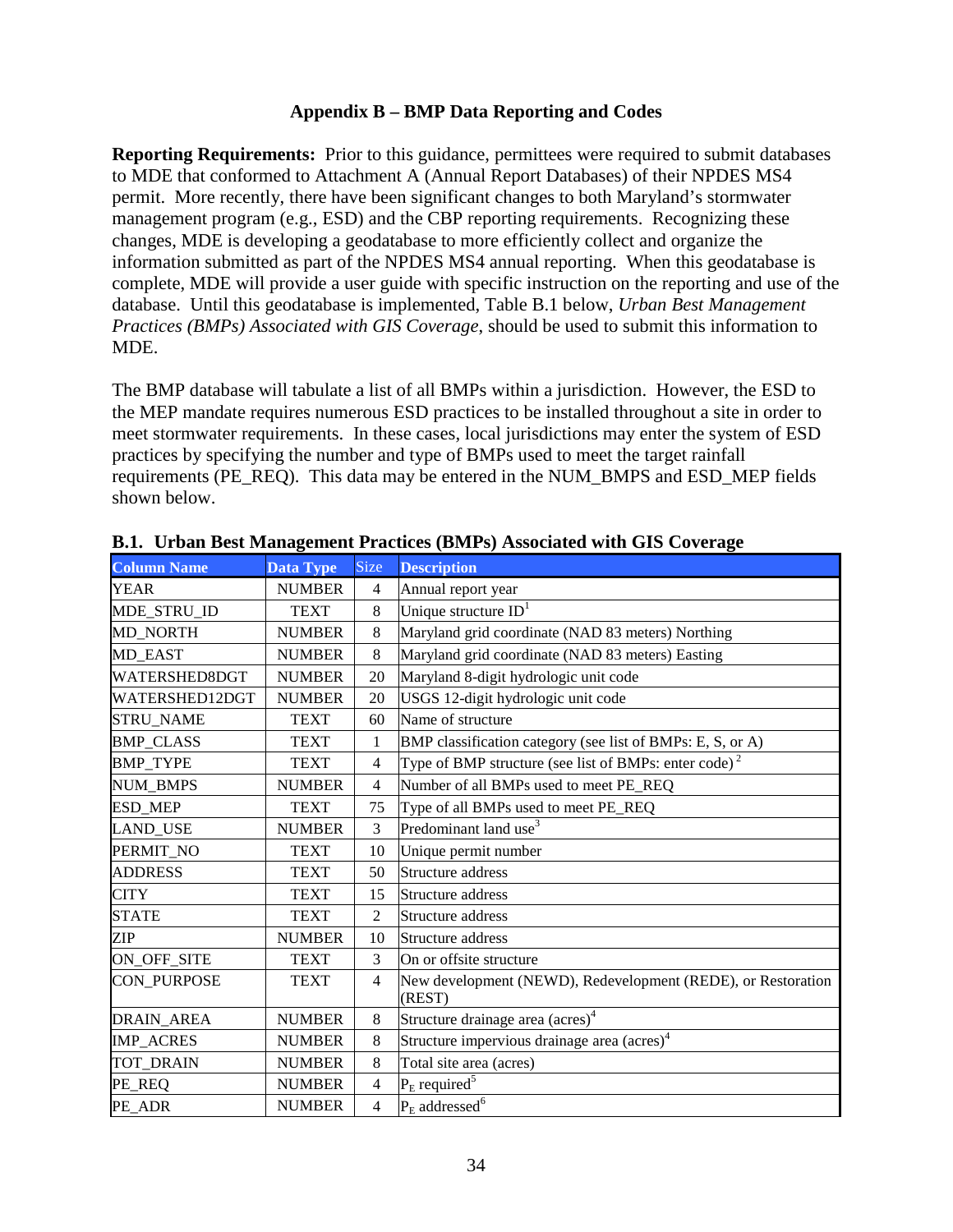| IMP_ACRES_REST                        | <b>NUMBER</b>    | 4              | Equals IMP_ACRES when $PE\_ADR = 1$ inch (for restoration only)                                                                                                    |
|---------------------------------------|------------------|----------------|--------------------------------------------------------------------------------------------------------------------------------------------------------------------|
| <b>RCN_PRE</b>                        | <b>NUMBER</b>    | $\overline{2}$ | Runoff curve number (weighted) <sup>7</sup>                                                                                                                        |
| <b>RCN_POST</b>                       | <b>NUMBER</b>    | $\overline{2}$ | Runoff curve number (weighted) <sup>7</sup>                                                                                                                        |
| <b>RCN_WOODS</b>                      | <b>NUMBER</b>    | $\overline{2}$ | Runoff curve number (weighted) <sup>7</sup>                                                                                                                        |
| <b>APPR_DATE</b>                      | DATE/TIME        | 8              | Permit approval date                                                                                                                                               |
| <b>BUILT_DATE</b>                     | <b>DATE/TIME</b> | 8              | As Built completion date                                                                                                                                           |
| <b>GEN_COMNT</b>                      | <b>TEXT</b>      | 60             | General comments                                                                                                                                                   |
|                                       |                  |                | ADDITIONAL DATA REQUIREMENTS FOR ALL ALTERNATIVE BMPS                                                                                                              |
| TN_RED                                | <b>NUMBER</b>    | 12             | Total load reduced after restoration (lbs)                                                                                                                         |
| TP_RED                                | <b>NUMBER</b>    | 12             | Total load reduced after restoration (lbs)                                                                                                                         |
| TSS_RED                               | <b>NUMBER</b>    | 12             | Total load reduced after restoration (lbs)                                                                                                                         |
| TN_LOAD                               | <b>NUMBER</b>    | 12             | Load before restoration (lbs)                                                                                                                                      |
| TP_LOAD                               | <b>NUMBER</b>    | 12             | Load before restoration (lbs)                                                                                                                                      |
| TSS_LOAD                              | <b>NUMBER</b>    | 12             | Load before restoration (lbs)                                                                                                                                      |
| PROJECT_LENGTH                        | <b>NUMBER</b>    | 6              | For stream restoration, shoreline stabilization, or outfall stab in feet                                                                                           |
| <b>ACRES_SWEPT</b>                    | <b>NUMBER</b>    | 6              | Acres swept for street sweeping                                                                                                                                    |
| TIMES_SWEPT                           | <b>NUMBER</b>    | 6              | Number of times per year area is swept                                                                                                                             |
| <b>ACRES_PLANTED</b>                  | <b>NUMBER</b>    | 6              | Acres of trees planted on urban impervious (IMPF)                                                                                                                  |
| <b>ACRES_PLANTED</b>                  | <b>NUMBER</b>    | 6              | Acres of trees planted on pervious (FPU)                                                                                                                           |
| IMPERV_ACR_REM                        | <b>NUMBER</b>    | 6              | Impervious acres removed to pervious land (IMPP)                                                                                                                   |
| EQ_IMP_ACRES                          | <b>NUMBER</b>    | 6              | Equivalent impervious acres treated by alternative BMP (see Table 7)                                                                                               |
|                                       |                  |                | ADDITIONAL DATA REQUIREMENTS FOR STREAM RESTORATION                                                                                                                |
| NAME_OF_PROJECT                       | <b>TEXT</b>      | 25             | Name of project                                                                                                                                                    |
| DESCR_OF_PROJECT                      | <b>TEXT</b>      | 75             | Brief description of project                                                                                                                                       |
| PERCENT_IMPERV                        | <b>NUMBER</b>    | 6              | Watershed percent imperviousness                                                                                                                                   |
| TSS_LOAD                              | <b>NUMBER</b>    | 12             | Watershed TSS load before restoration (lbs/year)                                                                                                                   |
| TN_LOAD                               | <b>NUMBER</b>    | 12             | Watershed TN load before restoration (lbs/year)                                                                                                                    |
| TP_LOAD                               | <b>NUMBER</b>    | 12             | Watershed TP load before restoration (lbs/year)                                                                                                                    |
| PROTOCOL(S) OR<br><b>INTERIM RATE</b> | <b>TEXT</b>      | 8              | Protocol 1 (P1), Protocol 2 (P2), Protocol 3 (P3);<br>or interim rate (IR)                                                                                         |
| TSS_RED_P1                            | <b>NUMBER</b>    | 10             | TSS load reduction (lbs/year) for P1                                                                                                                               |
| TN_RED_P1                             | <b>NUMBER</b>    | 10             | TN load reduction (lbs/year) for P1                                                                                                                                |
| TP_RED_P1                             | <b>NUMBER</b>    | 10             | TP load reduction (lbs/year) for P1                                                                                                                                |
| PRELENGTH_LT                          | <b>NUMBER</b>    | 10             | Left side pre-restoration stream length connected to floodplain where<br>bank height ratio is 1.0 or less                                                          |
| PRELENGTH_RT                          | <b>NUMBER</b>    | 10             | Right side pre-restoration stream length connected to floodplain<br>where bank height ratio is 1.0 or less                                                         |
| PREWIDTH_LT                           | <b>NUMBER</b>    | 10             | The left side pre-restoration stream width taken from the thalweg to<br>the edge of connected side of stream, as indicated by bank height ratio<br>of 1.0 or less  |
| PREWIDTH_RT                           | <b>NUMBER</b>    | 10             | The right side pre-restoration stream width taken from the thalweg to<br>the edge of connected side of stream, as indicated by bank height ratio<br>of 1.0 or less |
| POSTLENGTH_LT                         | <b>NUMBER</b>    | 10             | Left side post restoration stream length connected to floodplain where<br>bank height ratio is 1.0 or less                                                         |
| POSTLENGTH_RT                         | <b>NUMBER</b>    | 10             | Right side post restoration stream length connected to floodplain<br>where bank height ratio is 1.0 or less                                                        |
| POSTWIDTH_LT                          | <b>NUMBER</b>    | 10             | The left side post restoration stream width taken from the thalweg to<br>the edge of connected side of stream, as indicated by bank height ratio                   |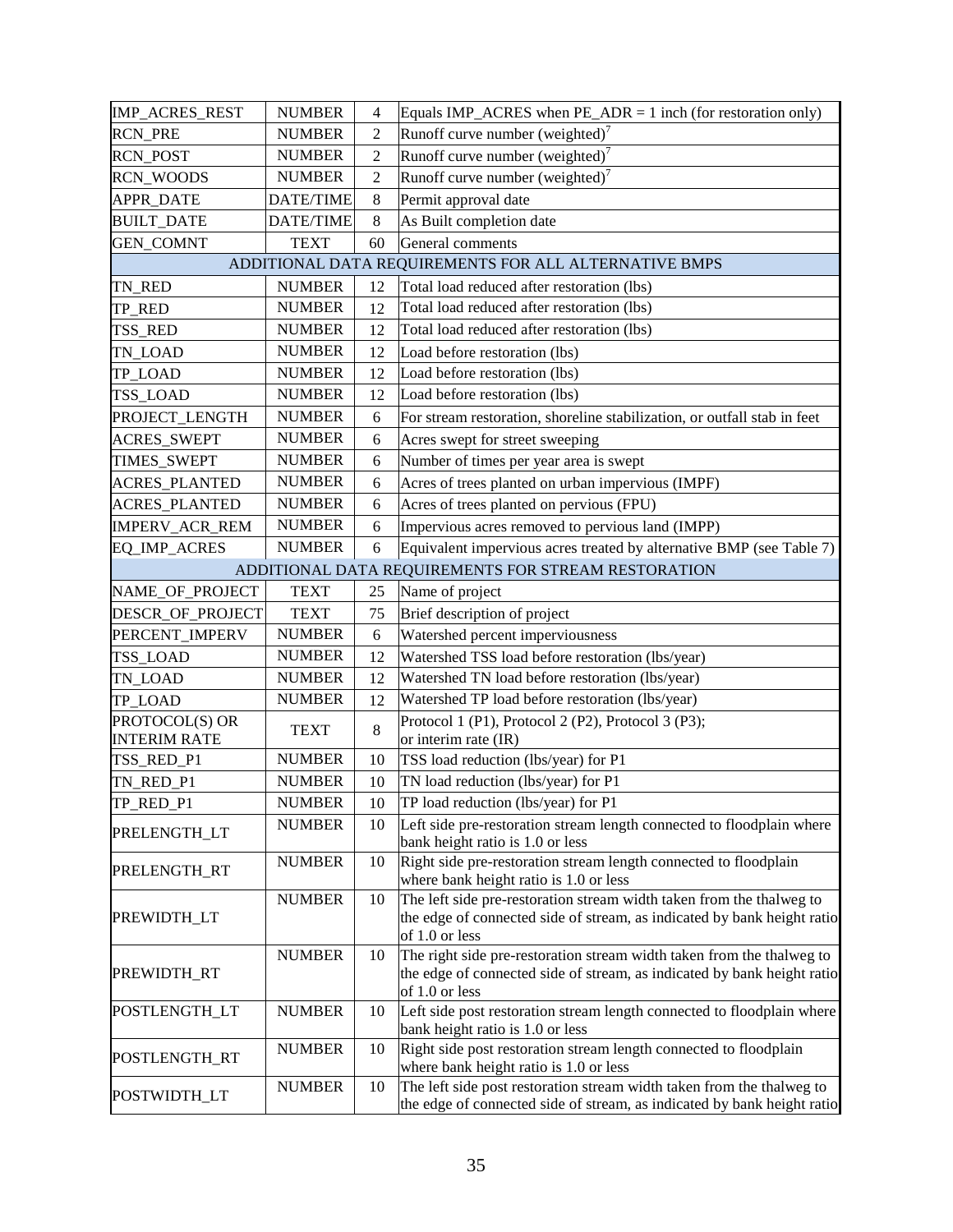|                                                |                  |                | of 1.0 or less                                                                            |
|------------------------------------------------|------------------|----------------|-------------------------------------------------------------------------------------------|
|                                                |                  |                |                                                                                           |
|                                                | <b>NUMBER</b>    | 10             | The right side post restoration stream width taken from the thalweg to                    |
| POSTWIDTH RT                                   |                  |                | the edge of connected side of stream, as indicated by bank height ratio<br>of 1.0 or less |
| TSS_RED_P2                                     | <b>NUMBER</b>    | 10             | TSS load reduction (lbs/year) for P2                                                      |
| TN_RED_P2                                      | <b>NUMBER</b>    | 10             | TN load reduction (lbs/year) for P2                                                       |
| TP_RED_P2                                      | <b>NUMBER</b>    | 10             | TP load reduction (lbs/year) for P2                                                       |
| UP_DRAIN_AREA                                  | <b>NUMBER</b>    | 6              | Upstream area draining to stream restoration project                                      |
| FP_WETLAND_AREA                                | <b>NUMBER</b>    | 6              | Area (acres) of floodplain/wetland connected to stream                                    |
| RATIO_FP_UPDA                                  | <b>NUMBER</b>    | 3              | Ratio of FP_WETLAND_AREA to UP_DRAIN_AREA                                                 |
| TSS_EFF_P3                                     | <b>NUMBER</b>    | 10             | TSS loading rate reduction efficiency (percent) for P3                                    |
| TN_EFF_P3                                      | <b>NUMBER</b>    | 10             | TN loading rate reduction efficiency (percent) for P3                                     |
| TP_EFF_P3                                      | <b>NUMBER</b>    | 10             | TP loading rate reduction efficiency (percent) for P3                                     |
| TSS_RED_P3                                     | <b>NUMBER</b>    | 10             | TSS load reduction (lbs/year) for P3                                                      |
| TN_RED_P3                                      | <b>NUMBER</b>    | 10             | TN load reduction (lbs/year) for P3                                                       |
| TP_RED_P3                                      | <b>NUMBER</b>    | 10             | TP load reduction (lbs/year) for P3                                                       |
| TSS_RED_IR                                     | <b>NUMBER</b>    | 10             | TSS load reduction (lbs/year) for IR                                                      |
| TN_RED_IR                                      | <b>NUMBER</b>    | 10             | TN load reduction (lbs/year) for IR                                                       |
| TP_RED_IR                                      | <b>NUMBER</b>    | 10             | TP load reduction (lbs/year) for IR                                                       |
| <b>REASON FOR USING</b><br><b>INTERIM RATE</b> | <b>TEXT</b>      | 75             | Brief explanation of why interim rate was used in place of protocols                      |
|                                                |                  |                | <b>INSPECTION/MAINTENANCE DATA</b>                                                        |
|                                                |                  |                | REQUIRED FOR ALL NEW, REDEVELOPMENT, RETROFIT, AND ALTERNATIVE BMPS                       |
| <b>BMP_STATUS</b>                              | <b>TEXT</b>      | 4              | Pass/Fail                                                                                 |
| LAST_INSP_DATE                                 | <b>DATE/TIME</b> | 8              | Last inspection date                                                                      |
| MAIN_DATE                                      | <b>DATE</b>      | $\,8\,$        | Last date maintenance was performed                                                       |
| REINSP_STATUS                                  | <b>DATE/TIME</b> | $\overline{4}$ | Pass/Fail                                                                                 |
| REINSP_DATA                                    | DATE/TIME        | $\overline{4}$ | <b>Reporting Year</b>                                                                     |
| <b>REPORTING YEAR</b>                          | <b>TEXT</b>      | 8              | Date last change made to this record                                                      |
| <b>GEN COMNT</b>                               | <b>TEXT</b>      | 60             | General comments                                                                          |

# **MDE Approved BMP Classifications**

| <b>ESD BMPs</b>              |             |                                     |  |
|------------------------------|-------------|-------------------------------------|--|
| Category                     | Code        | Code Description                    |  |
| Alternative Surfaces (A)     |             |                                     |  |
| E                            | <b>AGRE</b> | Green Roof - Extensive              |  |
| E                            | AGRI        | Green Roof – Intensive              |  |
| E                            | APRP        | <b>Permeable Pavements</b>          |  |
| E                            | <b>ARTF</b> | Reinforced Turf                     |  |
| Nonstructural Techniques (N) |             |                                     |  |
| Е                            | <b>NDRR</b> | Disconnection of Rooftop Runoff     |  |
| E                            | <b>NDNR</b> | Disconnection of Non-Rooftop Runoff |  |
| E                            | <b>NSCA</b> | Sheetflow to Conservation Areas     |  |
| Micro-Scale Practices (M)    |             |                                     |  |
| E                            | <b>MRWH</b> | <b>Rainwater Harvesting</b>         |  |
| Е                            | <b>MSGW</b> | <b>Submerged Gravel Wetlands</b>    |  |
| E                            | <b>MILS</b> | Landscape Infiltration              |  |
| E                            | <b>MIBR</b> | <b>Infiltration Berms</b>           |  |
| E                            | <b>MIDW</b> | Dry Wells                           |  |
| E                            | <b>MMBR</b> | Micro-Bioretention                  |  |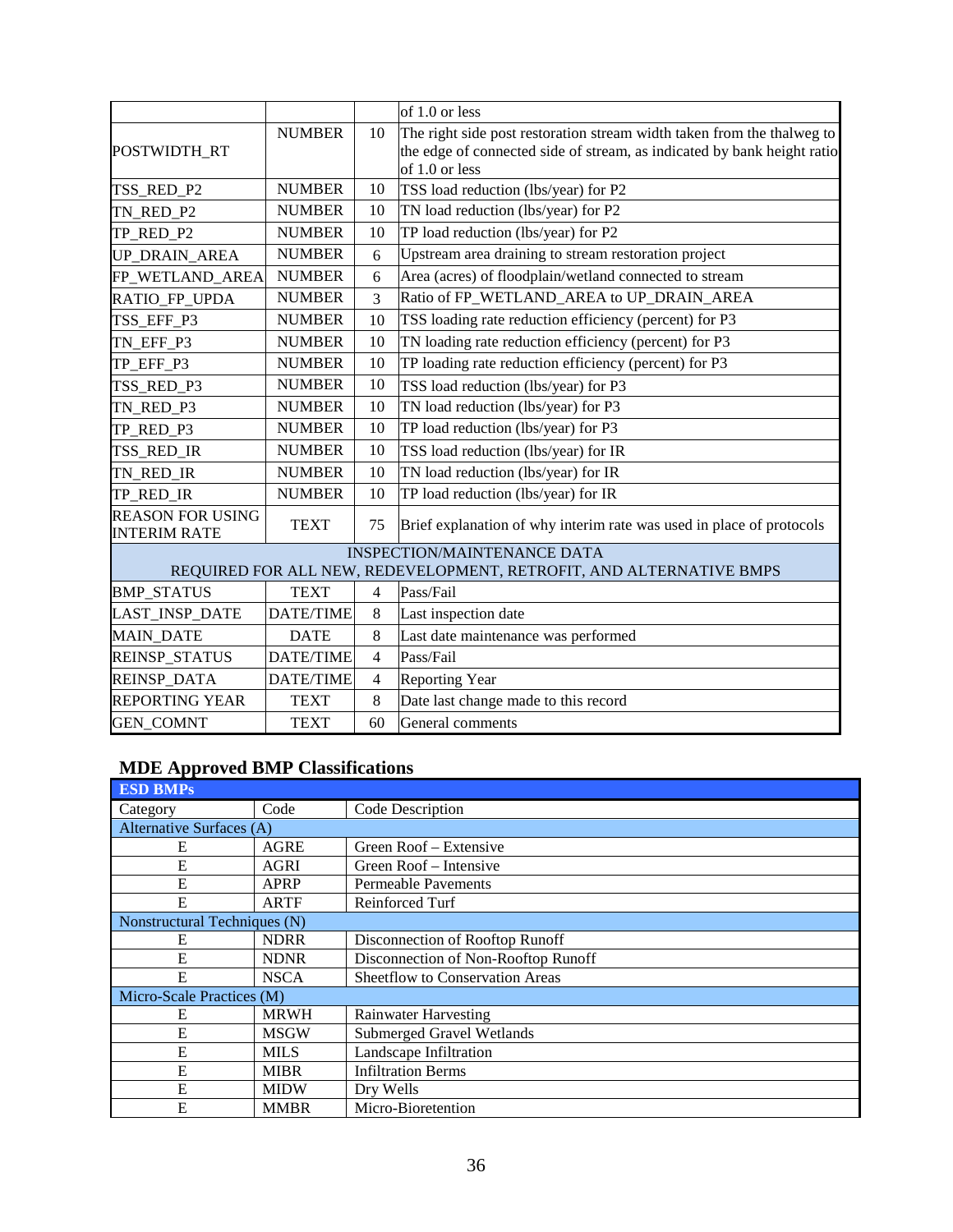| E                       | <b>MRNG</b> | Rain Gardens                             |
|-------------------------|-------------|------------------------------------------|
| E                       | <b>MSWG</b> | <b>Grass Swale</b>                       |
| E                       | <b>MSWW</b> | Wet Swale                                |
| $\overline{E}$          | <b>MSWB</b> | Bio-Swale                                |
| E                       | <b>MENF</b> | <b>Enhanced Filters</b>                  |
| <b>Structural BMPs</b>  |             |                                          |
| Ponds (P)               |             |                                          |
| S                       | <b>PWED</b> | <b>Extended Detention Structure, Wet</b> |
| S                       | <b>PWET</b> | Retention Pond (Wet Pond)                |
| $\overline{\mathbf{S}}$ | <b>PMPS</b> | Multiple Pond System                     |
| $\overline{\mathbf{S}}$ | <b>PPKT</b> | Pocket Pond                              |
| $\overline{S}$          | <b>PMED</b> | Micropool Extended Detention Pond        |
| Wetlands (W)            |             |                                          |
| S                       | <b>WSHW</b> | <b>Shallow Marsh</b>                     |
| ${\bf S}$               | <b>WEDW</b> | $ED - Wetland$                           |
| $\overline{S}$          | <b>WPWS</b> | Wet Pond - Wetland                       |
| $\overline{S}$          | <b>WPKT</b> | Pocket Wetland                           |
| Infiltration (I)        |             |                                          |
| S                       | <b>IBAS</b> | <b>Infiltration Basin</b>                |
| S                       | <b>ITRN</b> | <b>Infiltration Trench</b>               |
| Filtering Systems (F)   |             |                                          |
| S                       | <b>FBIO</b> | Bioretention                             |
| S                       | <b>FSND</b> | Sand Filter                              |
| S                       | <b>FUND</b> | <b>Underground Filter</b>                |
| S                       | <b>FPER</b> | Perimeter (Sand) Filter                  |
| $\overline{S}$          | <b>FORG</b> | Organic Filter (Peat Filter)             |
| $\overline{S}$          | <b>FBIO</b> | Bioretention                             |
| Open Channels (O)       |             |                                          |
| S                       | <b>ODSW</b> | Dry Swale                                |
| $\overline{S}$          | <b>OWSW</b> | Wet Swale                                |
| Other Practices (X)     |             |                                          |
| S                       | <b>XDPD</b> | Detention Structure (Dry Pond)           |
| S                       | <b>XDED</b> | <b>Extended Detention Structure, Dry</b> |
| S                       | <b>XFLD</b> | Flood Management Area                    |
| S                       | <b>XOGS</b> | Oil Grit Separator                       |
| $\overline{\mathbf{S}}$ | <b>XOTH</b> | Other                                    |

# **MDE Approved Alternative BMP Classifications**

| Alt. BMPs (A) | Code        | <b>Code Description</b>                         |
|---------------|-------------|-------------------------------------------------|
| A             | <b>MSS</b>  | <b>Mechanical Street Sweeping</b>               |
| A             | <b>VSS</b>  | Regenerative/Vacuum Street Sweeping             |
| A             | <b>IMPP</b> | Impervious Surface Elimination (to pervious)    |
| A             | <b>IMPF</b> | Impervious Surface Elimination (to forest)      |
| A             | FPU         | Planting Trees or Forestation on Pervious Urban |
| A             | CBC.        | Catch Basin Cleaning                            |
| A             | <b>SDV</b>  | <b>Storm Drain Vacuuming</b>                    |
| A             | <b>STRE</b> | <b>Stream Restoration</b>                       |
| A             | <b>OUT</b>  | <b>Outfall Stabilization</b>                    |
| A             | <b>SPSC</b> | Regenerative Step Pool Storm Conveyance         |
| A             | <b>SHST</b> | Shoreline Management                            |
| A             | <b>SEPP</b> | Septic Pumping                                  |
| A             | <b>SEPD</b> | Septic Denitrification                          |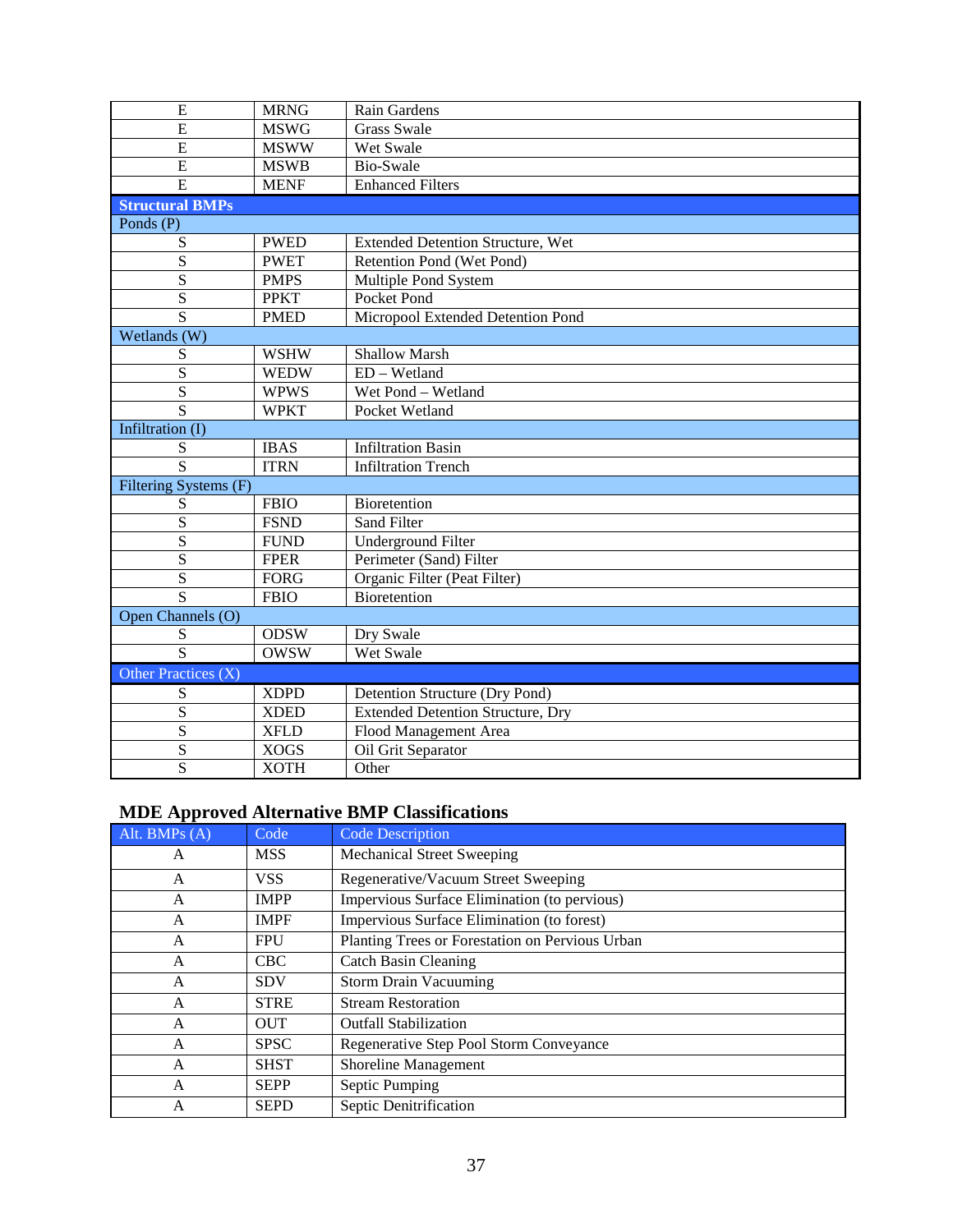| $\overline{1}$ | CEDC<br>ъ<br>பப<br>╰ | <b>VWTP</b><br>$^{\prime}$ W<br>onnections<br>sentic<br>to<br>W<br>-11<br>$ -$<br>. |
|----------------|----------------------|-------------------------------------------------------------------------------------|
| Notes:         |                      |                                                                                     |

- 1. Use unique structure identification codes listed below<br>2. For ESD to MEP, enter the most predominant BMP ty
- 2. For ESD to MEP, enter the most predominant BMP type<br>3. Use Maryland Office of Planning (MDP) land use codes
- Use Maryland Office of Planning (MDP) land use codes listed below
- 4. GIS shapefile required
- 5. Rainfall target (from Table 5.3, Design Manual pp.5.21-22) used to determine ESD goals and size practices (for new development or redevelopment). If practice is for restoration, then PE\_REQ is 1inch.
- 6. Rainfall addressed (using both ESD techniques and practices, and structural practices) by the BMPs within the drainage area

7. Optional - information should be submitted if available

**Unique Structure Identification Codes:** Each stormwater best management structure or water quality improvement project will need a unique identification code. For management of these data statewide it is necessary that these codes also indicate the jurisdiction where they are implemented. Please use the County, City, or State abbreviations listed below as part of each structure's unique identification code.

| <b>Jurisdiction</b>                   | Code       |
|---------------------------------------|------------|
| <b>Anne Arundel County</b>            | AA         |
| <b>Baltimore City</b>                 | <b>BC</b>  |
| <b>Baltimore County</b>               | <b>BA</b>  |
| Carroll County                        | <b>CA</b>  |
| <b>Charles County</b>                 | <b>CH</b>  |
| Frederick County                      | <b>FR</b>  |
| <b>Harford County</b>                 | HA         |
| <b>Howard County</b>                  | HO         |
| <b>Prince George's County</b>         | PG         |
| <b>Montgomery County</b>              | <b>MO</b>  |
| Maryland State Highway Administration | <b>SHA</b> |

#### **MDP Land Use/Land Cover**

#### **10 Urban Built-up**

- **11 Low Density Residential** Detached single family/duplex dwelling units, yards, and associated areas. Areas of more than 90 percent single family/duplex dwelling units, with lot sizes less than five acres but at least one-half acres (0.2 dwelling units/acre to 2 dwelling units/acre).
- **12 Medium Density Residential** Detached single family/duplex, attached single unit row housing, yards, and associated areas. Areas of more than 90 percent single family/duplex units and attached single unit row housing, with lot sizes of less than one-half acre but at least one-eighth acre (2 dwelling units/acre to 8 dwelling units/acre).
- **13 High Density Residential** Attached single unit row housing, garden apartments, high rise apartments/condominiums, mobile home and trailer parks. Areas of more than 90 percent high density residential units, with more than 8 dwelling units/acre.
- **14 Commercial** Retail and wholesale services. Areas used primarily for the sale of products and services, including associated yards and parking areas.
- **15 Industrial** Manufacturing and industrial parks, including associated warehouses, storage yards, research laboratories, and parking areas.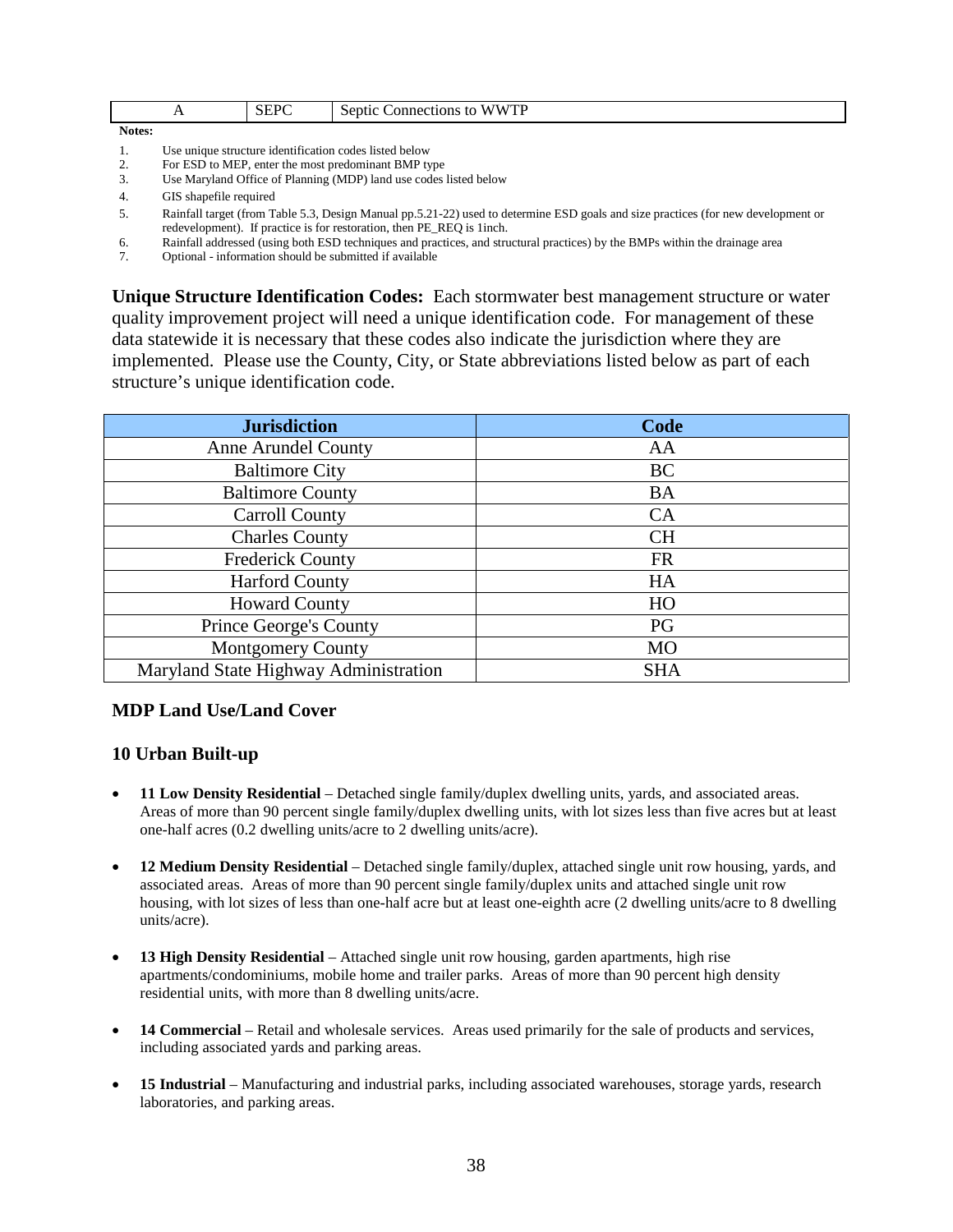- **16 Institutional** Elementary and secondary schools, middle schools, junior and senior high schools, public and private colleges and universities, military installations (built-up areas only, including buildings and storage, training, and similar areas) churches and health facilities, correctional facilities, and government offices and facilities that are clearly separable from the surrounding land cover.
- **17 Extractive** Surface mining operations, including sand and gravel pits, quarries, coal surface mines, and deep coal mines. Status of activity (active vs. abandoned) is not distinguished.
- **18 Open Urban Land** Urban areas whose use does not require structures, or urban areas where nonconforming uses characterized by open land have become isolated. Included are golf courses, parks, recreation areas (except associated with schools or other institutions), cemeteries, and entrapped agricultural and undeveloped land within urban areas.
- **191 Large Lot Subdivision (Agriculture)** Residential subdivisions with lot sizes less than 20 acres but at least 5 acres, with a dominant land cover of open fields or pasture.
- **192 Large Lot Subdivision (Forest)**  Residential subdivisions with lot sizes less than 20 acres but at least 5 acres, with a dominant land cover of deciduous, evergreen or mixed forest.

#### **20 Agriculture**

- **21 Cropland** Field and forage crops.
- **22 Pasture** Land used for pasture, both permanent and rotated: grass.
- **23 Orchards/Vineyards/Horticulture** Areas of intensively managed commercial bush and tree crops, including areas used for fruit production, vineyards, sod and seed farms, nurseries, and green houses.
- **24 Feeding Operations** Cattle or hog feeding lots, poultry houses, and holding lots for animals, and commercial fishing areas (including oyster beds).
- **241 Feeding Operations**  Cattle or hog feeding lots, poultry houses, and holding lots for animals.
- **242 Agricultural Building** Breeding and training facilities, storage facilities, built-up areas associated with a farmstead, small farm ponds, and commercial fishing areas.
- **25 Row and Garden Crops** Intensively managed track and vegetable farms and associated areas.

#### **40 Forest**

- **41 Deciduous Forest** Forested areas in which the trees characteristically lose their leaves at the end of the growing season. Included are such species as oak, hickory, aspen, sycamore, birch, yellow poplar, elm, maple, and cypress.
- **42 Evergreen Forest**  Forested areas in which the trees are characterized by persistent foliage throughout the year. Included are such species as white pine, pond pine, hemlock, southern white cedar, and red pine.
- **43 Mixed Forest** Forested areas in which neither deciduous or evergreen species dominate, but in which there is a combination of both types.
- **44 Brush** Areas that do not produce timber or other wood products but may have cut-over timber stands, abandoned agriculture fields, or pasture. These areas are characterized by vegetation types such as sumac, vines, rose, brambles, and tree seedlings.

**50 Water** – Rivers, waterways, reservoirs, ponds, bays, estuaries, and ocean.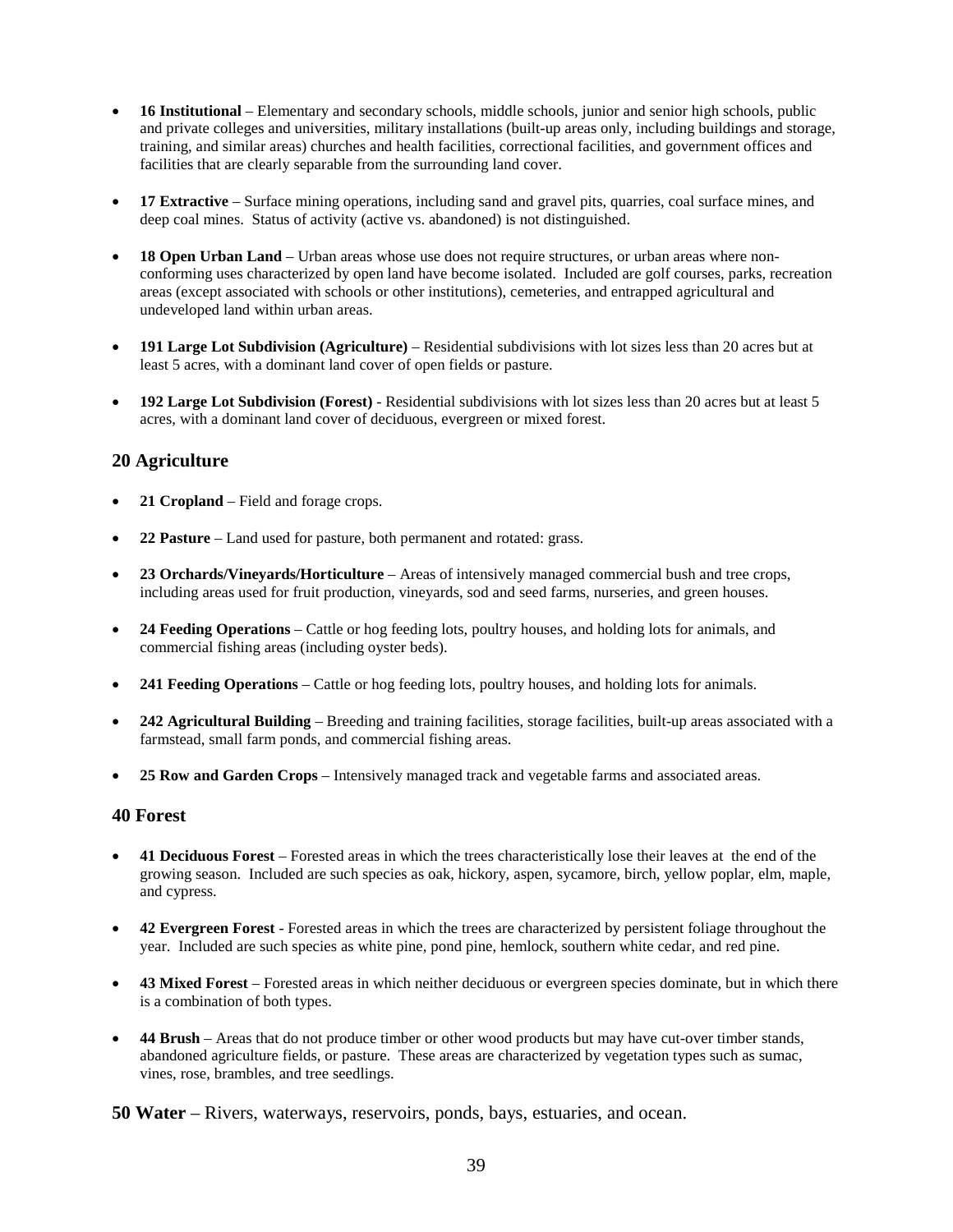**60 Wetlands** – Forested and non-forested wetlands, including tidal flats, tidal and non-tidal marshes, and upland swamps and wet areas.

#### **70 Barren Land**

- **71 Beaches** Extensive shoreline areas of sand and gravel accumulation, with no vegetative cover or other land use.
- **72 Bare Exposed Rock** Areas of bedrock exposure, scarps, and other natural accumulations of rock without vegetative cover.
- **73 Bare Ground** Areas of exposed ground caused naturally, by construction, or other cultural processes.

**80 Transportation -** Transportation features include major highways, light rail or metro stations and large "Park N Ride" lots, generally over ten acres in size. Major highways were defined a those appearing on the State Highway maps as Controlled Access Highways or Primary Highways.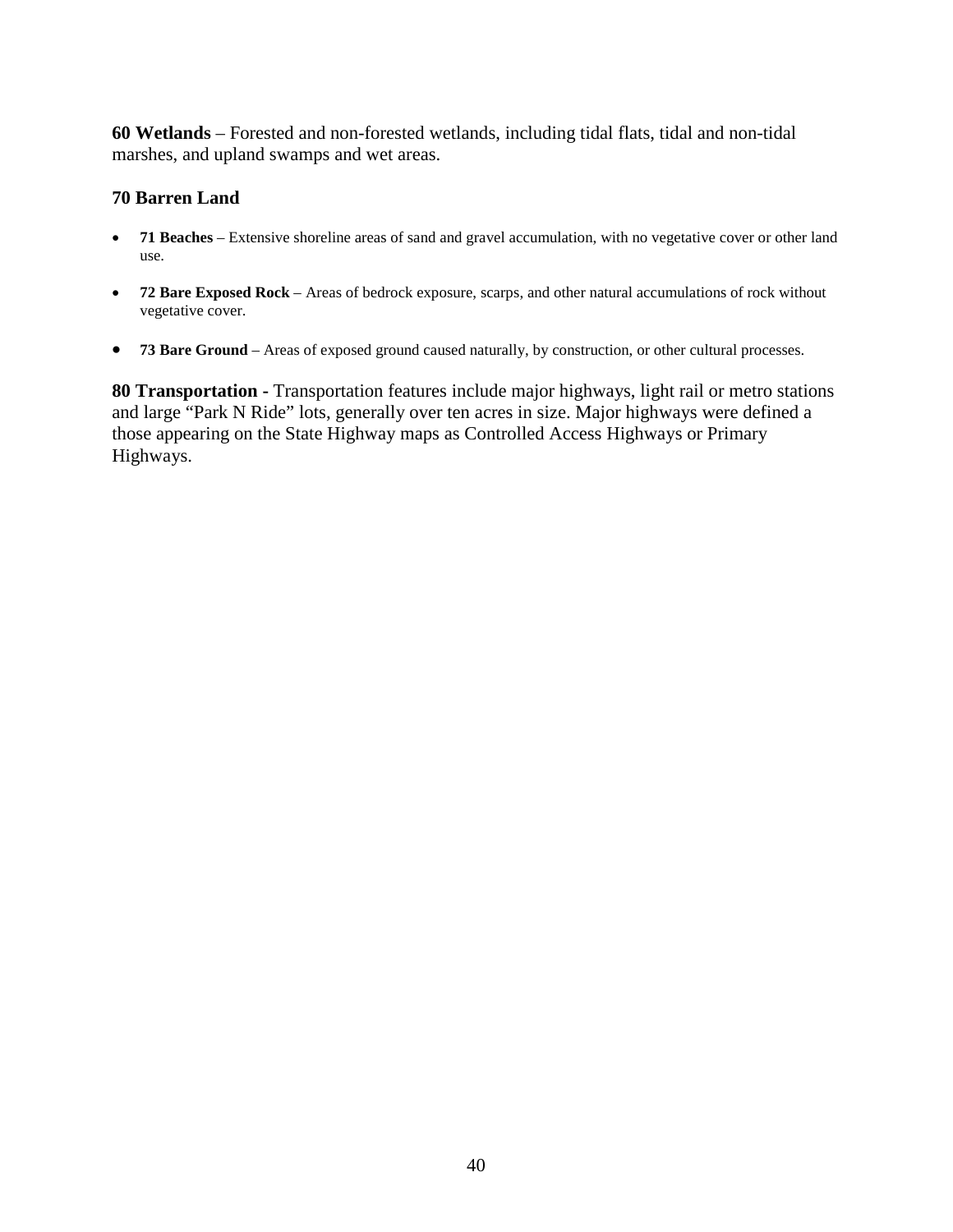#### **Appendix C - Stormwater Models and Weblinks**

#### <span id="page-43-0"></span>1. Model Selection

Computer models can aid local jurisdictions in establishing stormwater baseline pollutant loads, planning restoration work, and showing progress toward meeting WLAs. Maryland's Assessment and Scenario Tool (MAST) developed for the CBP and the Hydrological Simulation Program -- Fortran (HSPF), the Stormwater Management Model (SWMM), and spreadsheet versions like the Watershed Treatment Model (WTM) are acceptable for use by Maryland's NPDES localities. MAST is the only model that relates directly to the CBP model and where pollutant removal credits may be assured under the Bay's TMDL.

Other models and results can be compared to the Chesapeake Bay Watershed Model (CBWM) for compliance with NPDES stormwater permit requirements. While different models may generate different baseline pollutant loads, the reductions from implementing water quality improvement projects will be the same because they will all be based on the approved set of CBP urban BMPs and pollutant reduction efficiencies. As a result, all models will be comparable on a percent reduction basis as long as one model is consistently used throughout the permit term. Websites with documentation on the use of various models are listed below.

Maryland Assessment and Scenario Tool:

http://www.mde.state.md.us/programs/Water/TMDL/TMDLImplementation/Documents/Webina rs/April/WIP\_Webinar\_2011-04-13\_MAST.pdf

Hydrological Simulation Program -- Fortran: http://water.usgs.gov/software/HSPF/

Stormwater Management Model: http://www.epa.gov/ednnrmrl/models/swmm/index.htm

Watershed Treatment Model: [http://www.stormwatercenter.net/monitoring%20and%20assessment/WTM\\_Users\\_Notes.htm](http://www.stormwatercenter.net/monitoring%20and%20assessment/WTM_Users_Notes.htm)

The BayFAST Tool: [http://www.bayfast.org](http://www.bayfast.org/)

#### 2. CBP Loading Rates

In order to develop greater consistency among the models and actual stormwater WLAs, MDE recommends that MS4s use the same urban pollutant loads that were used to develop the Bay TMDL and Maryland's WIPs. For example, CBWM version 5.3.2 pollutant loads were used for the development of Maryland's Phase II WIP. The pollutant loads for nutrients and sediment in version5.3.2 are shown in Table A.1 below.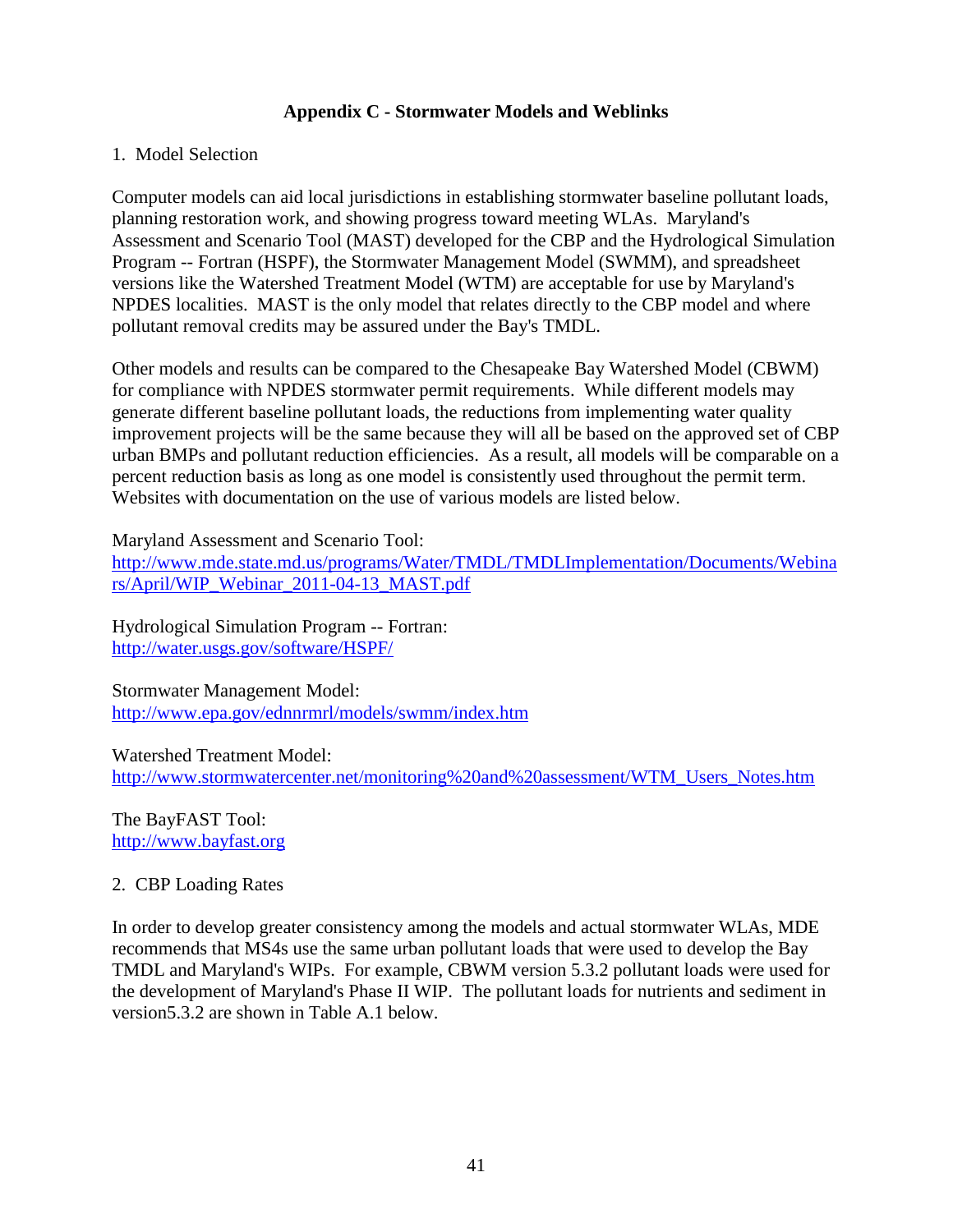| Table A.1 CBP Annual Urban Runoff Loads Per Acre, Version 5.3.2 |                                                                               |      |                                                                                                  |  |  |  |
|-----------------------------------------------------------------|-------------------------------------------------------------------------------|------|--------------------------------------------------------------------------------------------------|--|--|--|
| <b>Parameter</b>                                                | <b>Weighted All Urban</b><br><b>Urban Impervious</b><br><b>Urban Pervious</b> |      |                                                                                                  |  |  |  |
| TN (lbs)                                                        | 15.3                                                                          | 10.8 | 11.7                                                                                             |  |  |  |
| $TP$ (lbs)                                                      | 1.69                                                                          | 0.43 | 0.68                                                                                             |  |  |  |
| TSS (tons)                                                      | 0.44                                                                          | 0.07 | 0.18                                                                                             |  |  |  |
|                                                                 | by MDE, Science Service Administration, Jeff White, 2014b.                    |      | Source: CBWM version 5.3.2, Maryland Statewide average urban loading rates without BMPs provided |  |  |  |

For ease in modeling, Maryland used a weighted pollutant load average for all CBP urban land covers (impervious high density, impervious low density, pervious high density, and pervious low density) in developing its WIPs. Jurisdictions may use these same pollutant loads along with land use data to calculate stormwater wasteloads being discharged from municipal storm drain systems.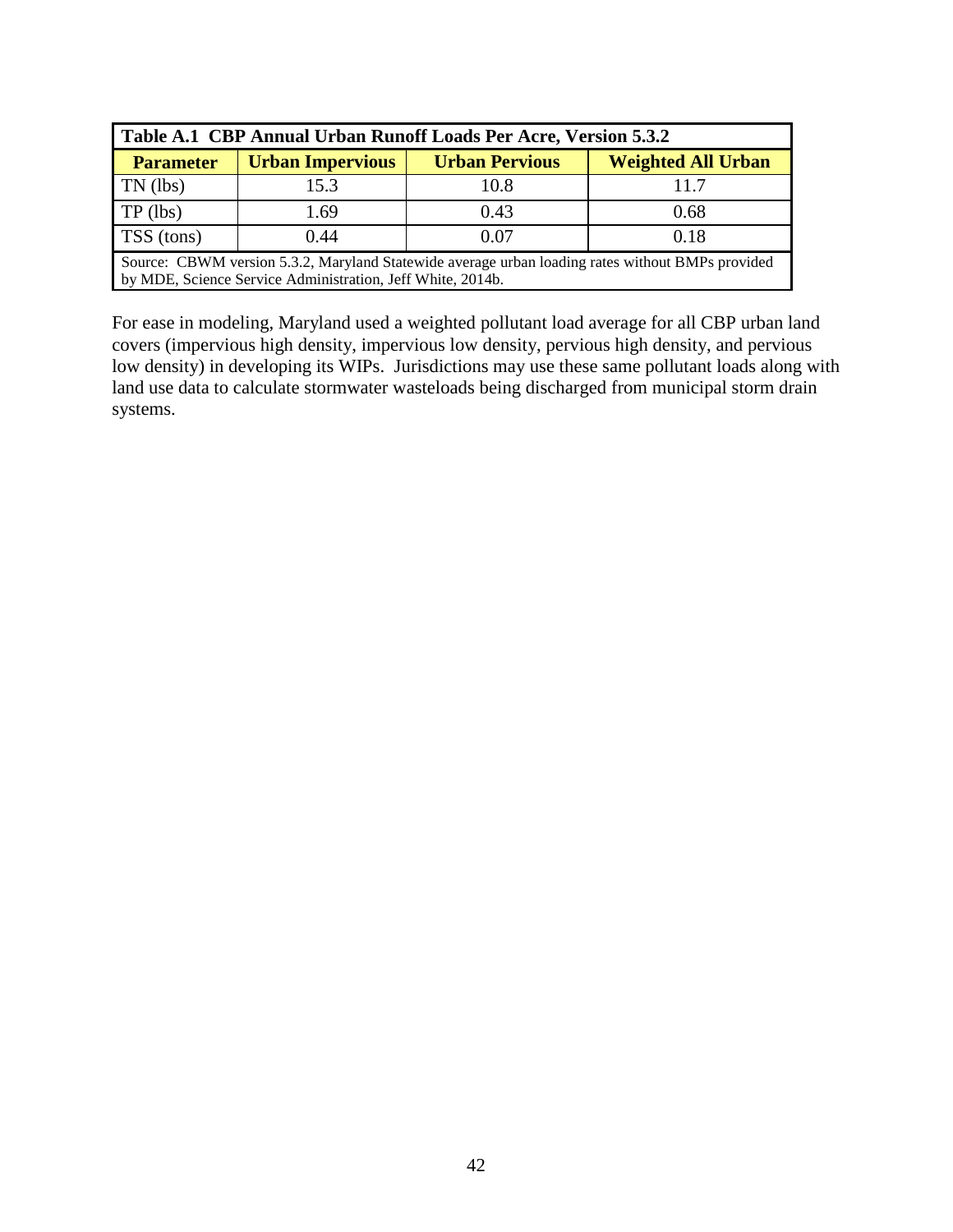# **Appendix D – Alternative BMPs and Equivalent Impervious Acres**

<span id="page-45-0"></span>While structural BMPs have a clearly defined drainage area and imperviousness, the task of relating an impervious area controlled by alternative stormwater management practices such as street sweeping, reforestation, and stream restoration becomes more difficult. Alternative stormwater management practices, however, do provide significant pollutant load reductions and should receive a credit toward NPDES impervious acre restoration requirements. MDE has developed a method for relating the reduction in pollutant loads from alternative practices into an equivalent impervious acre.

| <b>Table D.1 Pollutant Loads for Impervious and Forest Cover</b>                                                                                       |                                    |                                |                               |  |  |
|--------------------------------------------------------------------------------------------------------------------------------------------------------|------------------------------------|--------------------------------|-------------------------------|--|--|
| <b>Parameter</b>                                                                                                                                       | <b>Impervious</b><br>(lbs/acre/yr) | <b>Forest</b><br>(lbs/acre/yr) | <b>Delta</b><br>(lbs/acre/yr) |  |  |
| TN                                                                                                                                                     | 10.85                              | 3.16                           | 7.69                          |  |  |
| TP                                                                                                                                                     | 2.04                               | 0.13                           | 1.91                          |  |  |
| TSS (tons)                                                                                                                                             | 0.46                               | 0.03                           | 0.43                          |  |  |
| Source: CBWM version 5.3.0, Maryland statewide average urban loading rates without BMPs provided<br>by the Science Services Administration, MDE, 2011. |                                    |                                |                               |  |  |

This approach is based on the pollutant loads associated with runoff from an acre of impervious land cover and an acre of forest. The CBWM estimates that the TN load in runoff from an impervious acre is 10.85 lbs annually while the load from an acre of forest is 3.16 lbs annually. The difference between the two land covers is 7.69 lbs of TN per year. The Delta for TP and TSS loads are also shown in Table D.1. These differences can be used to set a level of implementation that alternative practices would need to meet to mimic forest conditions.

#### **Example 1. Alternative BMPs Used for Impervious Areas**

Some alternative BMPs, like street sweeping, are almost exclusively implemented on impervious surface areas, e.g., roads and parking lots. In these instances, the pollutant load (runoff) from impervious surfaces, the approved BMP efficiencies for street sweeping, and a unit rate of implementation (1 acre), can be used to calculate a pollutant load reduction in lbs (Table D.2). If the Delta between impervious and forest land cover is divided into the lbs reduced as a result of street sweeping, then an equivalent impervious acre conversion factor can be derived. Because Chesapeake Bay's TMDLs are based on TN, TP, and TSS, the equivalent impervious acre analyses for all three pollutants are averaged together to determine a single weighted equivalent impervious acre conversion factor of 0.07 (Table D.3).

| Table D.2 Estimated Pollutant Load Reductions from Mechanical Street Sweeping |                                       |                                                    |                                       |                                                            |  |  |
|-------------------------------------------------------------------------------|---------------------------------------|----------------------------------------------------|---------------------------------------|------------------------------------------------------------|--|--|
| <b>Parameter</b>                                                              | <b>Implementation</b><br><b>Units</b> | <b>Urban</b><br><b>Impervious</b><br>(lbs/acre/yr) | <b>Reduction</b><br><b>Efficiency</b> | <b>Pollutant Load</b><br><b>Reduction</b><br>(lbs/acre/yr) |  |  |
| <b>TN</b>                                                                     | 1 acre                                | 10.85                                              | 4%                                    | 0.43                                                       |  |  |
| TP                                                                            | 1 acre                                | 2.04                                               | 4%                                    | 0.08                                                       |  |  |
| (tons)                                                                        | l acre                                | 0.46                                               | 10%                                   | 0.05                                                       |  |  |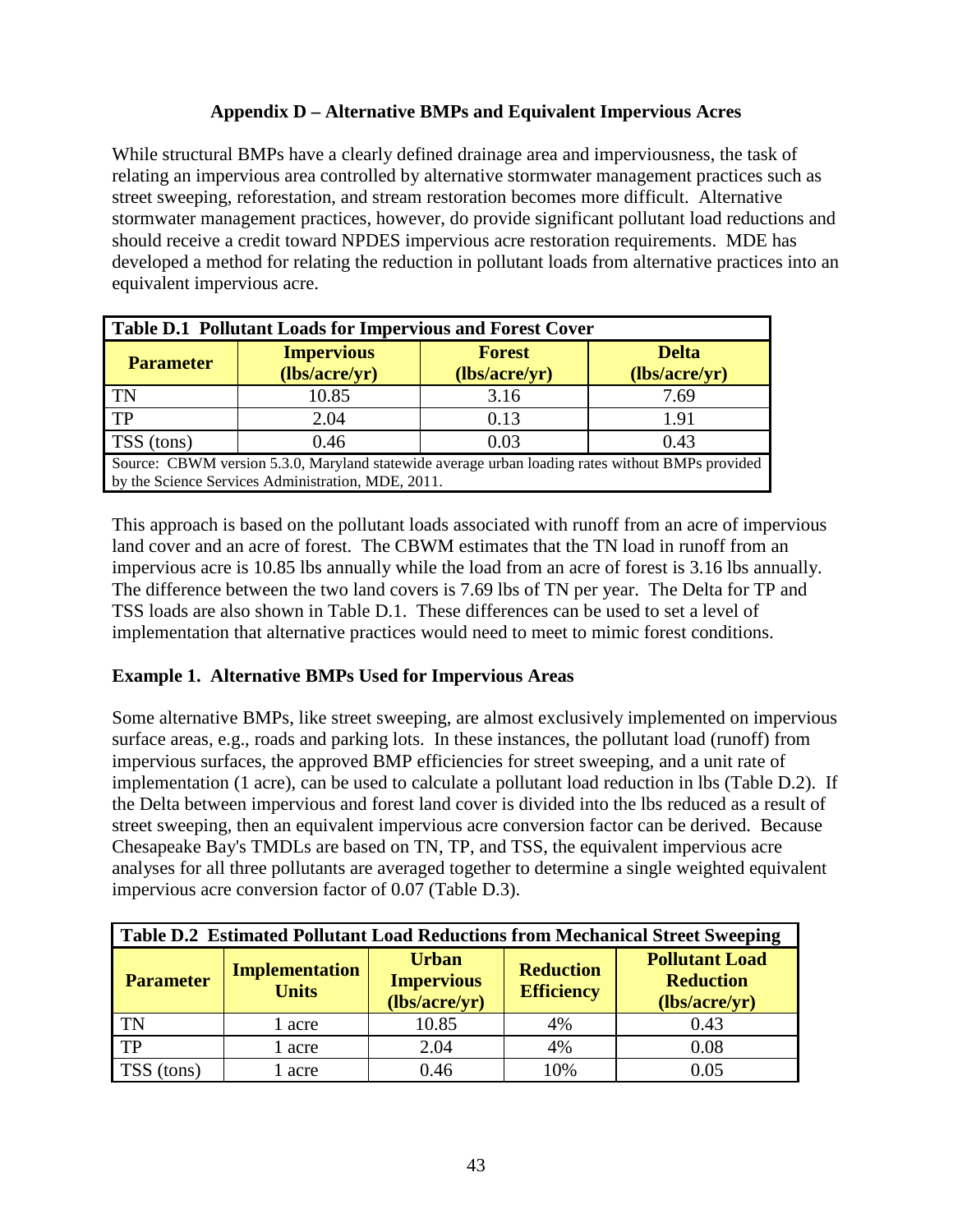| Table D.3 Equivalent Impervious Acre Analyses for Street Sweeping |                                       |                                 |                                           |                                                    |  |
|-------------------------------------------------------------------|---------------------------------------|---------------------------------|-------------------------------------------|----------------------------------------------------|--|
| <b>Parameter</b>                                                  | <b>Implementation</b><br><b>Units</b> | <b>Treatment Delta</b><br>(lbs) | <b>BMP</b> Load<br><b>Reduction (lbs)</b> | <b>Impervious Acre</b><br><b>Conversion Factor</b> |  |
| <b>TN</b>                                                         | 1 acre                                | 7.69                            | 0.43                                      | 0.06                                               |  |
| TP                                                                | l acre                                | 1.91                            | 0.08                                      | 0.04                                               |  |
| TSS (tons)                                                        | l acre                                | 0.43                            | 0.05                                      | 0.12                                               |  |
|                                                                   | 0.07                                  |                                 |                                           |                                                    |  |

Examples are presented in Table D.4 using the equivalent impervious acre conversion factor for street sweeping, or 0.07, along with various drainage areas, e.g., 2, 50, and 100 acres, to calculate an equivalent impervious acre. An equivalent impervious acre analysis has been conducted by MDE for each alternative stormwater management practice and is presented in the main guidance document in Table 7, Alternative Urban BMPs.

| Table D.4 An Equivalent Impervious Acre                                                                                              |          |      |  |  |  |
|--------------------------------------------------------------------------------------------------------------------------------------|----------|------|--|--|--|
| <b>Conversion Factor for</b><br><b>Impervious Acre</b><br><b>Implementation Units</b><br><b>Equivalent</b><br><b>Street Sweeping</b> |          |      |  |  |  |
| 2 acres                                                                                                                              | $0.07\,$ | 0.14 |  |  |  |
| 50 acres                                                                                                                             | 0.07     | 3.5  |  |  |  |
| 100 acre                                                                                                                             |          |      |  |  |  |

#### **Example 2. Alternative BMPs Used in Pervious Urban Areas**

Some BMPs are exclusively used in pervious urban areas. For example, this includes the reforestation of previously grassed areas. In these cases, the urban pollutant load for pervious urban is used. The following example shows how MDE derived an equivalent impervious acre conversion factor for the reforestation of pervious urban areas.

| Table D.5 Estimated Pollutant Load Reductions for Reforestation on Pervious Urban |                                       |                                        |                                                                |      |  |  |
|-----------------------------------------------------------------------------------|---------------------------------------|----------------------------------------|----------------------------------------------------------------|------|--|--|
| <b>Parameter</b>                                                                  | <b>Implementation</b><br><b>Units</b> | <b>Urban Pervious</b><br>(lbs/acre/yr) | <b>Pollutant Load</b><br><b>Reduction</b><br><b>Efficiency</b> |      |  |  |
| <b>TN</b>                                                                         | l acre                                | 9.43                                   | 66%                                                            | 6.22 |  |  |
| TP                                                                                | acre                                  | 0.57                                   | 77%                                                            | 0.44 |  |  |
| TSS (tons)                                                                        | acre                                  | 0.07                                   | 57%                                                            | 0.40 |  |  |

In this example, runoff load is based solely on urban pervious runoff. Next, using the BMP efficiencies for reforestation and a unit rate of implementation (1 acre), a pollutant load reduction in pounds can be determined as shown in Table D.5. The Delta between impervious and forest land cover is divided into the lbs reduced as a result of reforestation so that an equivalent impervious acre ratio can be derived. By adding the TN, TP, and TSS impervious acre conversion factors together and then dividing by 3, a weighted equivalent impervious acre of 0.38 is calculated, see Table D.6. This means that for every acre of reforestation on pervious urban land cover, a jurisdiction may take 0.38 acres of impervious acre credit.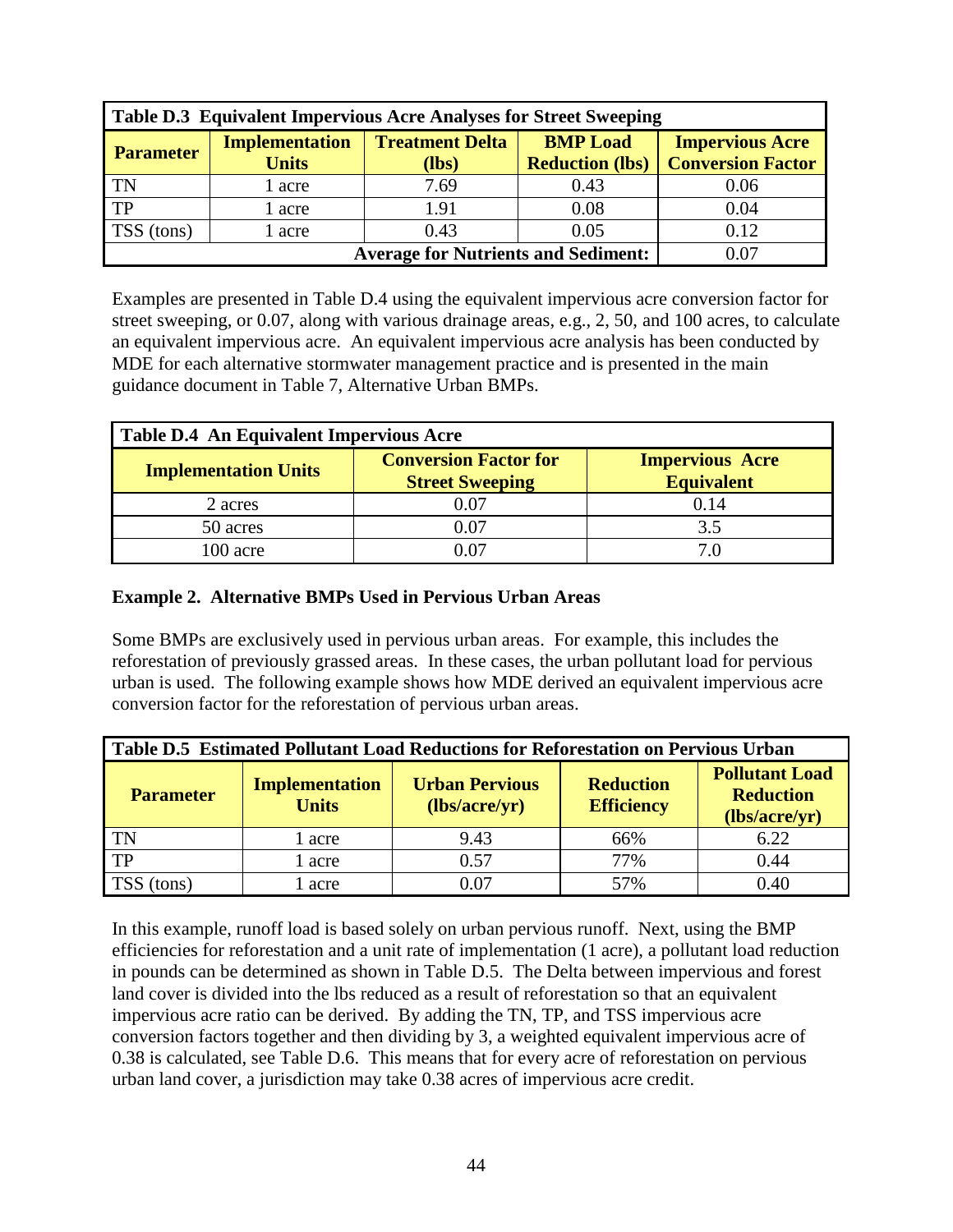| Table D.6 Equivalent Impervious Acre Analyses for Reforestation of Pervious Urban Acres |                                            |                                        |                                           |                                                    |  |
|-----------------------------------------------------------------------------------------|--------------------------------------------|----------------------------------------|-------------------------------------------|----------------------------------------------------|--|
| <b>Parameter</b>                                                                        | <b>Implementation</b><br><b>Units</b>      | <b>Treatment</b><br><b>Delta</b> (lbs) | <b>BMP</b> Load<br><b>Reduction (lbs)</b> | <b>Impervious Acre</b><br><b>Conversion Factor</b> |  |
| $\overline{\text{TN}}$                                                                  | 1 acre                                     | 7.69                                   | 6.22                                      | 0.81                                               |  |
| $\Gamma$                                                                                | 1 acre                                     | 1.91                                   | 0.44                                      | 0.23                                               |  |
| TSS (tons)                                                                              | 1 acre                                     | 0.43                                   | 0.40                                      | 0.09                                               |  |
|                                                                                         | <b>Average for Nutrients and Sediment:</b> | 0.38                                   |                                           |                                                    |  |

#### **CBP 5.3.0 vs. 5.3.2 Urban Pollutant Loads**

The equivalent impervious acre rates in this guidance were derived in the early part of 2011 from CBWM 5.3.0, see Table D.7. Since that time, version 5.3.2 established new pollutant loads and are now being used in model scenario runs and assessments. MDE believes that the equivalent impervious acre rates and credits developed under 5.3.0 remain valid for numerous reasons, even with the introduction of the new 5.3.2 loads.

| Table D.7 CBP Annual Urban Runoff Loads Per Acre, Version 5.3.0 vs. 5.3.2                                                                                             |       |                         |                                                              |       |       |       |
|-----------------------------------------------------------------------------------------------------------------------------------------------------------------------|-------|-------------------------|--------------------------------------------------------------|-------|-------|-------|
| <b>Parameter</b>                                                                                                                                                      |       | <b>Urban Impervious</b> | <b>Weighted All</b><br><b>Urban Pervious</b><br><b>Urban</b> |       |       |       |
|                                                                                                                                                                       | 5.3.0 | 5.3.2                   | 5.3.0                                                        | 5.3.2 | 5.3.0 | 5.3.2 |
| $TN$ (lbs)                                                                                                                                                            | 10.85 | 15.3                    | 9.43                                                         | 10.8  | 9.96  | 11.7  |
| $TP$ (lbs)                                                                                                                                                            | 2.04  | 1.69                    | 0.57                                                         | 0.43  | 0.97  | 0.68  |
| TSS (tons)                                                                                                                                                            | 0.46  | 0.44                    | 0.07                                                         | 0.07  | 0.18  | 0.18  |
| <b>Source:</b> CBWM version 5.3.2, Maryland statewide average urban loading rates without BMPs<br>provided by Jeff White, Science Services Administration, MDE, 2014. |       |                         |                                                              |       |       |       |

First, while TN rates have gone up by 15% in version 5.3.2, TP is now 30% less and TSS is exactly the same as CBWM version 5.3.0. Because all three parameters are averaged together in developing the equivalent impervious acre rates, the weighted average of all three in 5.3.2 is only a 5% difference from the weighted 5.3.0 average. MDE does not believe that this change is significant enough to recalculate impervious acre equivalencies, which local governments have been using since 2011.

Another important benefit of maintaining consistent equivalent impervious acre credits is that MDE can provide a higher level of predictability to local governments in the assessment and implementation of practices for meeting MS4 permit requirements. If further science and information on urban runoff loads are used to significantly alter pollutant loading rates for TN, TP, and TSS in future CBP watershed modeling, MDE may recalculate the equivalent impervious acre rates found in this guidance for alternative BMPs.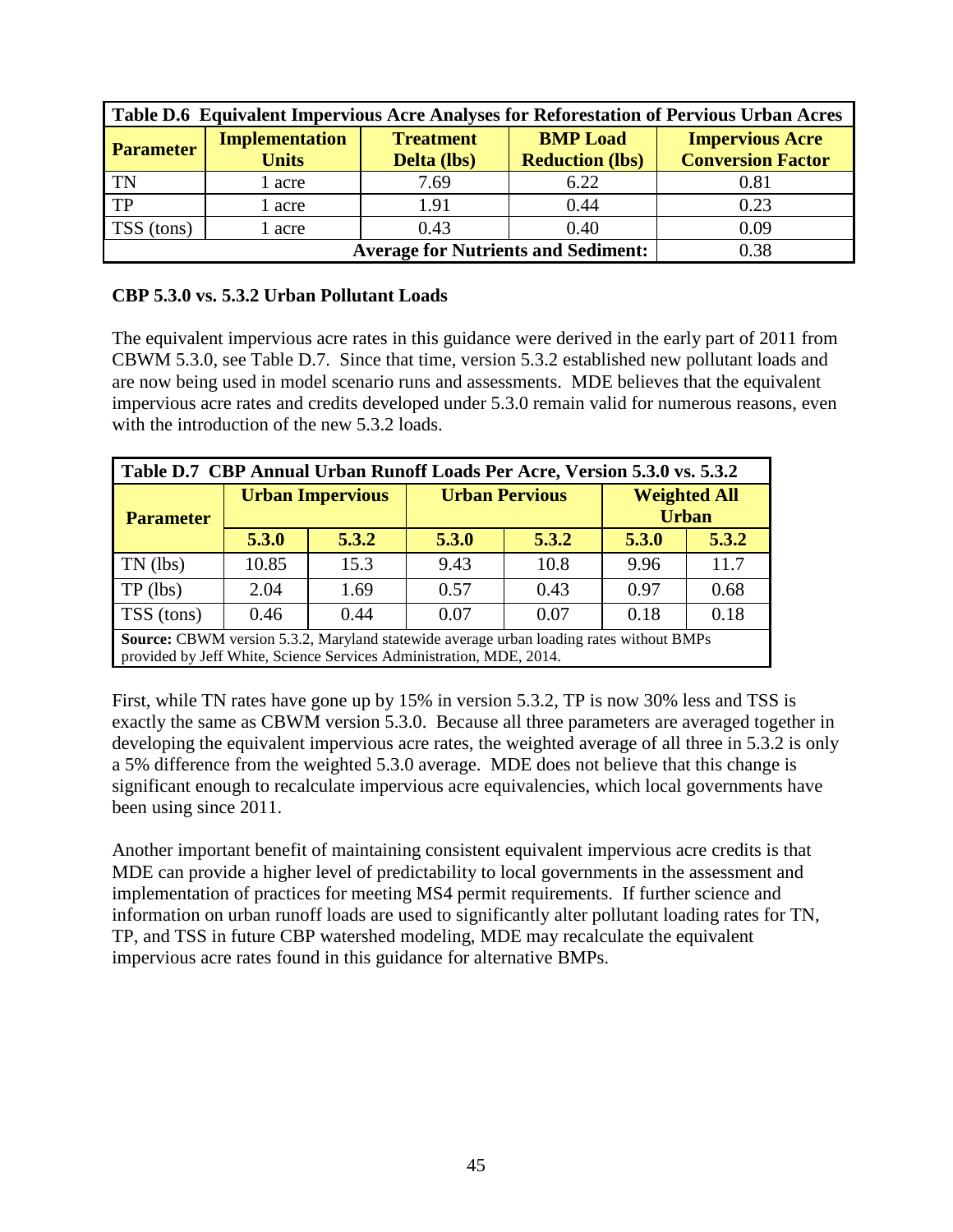# **Appendix E – Alternative BMPs and Pollutant Load Reductions**

#### <span id="page-48-0"></span>**Pollutant Load Reductions and Alternative BMPs**

The impervious area equivalents and associated efficiencies for all alternative BMPs are identified in Table 7 of this document. Supplemental information on how nutrient and sediment load reductions were established for alternative BMPs is provided below. The pollutant load reduction rates for each practice may be used to show progress toward WLA goals.

#### **1. Street Sweeping**

MS4 jurisdictions are required to implement maintenance programs that reduce pollutants associated with activities on County-owned properties. Street sweeping is commonly used for this purpose. This practice uses mechanical or vacuum-assisted sweeper trucks to remove the buildup of pollutants that have been deposited along streets or curbs.

The pollutant load reductions only apply to an enhanced street sweeping program where the streets are located in commercial, industrial, central business district, or high density residential neighborhoods that are swept on a regular basis, e.g., twice per month. Areas for the dewatering of and permanent disposal of materials collected from street sweeping, catch basin cleaning, and other similar activities must be located so that discharges back to surface or ground waters do not occur. Localities can use either the mass loading or street lane methods described below to calculate the projected load reductions associated with street sweeping.

- **a. Mass Loading Approach**: For the mass loading approach, the street debris collected is measured in tons at the landfill or acceptable disposal location and converted to pounds. Before calculating pollutant load reductions, a "dry mass" of the material swept must be determined. This can be done by multiplying the total pounds of material swept by 70%. The pounds of total nitrogen (TN) and total phosphorus (TP) can be calculated by multiplying the total dry mass in pounds by 0.0025 and 0.001, respectively. Because a majority of the material swept is much larger in size than that which is measured by total suspended solids (TSS) sampling, an additional calculation is needed to determine an accurate TSS reduction rate. This can be done by multiplying the dry mass weight in pounds by 30% to reflect the fraction of material that represents TSS particle size (Law et al., 2008).
- **b. Street Lane Approach**:For the street lane approach, a jurisdiction shall report the number of lane miles swept during the course of the year. The following formula is used to convert lane miles swept into acres:

# (miles swept) x (5,280 ft/mile) x (lane width ft)  $43,560$  ft<sup>2</sup>/acre

The total acres swept is multiplied by the annual nutrient and sediment load for impervious surfaces, or 10.85 lbs/acre for TN, 2.04 lbs/acre for TP, and 0.46 tons/acre for TSS to arrive at a baseline load. The baseline load can be multiplied by the pollutant removal efficiencies shown in Table E.1 to determine the load reduction associated with street sweeping.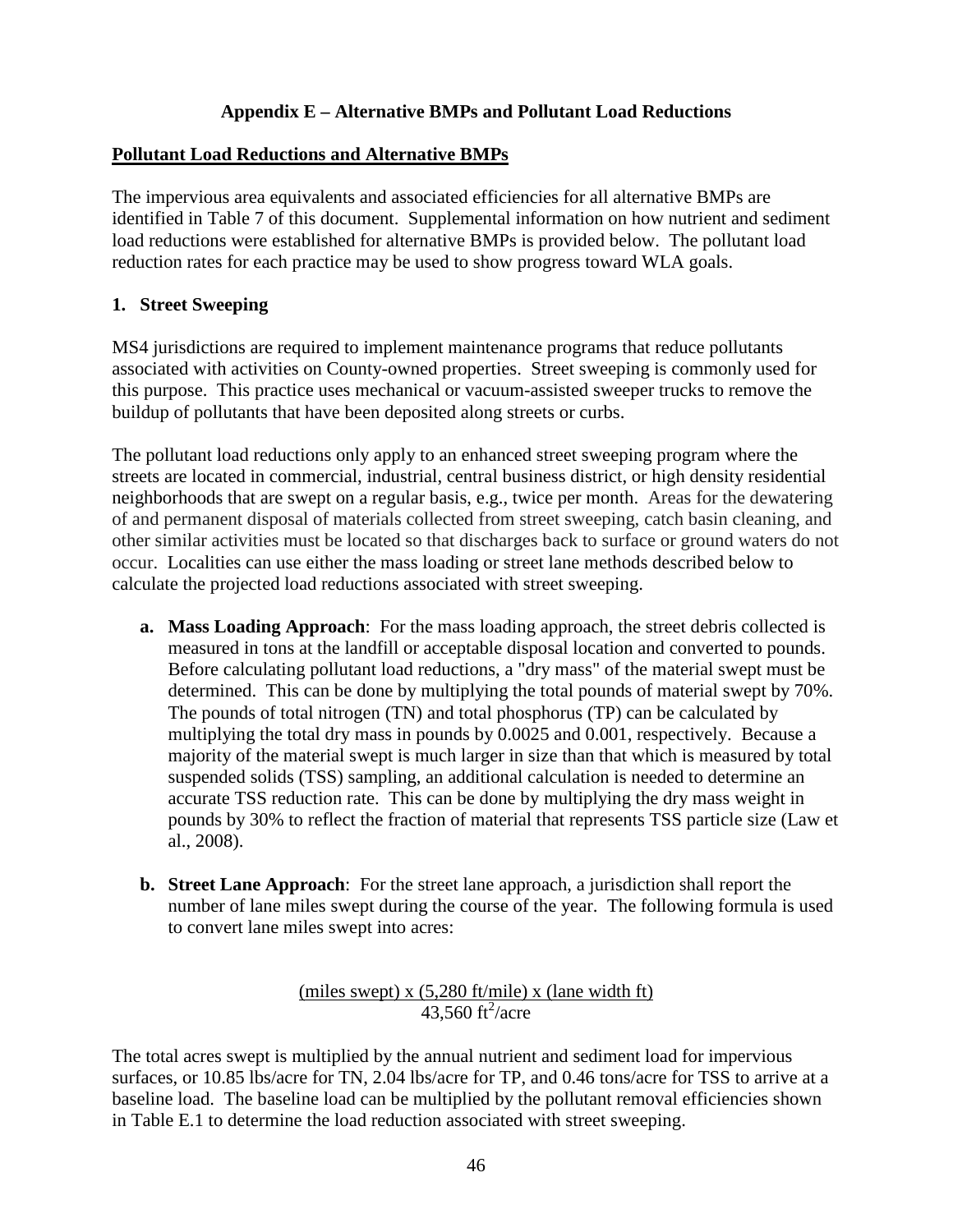The sediment and nutrient reductions are based on the sweeping technology in use, with lower reductions for mechanical sweeping and higher reductions for vacuum-assisted or regenerative air sweeping technologies. Street sweeping is an annual BMP that will need to be updated yearly based on program implementation rates. To get credit toward the Chesapeake Bay TMDL, the MS4 jurisdiction shall report either the tons of debris removed (mass loading approach) or the number of acres swept (street lane approach). This information may also be used for showing progress toward local TMDLs.

| Table E.1. Street Sweeping Pollutant Removal Efficiencies |    |    |     |  |
|-----------------------------------------------------------|----|----|-----|--|
| TР<br>TN<br>TSS<br><b>Method</b>                          |    |    |     |  |
| Mechanical                                                | 4% | 4% | 10% |  |
| Regenerative/Vacuum                                       | 5% | 6% | 25% |  |

(CBP Street Sweeping Efficiencies, 2011)

# **2. Catch Basin Cleaning and Storm Drain Vacuuming**

Typically, catch basin cleaning and storm drain vacuuming are activities associated with a jurisdiction's storm drain system maintenance program. This involves performing routine cleanouts on targeted infrastructure with high sediment accumulation rates. Catch basin cleaning is an annual BMP that must be updated yearly based on program implementation rates. The projected nutrient reduction associated with storm drain cleanout programs is calculated using the mass loading approach described for street sweeping.

#### **3. Impervious Surface Elimination**

Eliminating impervious surfaces and replacing them with vegetation will improve urban hydrology and water quality. A stormwater WLA credit for this practice is based on the pollutant load reduction expected when land cover is converted from impervious to pervious or forest based on CBWM loading rates for these land uses. Two scenarios are shown in Table E.2. One is the conversion of urban impervious to pervious, and the other is the conversion of urban impervious to forest. The difference in pollutant loads between land covers can be used to calculate pollutant load reduction credits.

| Table E.2 Pollutant Reduction Associated with Impervious Surface Elimination<br>(Adapted from CBWM, Version 5.3.0, 2011) |                  |                         |                           |  |
|--------------------------------------------------------------------------------------------------------------------------|------------------|-------------------------|---------------------------|--|
| <b>Conversion from</b>                                                                                                   | TN (lbs/acre/yr) | <b>TP</b> (lbs/acre/yr) | <b>TSS</b> (tons/acre/yr) |  |
| Urban Impervious                                                                                                         | 10.85            | 2.04                    | 0.44                      |  |
| Pervious                                                                                                                 | 9.43             | 0.57                    | 0.07                      |  |
| Efficiency                                                                                                               | 13%              | 72%                     | 84%                       |  |
| <b>Conversion from</b>                                                                                                   | TN (lbs/acre/yr) | TP (lbs/acre/yr)        | <b>TSS</b> (tons/acre/yr) |  |
| Urban Impervious                                                                                                         | 10.85            | 2.04                    | 0.44                      |  |
| Forest                                                                                                                   | 3.16             | 0.13                    | 0.03                      |  |
| Efficiency                                                                                                               | 71%              | 94%                     | 93%                       |  |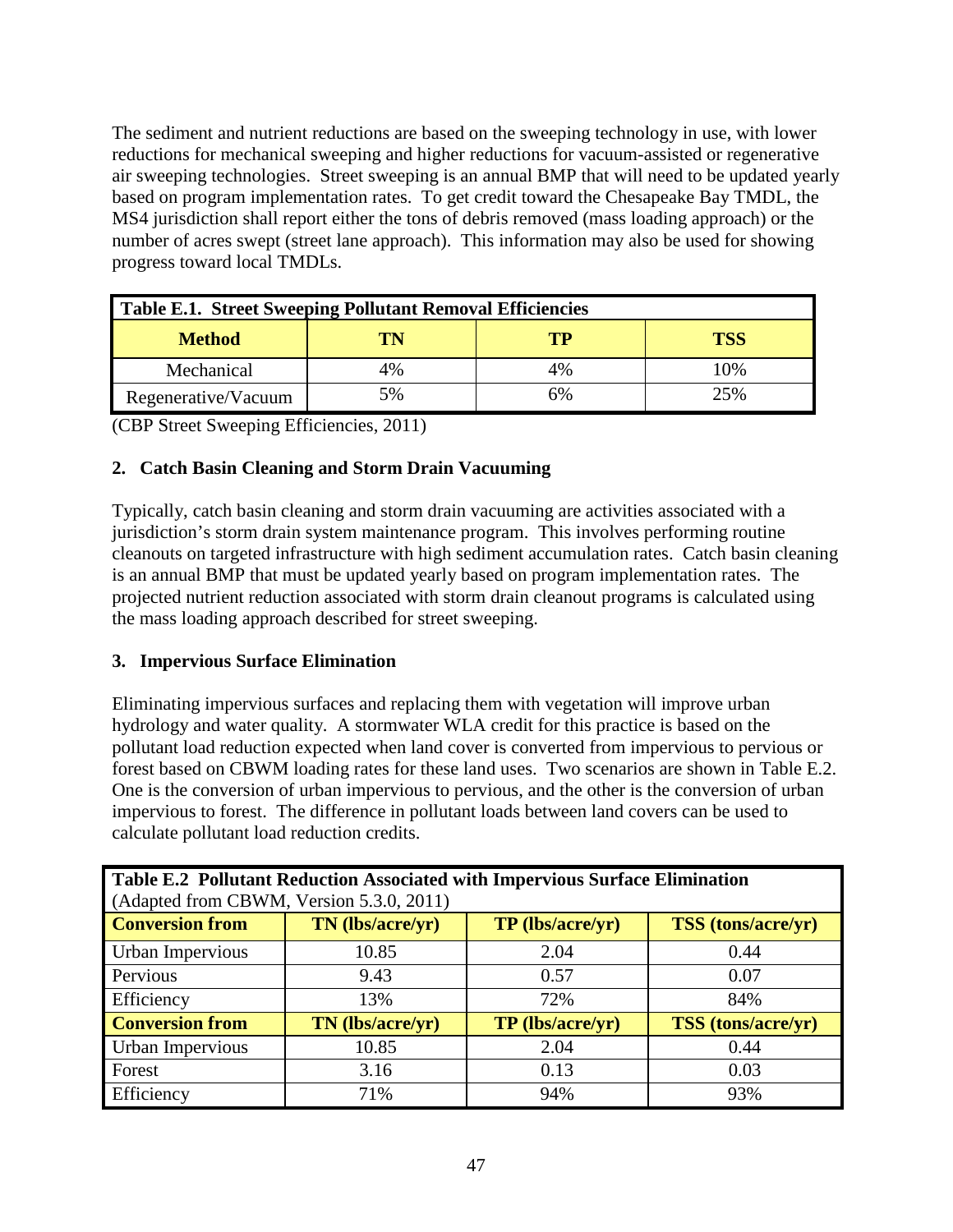# **4. Tree Planting and Reforestation**

Tree planting and reforestation activities provide water quality benefits. To claim these credits a survival rate of 100 trees per acre or greater is necessary with at least 50% of the trees having a diameter of two inches or greater at 4.5 feet above ground level (Maryland Department of Natural Resources, 2009). Because contiguous one-acre parcels are difficult to locate in the urban setting, an aggregate of smaller sites may be used. However, a minimum of 0.25 acre parcels may be aggregated as long as the required survival rates are maintained.

A stormwater WLA credit for this practice is based on the pollutant load reduction expected when land cover is converted from urban to forest based on CBWM loading rates for these land uses. Examples of the expected pollutant reduction for converting urban pervious and impervious land cover to forest are shown in Table E.3. To get stormwater WLA credit toward the Chesapeake Bay and local TMDLs, the MS4 jurisdiction must report acres of trees planted.

| Table E.3 Tree Planting and Reforestation Pollutant Load Reduction<br>(Adapted from CBWM, Version 5.3.0, 2011) |                  |                         |                           |  |
|----------------------------------------------------------------------------------------------------------------|------------------|-------------------------|---------------------------|--|
| <b>Conversion from</b>                                                                                         | TN (lbs/acre/yr) | <b>TP</b> (lbs/acre/yr) | <b>TSS</b> (tons/acre/yr) |  |
| <b>Urban Pervious</b>                                                                                          | 9.43             | 0.57                    | 0.07                      |  |
| Forest                                                                                                         | 3.16             | 0.13                    | 0.03                      |  |
| Efficiency                                                                                                     | 66%              | 77%                     | 57%                       |  |
| <b>Conversion from</b>                                                                                         | TN (lbs/acre/yr) | <b>TP</b> (lbs/acre/yr) | <b>TSS</b> (tons/acre/yr) |  |
| Urban Impervious                                                                                               | 10.85            | 2.04                    | 0.44                      |  |
| Forest                                                                                                         | 3.16             | 0.13                    | 0.03                      |  |
| Efficiency                                                                                                     | 71%              | 94%                     | 93%                       |  |

#### **5. Regenerative Step Pool Storm Conveyance**

Regenerative Step Pool Storm Conveyance (SPSC) practices have been used for retrofitting unstable and degraded stormwater conveyance channels. The Anne Arundel County SPSC design guidelines (2012) defines this practice as "open-channel conveyance structures that convert, through attenuation ponds and a sand seepage filter, surface storm flow to shallow groundwater flow." When these practices are used in ephemeral or dry channels as retrofits to capture the runoff from one inch of rainfall, the pollutant removal efficiencies from the most similar BMP type may be used. Because these practices apply to dry conveyance channels, they are located in small drainage areas (e.g., 10 acres). The SPSC performs very similar to a filtration practice, therefore, the pollutant removal efficiencies for micro-bioretention can be applied to the drainage area treated (See Table 6 for appropriate efficiencies based on runoff depth treated for a given application). This is consistent with recommendations in Schueler and Stack (2014) for this practice. An impervious acre credit will be granted based on the proportion of the full water quality volume treated, as described in Table 2. When these practices are implemented as part of a stream restoration project, the procedures for crediting and reporting shall be done according to the stream restoration protocols described below.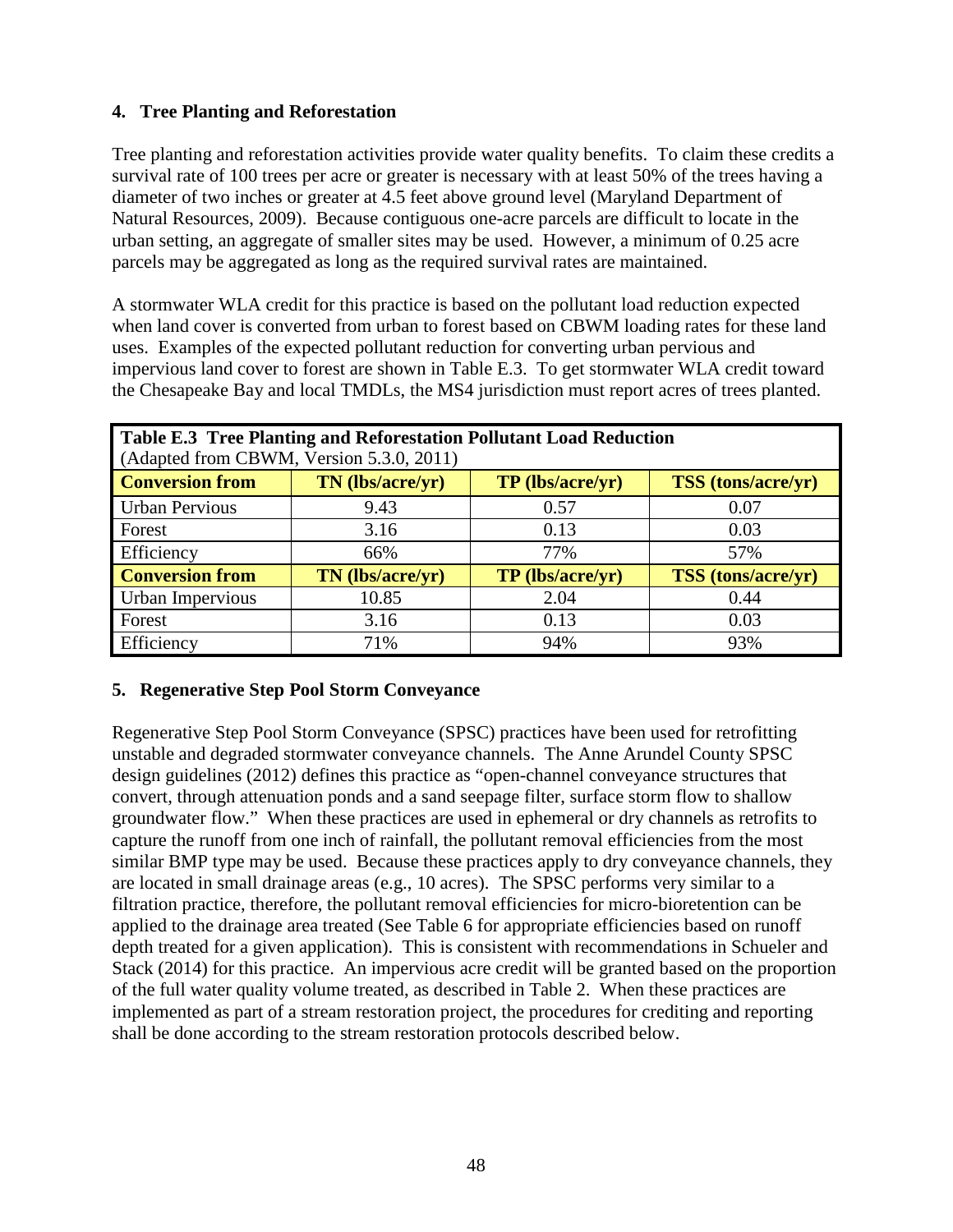#### **6. Stream Restoration**

**a. Impervious Area Equivalent**: The impervious area equivalent for stream restoration was originally developed using the Spring Branch efficiency data (approved by the CBP in 2003). Using the method described in Appendix D, MDE calculated an impervious acre credit of 0.01 acres per linear foot of restoration (noted in Table 7). MDE believes that this is a fair credit, as stream restoration should not be considered a substitute for providing adequate attenuation of untreated impervious area in the upland. Therefore, the impervious acre credit of 1.0 acre per 100 linear feet of stream channel will remain.

Outfall stabilization typically entails the repair of localized areas of erosion below a storm drain pipe and often involves exposed infrastructure. Most outfall stabilization activities do not fit the qualifying conditions of a stream restoration project (as noted in Appendix F) because there are insufficient data available to provide allowable nutrient and sediment removal rates. However, MDE will allow these projects to take credit toward impervious area restoration according to the credit of 1 acre per 100 linear feet of the project. The maximum credit granted for these projects is 2 acres.

**b. New Pollutant Load Reduction Efficiencies**: New pollutant removal credits for stream restoration are described in the CBP approved document "Recommendations of the Expert Panel to Define Removal Rates for Individual Stream Restoration Projects" (Schueler and Stack, 2014). This report describes four protocols for defining pollutant load reductions for stream restoration projects. The protocols allow individual project credit toward nutrient and sediment removal through the use of field data and specific calculations. This replaces the former policy of accepting a universal removal rate for all stream restoration projects.

MDE recommends that the procedures outlined in Schueler and Stack (2014) should be followed for calculating nutrient and sediment load reductions for individual projects. However, MS4 jurisdictions may propose an alternative approach for calculating credit under the protocols. Any MS4 jurisdiction interested in pursuing alternative monitoring or technical procedures to calculate credit under each of the protocols should submit a formal proposal for MDE review and comment.

Schueler and Stack (2014) provide a literature review, references, and the scientific basis behind the protocols. The design examples provided in the report shall be referenced by all MS4 jurisdictions in order to calculate nutrient and sediment removal credits for individual projects.

**c. Using the Revised Interim Rate for Current Projects and Planning**: In the past, the CBP had approved a universal removal rate for stream restoration based on the Spring Branch studies (Baltimore County Department of Environmental Protection and Sustainability, 2008). This allowed jurisdictions to use a simple calculation to determine nutrient load reductions for any stream restoration project. Schueler and Stack (2014) may be referenced for a historic overview of the universal stream restoration rate and a discussion involving recent revisions. Table E.4 provides the "revised interim rate" which is scheduled for final voting by the CBP WQGIT on August 11, 2014. After the final voting by CBP, MDE will advise MS4 jurisdictions on the status of the approval.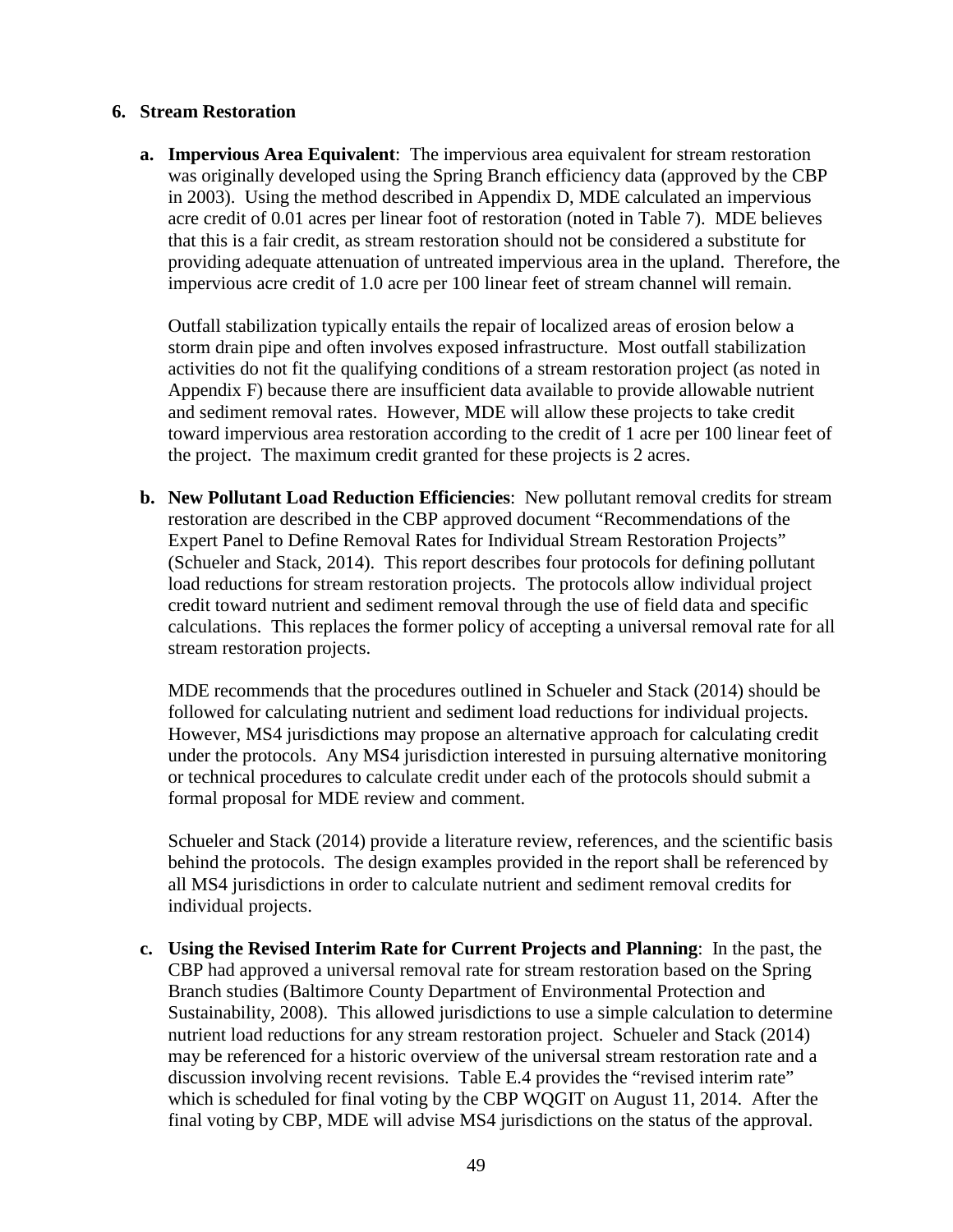|            | Table E.4 Stream Restoration Revised Interim Removal Rates per Linear Foot |
|------------|----------------------------------------------------------------------------|
| (lb/ft/yr) |                                                                            |

| <b>Source</b>                                                                                     | TN    | TP    | TSS <sup>1</sup> |                                   |
|---------------------------------------------------------------------------------------------------|-------|-------|------------------|-----------------------------------|
|                                                                                                   |       |       |                  | Coastal Plain   Non-Coastal Plain |
| <b>Revised Interim Rate</b>                                                                       | 0.075 | 0.068 | 15.1             | 44.9                              |
| <sup>1</sup> The TSS removal rates are based on whether a project is located in the coastal plain |       |       |                  |                                   |

or non-coastal plain. Schueler and Stack (2014) provides a discussion of the TSS removal rate and application of a sediment delivery ratio based on the location of the project. The TSS removal rates shown above were derived by multiplying 248 lb/ft/yr by the average CBWM (version 5.3.2) sediment delivery ratio for projects located in the coastal plain (0.061) and non-coastal plain (0.181).

The revised interim removal rates may be used by local programs for assessing stormwater WLA credit for stream restoration under certain conditions. Some projects may be too far along in the design and planning process to undergo the full evaluation using the procedures outlined in Schueler and Stack (2014). MDE supports allowing projects to proceed without delay (provided that they satisfy all regulatory requirements) and will allow the revised interim rate in Table E.4 to be used for calculating stormwater WLA credit for new stream restoration projects through the end of 2015. MS4 jurisdictions may also use removal rates in Table E.4 to quickly estimate load reductions during the planning phase for future projects. The revised interim rate may also be used for historic projects that meet all of the qualifying conditions described in Schueler and Stack (2014).

After 2015, site specific data must be used to calculate credit according to the protocols outlined in Schueler and Stack (2014). Use of the interim rate in combination with the protocols is not allowed. The interim rate may only be used after 2015 based on exceptional circumstances when compiling the data needed for the protocols may not be practical in order to keep project implementation on schedule. However, the long term use of the interim rate will be limited.

**d. Regulatory Authorization of Projects**: Page 5 of Schueler and Stack (2014) provides the following disclaimer: "The Panel recognizes that stream restoration projects as defined in this report may be subject to authorization and associated requirements from federal, State, and local agencies. The recommendations in this report are not intended to supersede any other requirements or standards mandated by other government authorities. Consequently, some stream restoration projects may conflict with other regulatory requirements and may not be suitable or authorized in certain locations."

Each State has a regulatory process to address any activity that may result in stream, wetland, floodplain or waterway impacts. MDE's review process evaluates each project on a case by case basis for impacts associated with flooding, adjacent property owners, impacts to high functioning portions of the stream and wetland/floodplain ecosystem, and other regulatory considerations. Stream restoration efforts should focus on areas of severe degradation and demonstrate potential benefits to the stream ecosystem.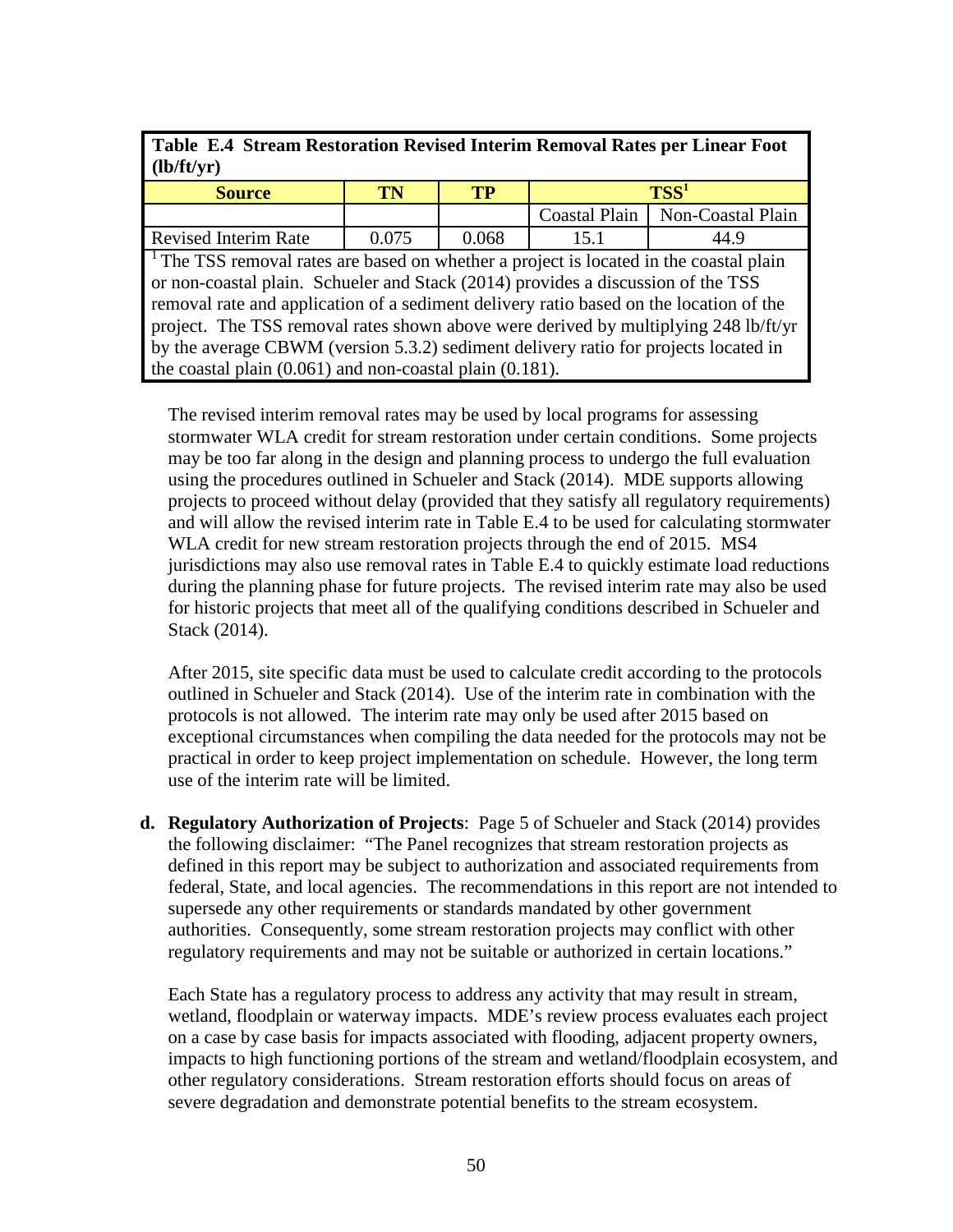The calculation procedures under the protocols will typically yield a higher credit for highly degraded channels that do not have access to the floodplain. Work performed in streams that already have access to the floodplain may only receive a relatively small credit. Impacts to streams that have floodplain connection or other high functions will be cause for further regulatory review resulting in possible re-design or denial of an authorization. Early coordination with regulatory agencies is strongly encouraged.

**e. Reporting**: All MS4 jurisdictions are required to submit a BMP database that includes the information specified in Appendix B (Urban BMP Database) of this document. In the case of stream restoration, there are more specific data reporting elements. These data are described in Schueler and Stack (2014) and also incorporated in the Urban BMP Database in Appendix B.

In addition to the data reporting specified in Appendix B, a short report shall be submitted to show the work behind the calculation procedures. Each protocol has certain limitations with respect to the maximum stormwater WLA credit that may be granted. This information shall be noted in the report.

#### **7. Shoreline Management**

Shoreline practices apply to the Chesapeake and Atlantic Coastal Bays and tidal rivers. MDE and Maryland's Chesapeake and Coastal Bays Critical Area Protection Program encourage the use of nonstructural practices or living shorelines. These include tidal marsh creation and beach nourishment. Structural practices include stone revetments, breakwaters, and groins. Further information on the design and construction of these practices can be found in MDE's "Shoreline Erosion Control Guidelines for Waterfront Property Owners" (MDE, 2008).

The Maryland Department of Natural Resources (DNR) provides a website tool, Maryland Shorelines Online (MSO), to determine shoreline erosion rates. Using this computer-driven tool and some field measurements, the volume of soil lost can be estimated for an unprotected shoreline. The nutrient composition of eroding banks along the Bay shoreline is documented in the study, "Eroding Bank Nutrient Verification Study for the Lower Chesapeake Bay" (Ibison et al, 1992).

Baltimore County used the MSO tool and the results from Ibison (1992) to estimate the pounds retained for 23 shoreline restoration projects, both structural and nonstructural. MDE analyzed these data to establish nutrient and sediment removal rates that are applicable for use in other jurisdictions (Table E.5). Because many factors affect shoreline erosion and pollutant reduction varies, a median analysis was used to prevent the influence of data extremes.

Table E.5 can be used to determine credit for stormwater WLAs based on the linear feet of practice implementation. The Baltimore County estimates shown in Table E.5 have been approved by MDE in the past to determine credit for shoreline management practices for MS4 jurisdictions in Maryland. However, currently, the CBP is pending final approval of the report, "Recommendations of the Expert Panel to Define Removal Rates for Shoreline Management Projects" (Drescher and Stack, 2014). The report proposes a new default rate as is shown in Table E.5 and currently under consideration by CBP. If these recommendations are officially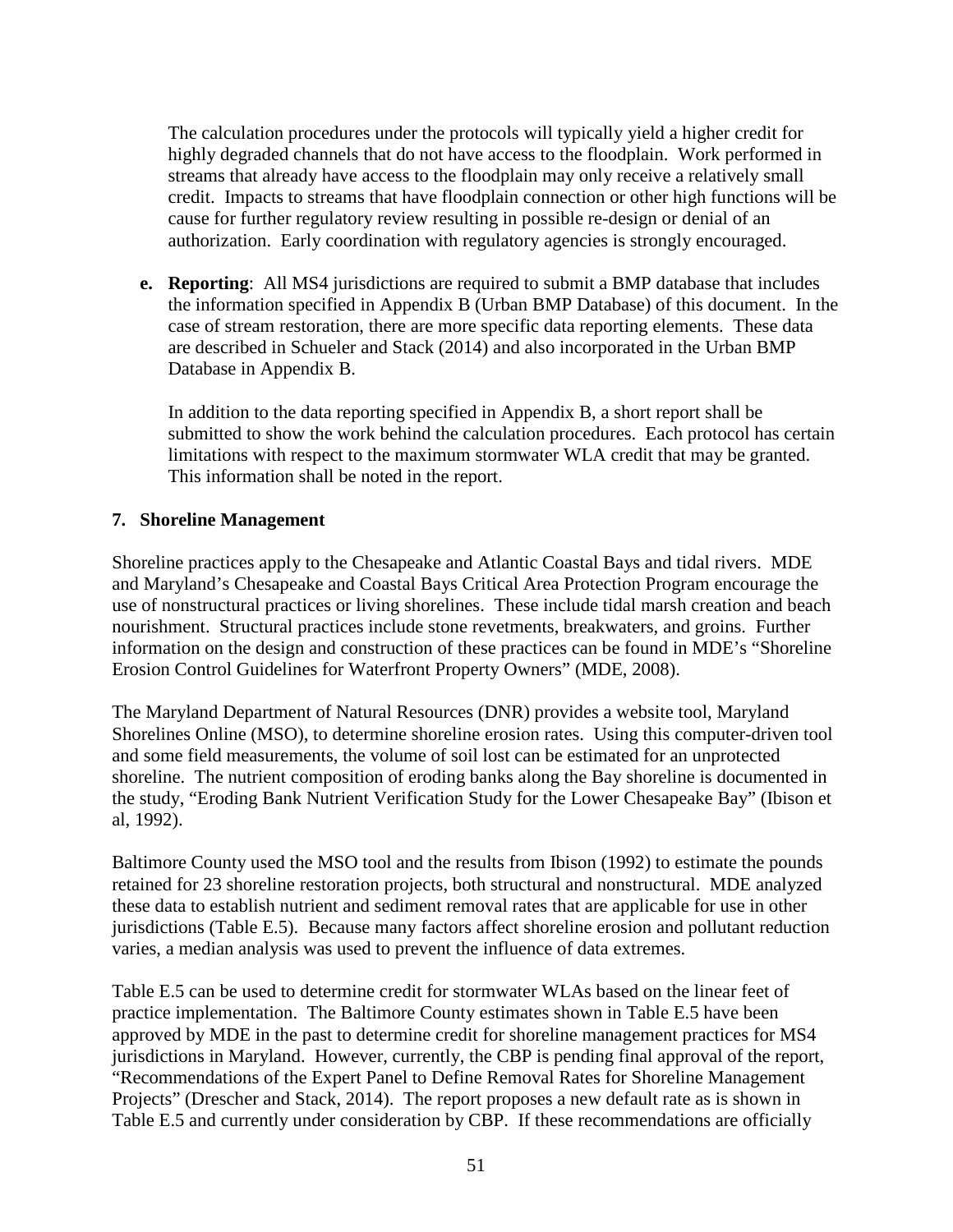accepted by CBP, jurisdictions must use the new default rate and protocols established in Drescher and Stack (2014). The default values in Table E.5 may only be used for one year after the report is approved by CBP, unless an exception is granted by MDE on a case by case basis. After that time, Table E.5 may only be used for planning and budgeting purposes.

| Table E.5 Annual Shoreline Management Credits                                                                                                                                                                                              |                       |                       |                               |  |  |
|--------------------------------------------------------------------------------------------------------------------------------------------------------------------------------------------------------------------------------------------|-----------------------|-----------------------|-------------------------------|--|--|
| <b>Practice Type</b>                                                                                                                                                                                                                       | TN<br>(lbs/linear ft) | TP<br>(lbs/linear ft) | <b>TSS</b><br>(lbs/linear ft) |  |  |
| <b>Baltimore County</b><br>Estimate                                                                                                                                                                                                        | 0.16                  | 0.11                  | 451                           |  |  |
| <b>Drescher and Stack</b><br>$(2014)^1$                                                                                                                                                                                                    | 0.075                 | 0.068                 | 137                           |  |  |
| <sup>1</sup> These rates are currently under consideration by CBP. If approved, local jurisdictions<br>should use the rates in Drescher and Stack. MDE will advise local jurisdictions on the<br>status of CBP approvals and final voting. |                       |                       |                               |  |  |

# **8. Nutrient Management**

In 2011, Maryland passed a new law that significantly regulates the rate, timing, and application of fertilizers to urban turf grass (Annotated Code of Maryland §§ 6-201 - 6-224). Maryland's lawn fertilizer law is designed to reduce nutrients from entering local water resources and Chesapeake Bay from a variety of urban sources including golf courses, parks, recreation areas, athletic fields, businesses and, hundreds of thousands of urban and suburban lawns. Because the law regulates the amount of TN and TP in fertilizers sold in the State, every jurisdiction will benefit from reduced fertilizer content. The Maryland Department of Agriculture (MDA) tracks non-farm fertilizer sales data, and this information along with fertilizer content information will be used by the CBP to calculate nutrient reductions (CBP, 2013). MS4 jurisdictions will receive stormwater WLA credit for these reductions automatically through future CBP model runs and reduced nutrient WLAs.

#### **9. Septic Systems**

Septic Systems are considered a nonpoint source load allocation (LA) in the CBP model. When describing pollutant sectors the CBP will sometimes refer to an urban load, which is a combination of stormwater WLAs and septic system LAs. Because these two sources are often interconnected, localities can investigate opportunities to improve septic system discharges in urban areas for achieving pollutant load reductions to meet established TMDLs. Septic system pumping is considered an annual BMP and information will need to be updated annually to receive credit beyond one year. Enhanced denitrification and connection to WWTPs are considered permanent BMPs when documentation is available to confirm these upgrades are maintained.

Jurisdictions may not double count credits for reductions for septic system upgrades. Therefore, the load reductions associated with this practice may not be used to show progress toward MS4 stormwater WLA goals. This is because these numbers are already reported through local health department procedures. For this reason, Table 7 provides impervious acre credits only for septic systems.